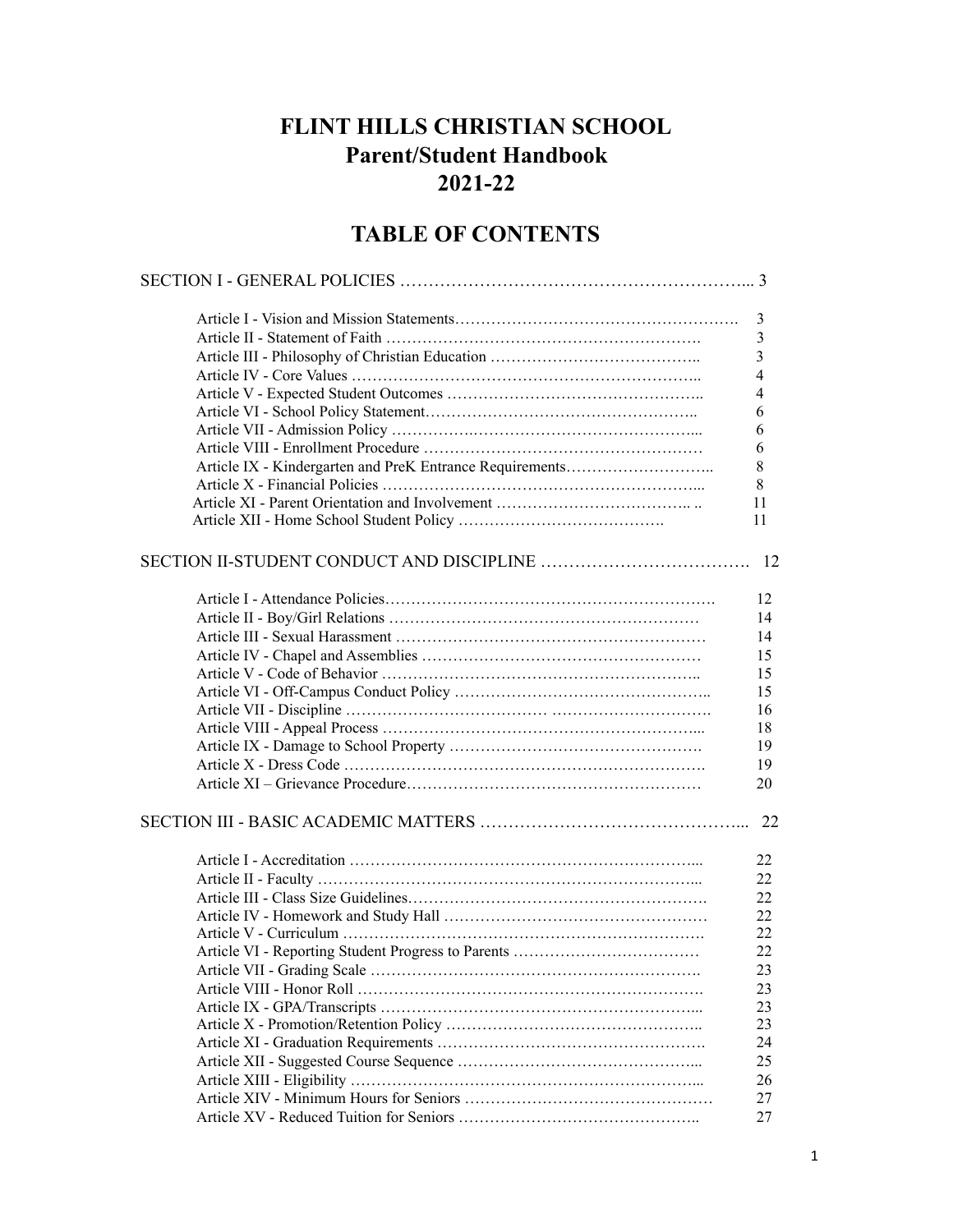|                       | 27 |
|-----------------------|----|
|                       | 27 |
|                       | 27 |
|                       | 27 |
|                       | 27 |
|                       | 28 |
|                       | 28 |
|                       | 28 |
|                       |    |
|                       | 28 |
|                       | 28 |
|                       | 28 |
|                       | 28 |
|                       | 29 |
|                       | 29 |
|                       | 29 |
|                       | 29 |
|                       | 30 |
|                       |    |
|                       | 30 |
|                       | 30 |
|                       | 30 |
|                       | 32 |
|                       | 32 |
|                       | 32 |
|                       | 32 |
|                       | 32 |
|                       | 32 |
|                       | 33 |
|                       | 33 |
|                       |    |
|                       | 34 |
|                       | 34 |
|                       | 34 |
|                       | 34 |
| Article I - Admission | 34 |
|                       | 34 |
|                       | 35 |
|                       | 37 |
|                       | 37 |
|                       |    |
|                       | 37 |
|                       | 37 |
|                       | 37 |
|                       | 37 |
|                       |    |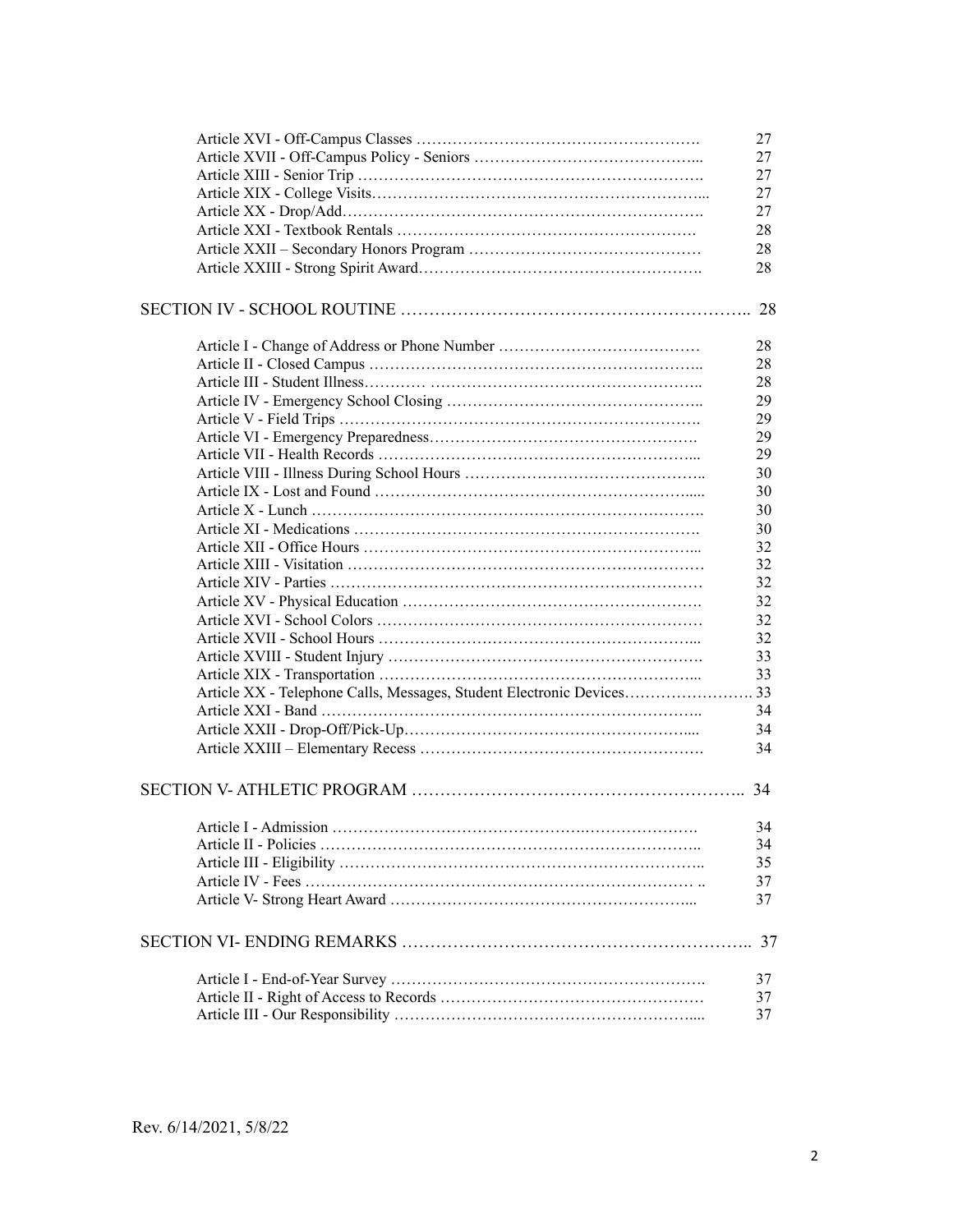# **SECTION I - GENERAL POLICIES**

## **Article I. Vision and Mission Statements** (Approved 2/3/14)

Our vision is to partner with Christian families to educate and inspire their children in the desire to love, serve, and honor God as mature Christian leaders to reach the world for Christ.

Our mission, as an extension of the Christian home, is to educate in **T**ruth, train in righteousness and fully develop each child in body, mind, and spirit. ―Do your best to present yourself to God as one approved, a workman who does not need to be ashamed and who correctly handles the word of truth. 2 Timothy 2:15 (NIV)

### **Article II. Statement of Faith** (Approved 9/8/14)

- 1.We believe the Bible to be the only inspired, infallible, authoritative Word of God. (2 Timothy 3:16, 2 Peter 1:21)
- 2. We believe that there is one God, eternally existent in three persons: Father, Son, and Holy Spirit. (Genesis 1:1, Matthew 28:19, John 10:30)
- 3. We believe in the deity of our Lord Jesus Christ (John 10:33), in His virgin birth (Isaiah 7:14, Matthew 1:23, Luke 1:35), in His sinless life (Hebrews 4: 15, 7:26), in his miracles (John 2:11), in His vicarious and atoning death through His shed blood (1 Corinthians 15:3, Ephesians 1:7, Hebrews 2:9), His bodily resurrection (John 11:25, I Corinthians 15:4), in His ascension to the right hand of the Father (Mark 16:19), and in His personal return in power and glory (Acts 1:11, Revelation 19:11). That man is redeemed by grace through faith in Christ's atonement for sin, through the shedding of His blood on the cross.
- 4. We believe that for the salvation of lost and sinful man, regeneration, sovereignly applied by the Holy Spirit and evidenced by a living faith in Christ is absolutely essential. (John 3:15-19, Romans 3:23, 5:8-9, Ephesians 2:8- 10, Titus 3:5)
- 5. We believe that God has created man and that He created them male and female. We also believe that God instituted monogamous marriage between a male and female as the foundation of the family. For this reason, any sexual relationship outside of marriage between one man and one woman is considered sinful and unacceptable to God. (Genesis 2:22-24, Matthew 19:4-6, Hebrews 13:4, I Corinthians 7:2)
- 6. We believe in the present ministry of the Holy Spirit by whose indwelling the Christian is enabled to live a Godly life. (Romans 8:13-14, I Corinthians 3:16, 6:19-20, Ephesians 4 :30, 5:18)
- 7. We believe in the resurrection of both the eternal saved and the lost; they that are saved unto the resurrection of life and they that are lost unto the resurrection of eternal loss. (John 5:28-29)
- 8. We believe in the spiritual unity of believers in our Lord Jesus Christ. (Romans 8:9, I Corinthians 2:12-13)

### **Article III. Philosophy of Christian Education** (Approved 2/3/14)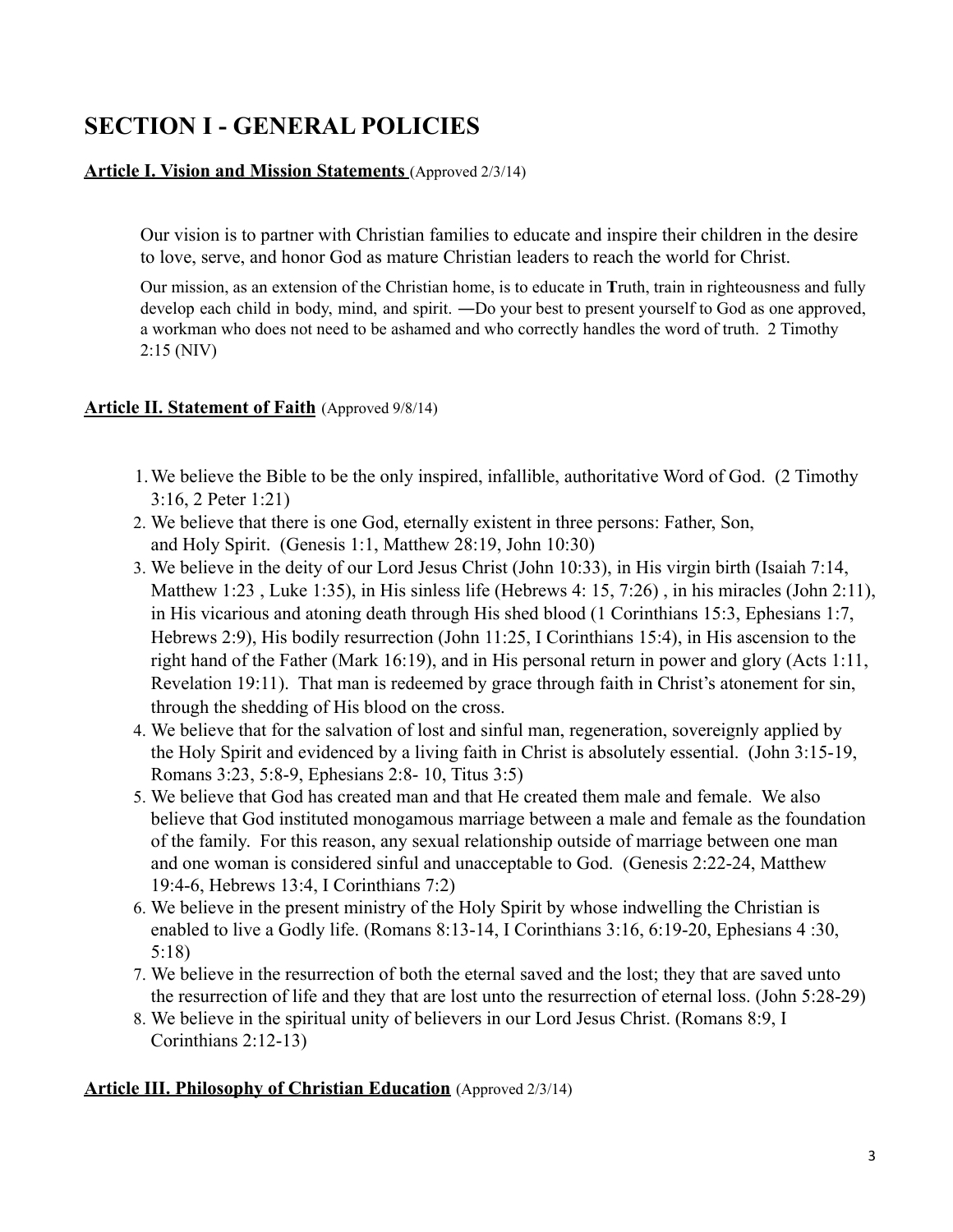Flint Hills Christian School is an independent, non-profit, community supported educational facility designed to meet the needs of the Christian community by providing a quality education from a Biblical perspective. We believe it is our responsibility to create an environment that is conducive to learning, as well as to promote Christian values that will extend beyond the classroom walls.

Our mission is to be an extension of the Christian home in an effort to see each child develop in mind, body, and spirit. In this context, we are not a replacement for the home or the church. Our ultimate goal is to equip and prepare well-educated, mature Christian men and women to best fulfill God's calling in their lives.

#### **Article IV. Core Values** (Approved 9/14/09)

As a school community, we …

- 1. Strive to honor God in all we say and do. God's Truth should be integrated into a well-rounded program of academic and extra-curricular activities.
- 2. Teach and model a Bible-based, Christ-centered worldview.
- 3. Strive for educational excellence.
- 4. Are committed to providing educational programs that create a learning atmosphere that develops a desire for high achievement and encourages student participation, critical thinking, and problem-solving.
- 5. Believe that since parents have the primary responsibility for educating their children, parent involvement in school programs and activities is expected. We believe that the benefits of Christian education are enhanced when the entire family is committed and involved.
- 6. Value each child as a unique creation of God.
- 7. Provide educational opportunities for diverse learners and strive to meet the individual educational and special needs of each child.
- 8. Focus on encouraging each student in his/her relationship with Jesus Christ.
- 9. Practice justice, mercy and peacemaking, resolving conflict in a positive manner using Biblical principles.
- 10. Are committed to hiring exceptional employees who love and honor God, love children, and are consistent godly role models. Teachers should be called by God to the teaching profession, demonstrate expertise in their academic areas, and have an unselfish spirit of dedication.
- 11. Seek to honor God in all our financial decisions by being faithful stewards of His resources.

#### **Article V. Expected Student Outcomes** (Approved 10/12/09)

#### **Students who graduate from Flint Hills Christian School**

#### **Spiritually…**

- 1. Commit to and develop a personal relationship with Jesus Christ.
- 2. Know, understand, and apply God's Word as a standard for daily life.
- 3. Are able to articulate and defend their faith and Christian worldview while having a basic understanding of opposing worldviews.
- 4. Are empowered by the Holy Spirit and pursue a life of faith, exhibiting the fruit of the Spirit in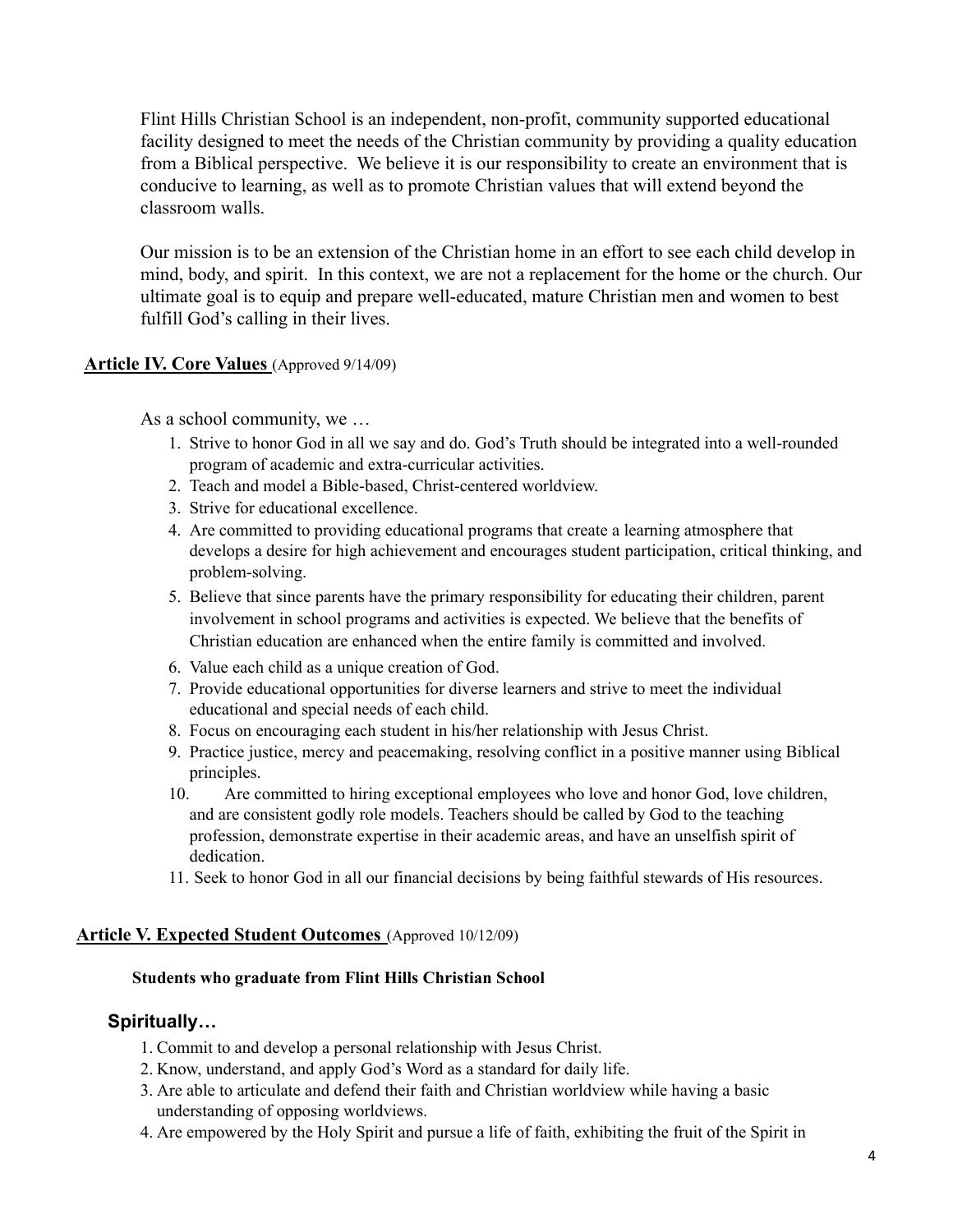their lives.

- 5. Treat their bodies as the Temple of the Holy Spirit.
- 6. Personally respond to carrying out the Great Commission locally and around the world.
- 7. Are actively involved in a church community, serving God and others.
- 8. Become Christian servant-leaders of their home, church, and community.
- 9. Commit to developing and using their spiritual gifts.

## **Academically**

- 10. Are skilled in reading, writing, speaking, and listening.
- 11. Are proficient in math and science.
- 12. Have a knowledge and understanding of people, events, and movements of history and the cultures of other people and places.
- 13. Appreciate literature and the arts and understand how they express and shape beliefs and values.
- 14. Have an appreciation of languages and cultures of other people, helping to dispel prejudice.
- 15. Know how to responsibly access resources including technology to find, analyze, and evaluate information.
- 16. Are committed to life-long learning.
- 17. Have the critical thinking skills to question, problem-solve, and make wise decisions.
- 18. Value intellectual inquiry and are prepared to engage in the open and honest exchange of ideas.

## **Socially**

- 19. Value and engage in appropriate social and community activities.
- 20. Practice justice, mercy, and peacemaking in their family and society.
- 21. Are good stewards of their finances, time, and resources.
- 22. Understand that work has dignity as an expression of the nature of God.
- 23. Respect and relate with integrity to the people with whom they live, work, and play.
- 24. Value the worth of every human being as created in the image of God.
- 25. Appreciate the natural environment and practice responsible stewardship of God's creation.
- 26. Are equipped to practice the principles of healthy, moral family living.
- 27. Practice Biblical hospitality towards all people.

## **Article VI** - **School Policy Statement** (120)

The School Board determines the policies of the school. Students, parents, and staff are expected to cooperate fully with the school policies as set forth in this handbook.

## **Article VII - Admission Policy** (301)

Flint Hills Christian School exists to offer Christian education in a Christian environment. Students will, therefore, be carefully selected in order to maintain a student body of high moral Christian standards. Flint Hills Christian School is dedicated to the teaching of Christian values and principles. We believe that it is necessary to apply these truths to all areas of life. Flint Hills welcomes applications from all who recognize the importance, within their family, of Christian beliefs and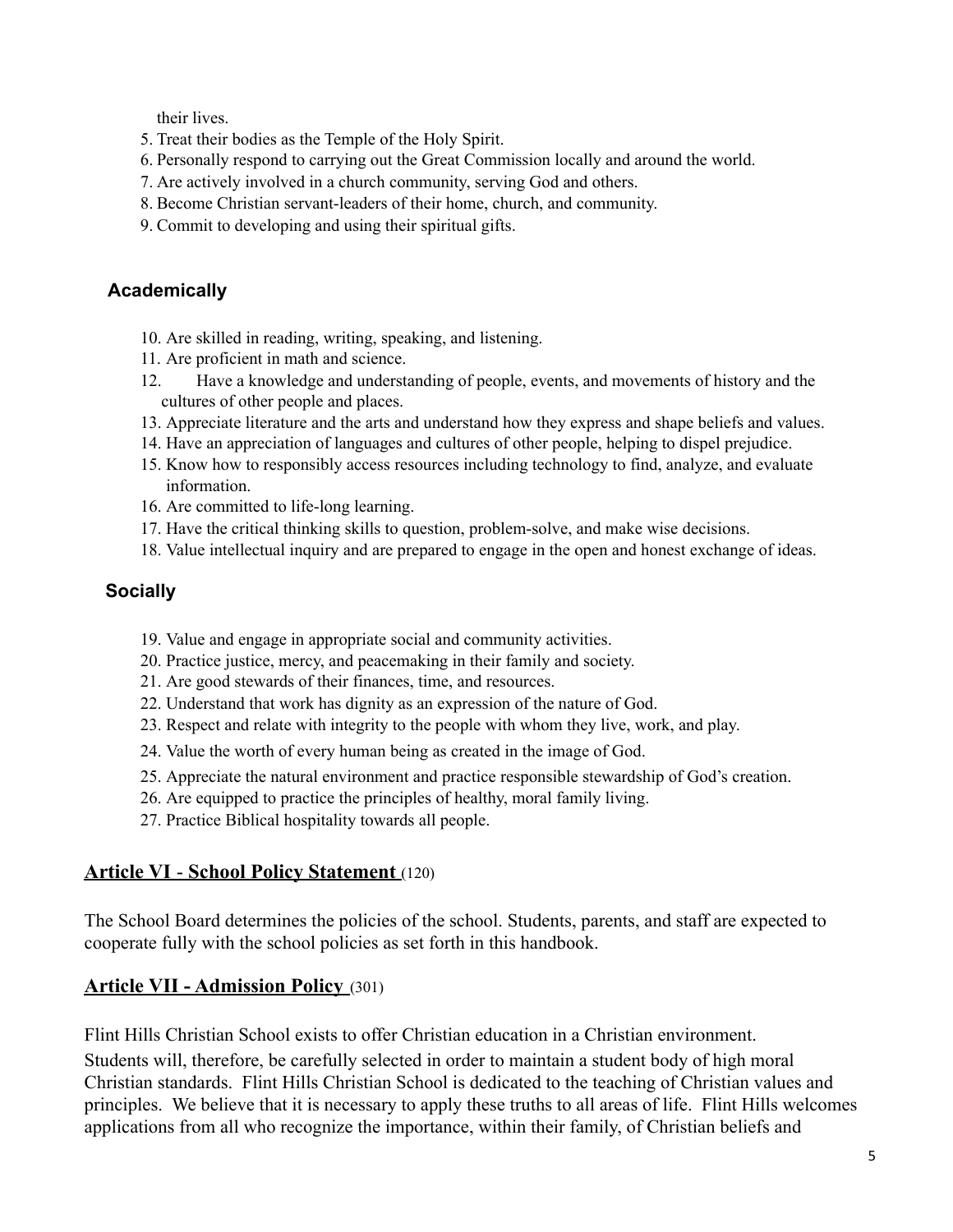endeavor to teach these truths in the training of their children at home. Families will show their commitment to these values by participating regularly in a local church body.

Acceptance of a student will be based on school records, a personal interview with parents and student, testing results, and/or recommendations concerning character, attitude, general promise, and spiritual development.

Flint Hills Christian School is not equipped to accommodate the special needs of all children. With evaluation, review of a student's particular needs, and approval of the administrator and teacher(s), students with exceptional physical, cognitive, language, or emotional needs may be accepted. Special needs students will be monitored and re-evaluated periodically.(302.5)

## **Re-Enrollment**

A current student with documented academic, social, attendance, and/or disciplinary problems, or one with special needs may have his/her records reviewed at the end of the academic year by the administrator and appropriate teachers. If the administrator and teacher(s) agree that a student or the school might not profit by the student's return, a meeting will be scheduled with the student's parents to discuss the matter. After meeting with the parents, the administrator will determine whether the student will be allowed to re-enroll for the coming school year. Parents will be informed of the decision as will the board of education. The administrator's decision will be final.

### **Academic Probation**

Current secondary students in grades 9, 10 , 11 and 12 who fail to earn a 2.0 or higher GPA for any semester will be placed on academic probation for the next semester. A probationary contract will be drawn up and signed by the parents and student. Failure to achieve a 2.0 GPA or higher at the end of the probation period will result in termination of enrollment unless special circumstances exist as determined by the administrator.

**Note:** Except in the case of an expulsion, when a student is not allowed to re-enroll, his/her permanent transcript will show no evidence of that action. However, all of the documentation regarding specific academic or disciplinary events will remain in the student's permanent record.

## **Notice of Non-Discriminatory Policy** (302) (amended 3/9/2015)

Flint Hills Christian School admits students whose parents meet the requirements stated in Board Policy 301. believe in FHCS' Statement of Faith and are actively involved in a local Christian church. It does not discriminate on the basis of race, color, or national and ethnic origin in the administration of its educational policies, admission policies, scholarship programs, or in athletic and other programs.

## **Article VIII - Enrollment Procedure**

The enrollment procedure will consist of the following: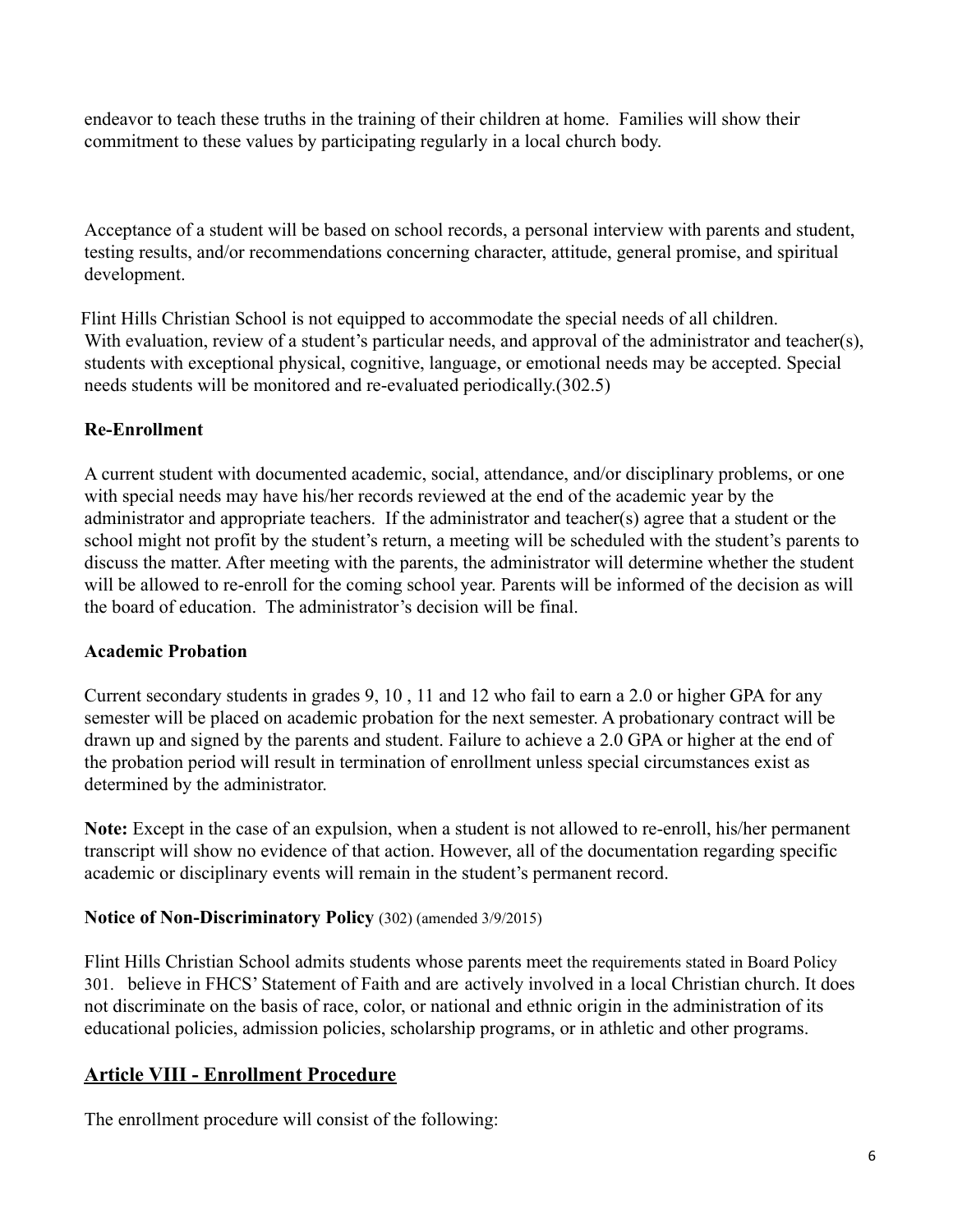All families wishing to enroll must fill out an application and supply enrollment documents, which will then be followed by an interview with the administrator. A student may also be screened or tested to help determine his/her academic level and/or emotional maturity.

### **Tier I – Unconditional Acceptance by Administrator**

For a student to be accepted at FHCS, the following minimum requirements must be met:

- 1. One or both parents must provide a written Statement of Faith in Jesus Christ.
- 2. The family must be actively involved in a local Christian church. If new to the area, the family will provide a history of past church involvement, and the current pastor and other references may be contacted.
- 3. Parent(s) must express a desire for Christian education.
- 4. The potential student does not exhibit a pattern of significant behavioral problems.
- 5. The potential student in grades 7-12 must express a willingness to be in the school and complete a student contract.
- 6. Parent(s) must be in agreement with the foundational documents of Flint Hills Christian School.

The administrator will conduct a family interview to discuss the criteria listed above. If all other factors are satisfactory (ability to pay, provision of school records, and proof of a physical), the student(s) will be enrolled in school. Parents will be notified of acceptance or rejection.

**Note:** The board determined that it would not knowingly admit a child from a same sex relationship. Rationale is based on current policy, an understanding of Biblical principles, regarding such relationships.

**Note:** Junior and senior high students enrolling for the first time with a grade point under 2.0 for the last semester completed will be placed on academic probation for the first semester. A probationary contract will be drawn up and signed by the parents and the student. Failure to achieve a 2.0 GPA or higher at the end of the first semester will result in termination of enrollment unless special circumstances exist as determined by the administrator.

#### **Tier 2 - Conditional Acceptance**

Situations may allow for conditional, probationary acceptance if all six of the above criteria are not met. The following procedure will then be followed:

1. An interview with the student and his or her parent(s) will be conducted with the administrator. 2. If the administrator is in favor of admission, he or she will present in writing the terms of acceptance and it will be placed in the student's records. The administrator reserves the right to accept the student on probationary terms or reject the applicant for admission.

3. The decision of the administrator to accept or reject the student's application for admission is final.

#### **Upon Acceptance:**

1. Parents will request the forwarding of the student's permanent records from the school previously attended.

2. The student will have undergone a physical examination in the past year. A medical history form completed by the parents and the child's physician is due in the office by the start of the school year.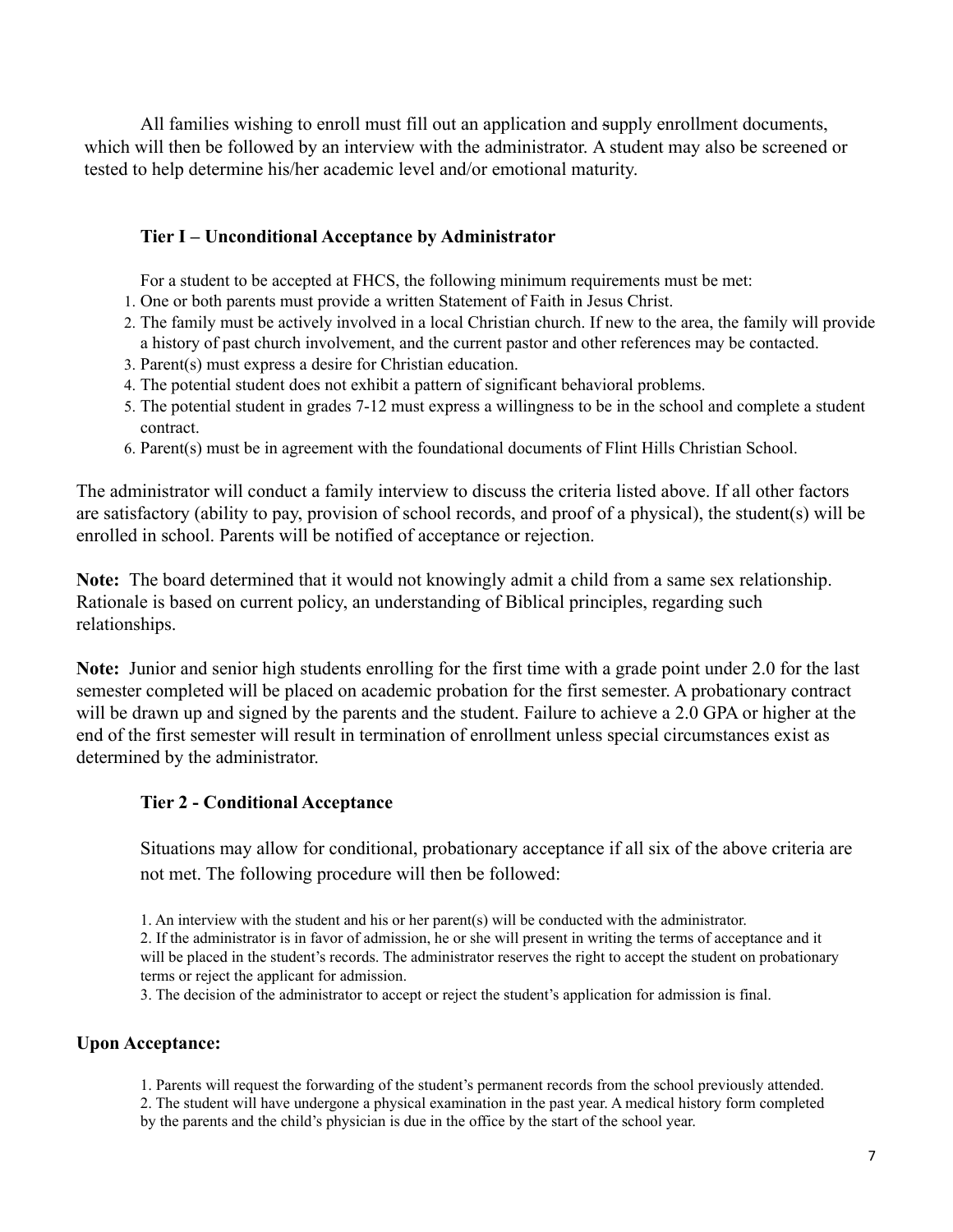#### **Transfer Students:** (421) (Amended 2/7/2011)

Students who transfer to FHCS after the first semester of  $9<sup>th</sup>$  grade and plan to graduate from FHCS, will have their transcripts evaluated by the school administrator to determine what courses/credits will be accepted towards graduation at FHCS. Credits will generally be accepted from all accredited high schools and non-accredited Christian schools.

Credits from home-school settings may be validated with standardized achievement tests (SAT-10, ACT, PSAT, etc.). Credits may be accepted in mathematics, language, social studies, or science if a student scores at least at the  $50<sup>th</sup>$  percentile on a standardized test in the particular area of study. Credit for a lower level course may also be accepted by a student's successful completion of a higher-level course in the same field (e.g. success in pre-calculus may validate an Algebra II home-school credit).

Credits from community or junior colleges (Highland, Cloud County, MATC, etc.) will generally be accepted at the rate of 1 semester of a 3-hour class counting as a .5 high school credit at FHCS.

Final decisions regarding the acceptance or denial of credit reside with the administrator. Grade level placement in elementary classes is at the administrator's discretion based upon school records, teacher and parent input, and testing data.

## **Article IX - Kindergarten and PreK Entrance Requirements** (303)

Students entering Kindergarten or the PreK program must meet the following requirements:

- 1. Proof of a recent physical examination by a doctor or the health department.
- 2. An up-to-date Certificate of Immunization record. If the required immunization has not been received, the school must have a statement signed by the parent or guardian stating that the child has not been immunized because of a religious conviction or other objectionable to immunizations. Refer to Article VII-Health Records/Screenings (800). (Amended 12/13/21)
- 3. A copy of the child's birth certificate.
- 4. FHCS requires that a child must be 5 years of age by September 1 before enrolling in Kindergarten or 4 years of age for PreK enrollment. (Amended 10/11/21)
- 5. The student will be screened or tested by the FHCS staff to determine whether the school can meet the child's needs and whether the child is ready for the K or PreK programs.

## **Article X - Financial Policy** (304) (Amended 12/12/2016)

Scripture clearly shows that one's heart is in the same place that one's treasure is. Flint Hills Christian School is a non-profit, tax-exempt corporation and, therefore, receives minimal federal or state aid. 100 percent of funding for the school is provided by tuition, fundraising, and donations. Therefore, prompt and regular payment of tuition is vitally important.

### **Fees**

New families to our school will pay a \$100 application fee. The application fee is non-refundable if a family does not attend. To see details about this, refer to our web site under Admissions > Tuition and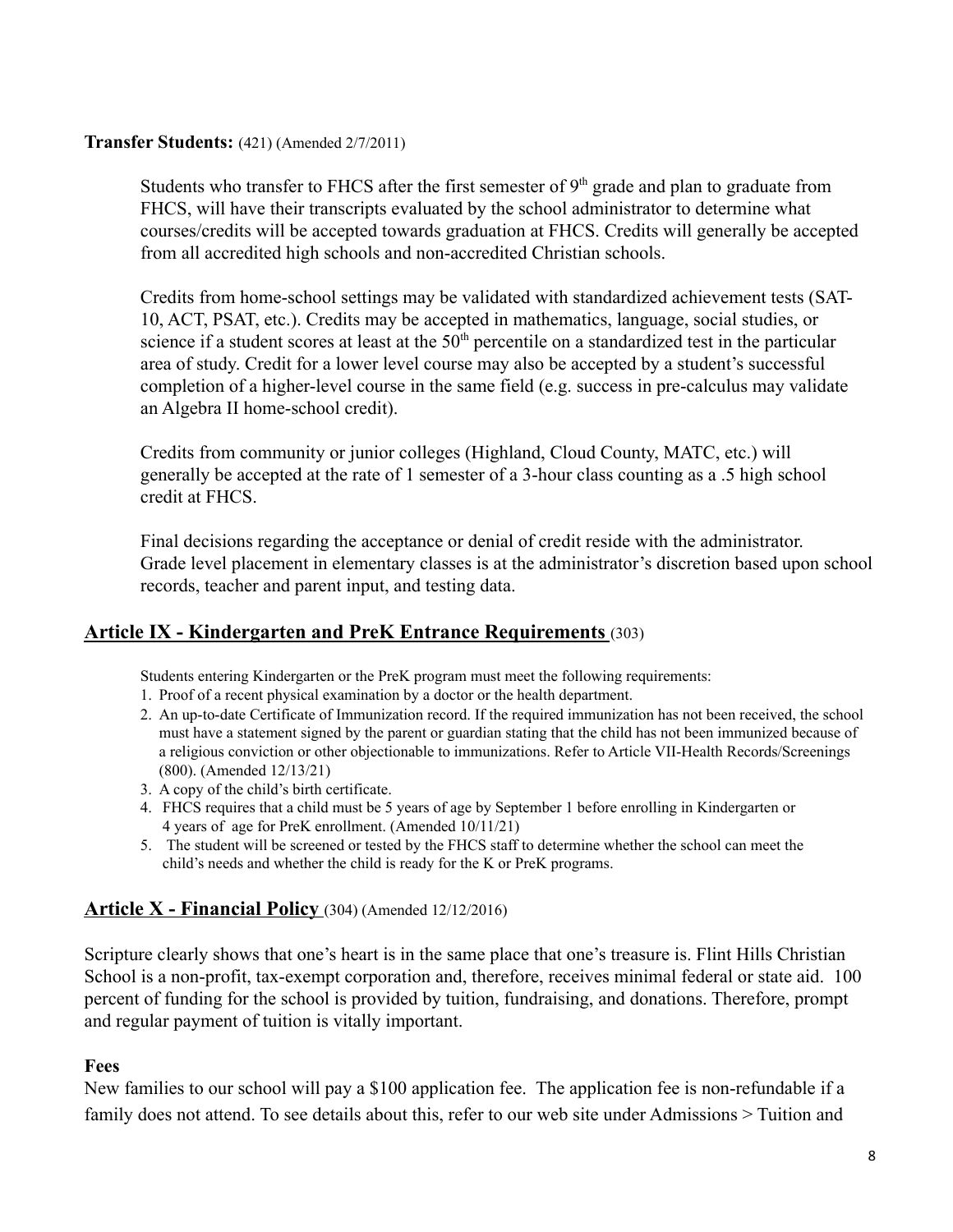Fees.

## **Tuition**

Tuition rates are established annually by the board. Visit our website or call the office for the current rates. Tuition must be pre-paid or paid over twelve (12) months beginning in June. Seniors may qualify for reduced tuition fees. For additional information please see Section 3, Article XVI.

## **Refunds**

Registration fees are not refundable. Curriculum Fees may be prorated at the discretion of the Administrator for students enrolling after the year begins or leaving before the year ends. If a student is removed from enrollment during the summer months (June, July), monthly tuition paid up to that point for the school year will only be reimbursed up to 50%. (6/2021) This policy does not apply to families that are relocated or if other circumstances arise that do not allow for the student(s) to attend.

## **Referral Credit** (304.5, Adopted 12/10/2018)

*Effective January 1, 2019, FHCS is beginning a New Family Referral Tuition Credit Program, hereinafter "Program".*

A Current FHCS Family can earn tuition credits of up to **Eight Hundred Dollars (\$800)** for each New Family who is referred as per the Terms and Definitions stated below.

### Terms & Definitions

- **●** FHCS: Flint Hills Christian School, Manhattan KS
- **●** New Family: A family who has never previously had a child or grandchild who attended FHCS
- **●** Current FHCS Family: A family who currently has a child or grandchild who attends FHCS
- **●** Each New Family Tuition Credit will be applied in two Four Hundred (\$400) installments to the Current FHCS Family's account:
	- **o** If the New Family has a child who begins attending FHCS at the start of the school year (August), the first \$400 credit will be applied on the following October  $1<sup>st</sup>$ , and the second \$400 credit will be applied on the following March 1<sup>st</sup>.
	- **o** If the New Family has a child who begins attending FHCS at a date (month) other than the start of the school year (August), the first \$400 credit will be applied on the 1<sup>st</sup> day of the 2<sup>nd</sup> month after the month the child first attends school. The second \$400 credit will be applied on the  $1<sup>st</sup>$  day of the  $7<sup>th</sup>$  month after the month the child first attends school.
- In order for the Current FHCS Family to be eligible for tuition credits, the New Family must remain up-to-date with tuition payments, and remain in good standing with the school. The New Family must be paying full tuition.
- There is **no limit** to the number of \$800 tuition credits that can be received by a Current FHCS Family. See "Example" below.
- Tuition Credits can NOT be redeemed for cash. The credits may only be applied to the account of the Current FHCS Family who made the referral and received the credit. A family is NOT allowed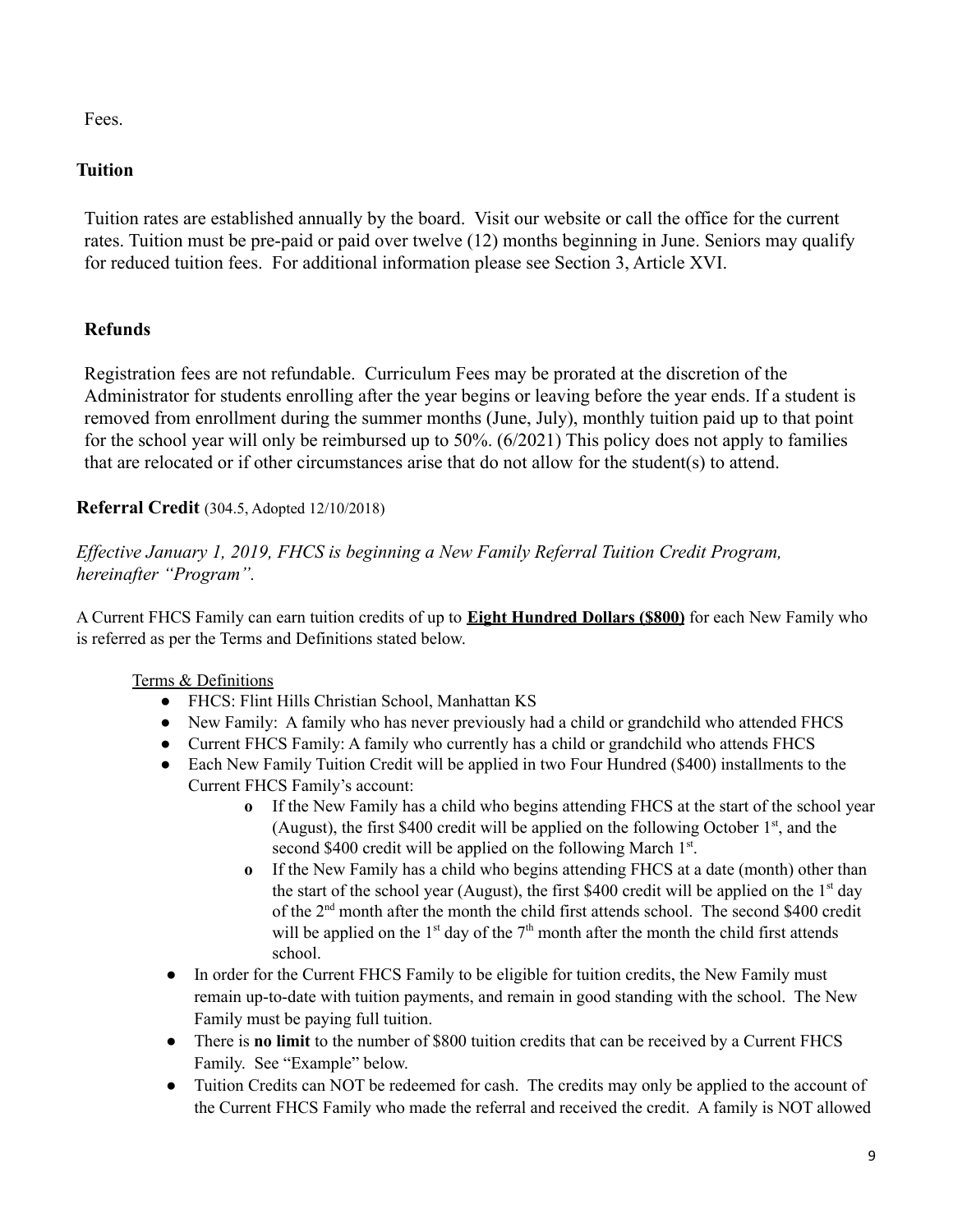to have another family's account balance applied to their account. If the Current FHCS Family stops attending FHCS, any unused credits are forfeited.

- The New Family(s) will need to indicate on the application if a Current FHCS Family has referred them and the referring family's name. The New Family cannot list more than one family as the referring family for referral credit purposes.
- The Current FHCS Family is eligible for one \$800 New Family Referral Tuition Credit (received in two installments) per each New Family referral that meets the eligibility guidelines as outlined in this "Program", regardless of the number of students enrolled by the New Family. This is a per New Family credit, NOT a per student of New Family credit.
- This "Program" replaces any and all previous student/family referral incentives that may currently exist.

Example: Assume a Current FHCS Family refers 5 New Families over the course of the year:

The Current FHCS Family could receive \$4,000 (\$800 x 5) of tuition credit from the "Program"

"Program" Oversight, Interpretation and Dispute Resolution

- The FHCS Board of Directors:
	- o Have complete and sole authority to alter the terms or discontinue the "Program" at any time.
	- o Have complete and sole authority to settle all questions, disputes and disagreements regarding the "Program."
	- o Will reassess the "Program" annually.

#### **Late Tuition/Past Due Accounts Policy** (305.5) (Amended 4/12/21)

When a family's account is past due, the following steps will be taken at the time the account reaches the stated number of days *(or date range) past due:*

#### **Days Overdue Action Taken**

10 Days: Email Overdue Notice

20 Days: Email \$30 Late Fee Assessment Notice and phone call from FHCS staff to confirm payment plan.

40 Days or Late on 2<sup>nd</sup> Consecutive Month:

Email Notice of  $2<sup>nd</sup>$  \$30 Late Fee Assessment and 10-Day Final Notice before unenrollment and/or collections.

#### **General Guidelines for Administrator and anyone involved in addressing past due accounts:**

1) The Administrator has the authority to unenroll student(s) and withhold grades

2) If it appears a family is not making a genuine effort to pay their amount owed and has a significant balance at the end of a given semester then:

a. There should be a stern warning and a required response by a set time, or the family may not be allowed to enroll for the next semester. An example of "set time" may be August 1st and December 30th

b. Grades may be held until the balance is paid and the family is back in good standing.

3) If a family leaves the school for whatever reason, grades may be held until any back tuition or fees are paid in full.

In all matters dealing with past due accounts, the administrator has the freedom to extend grace to modify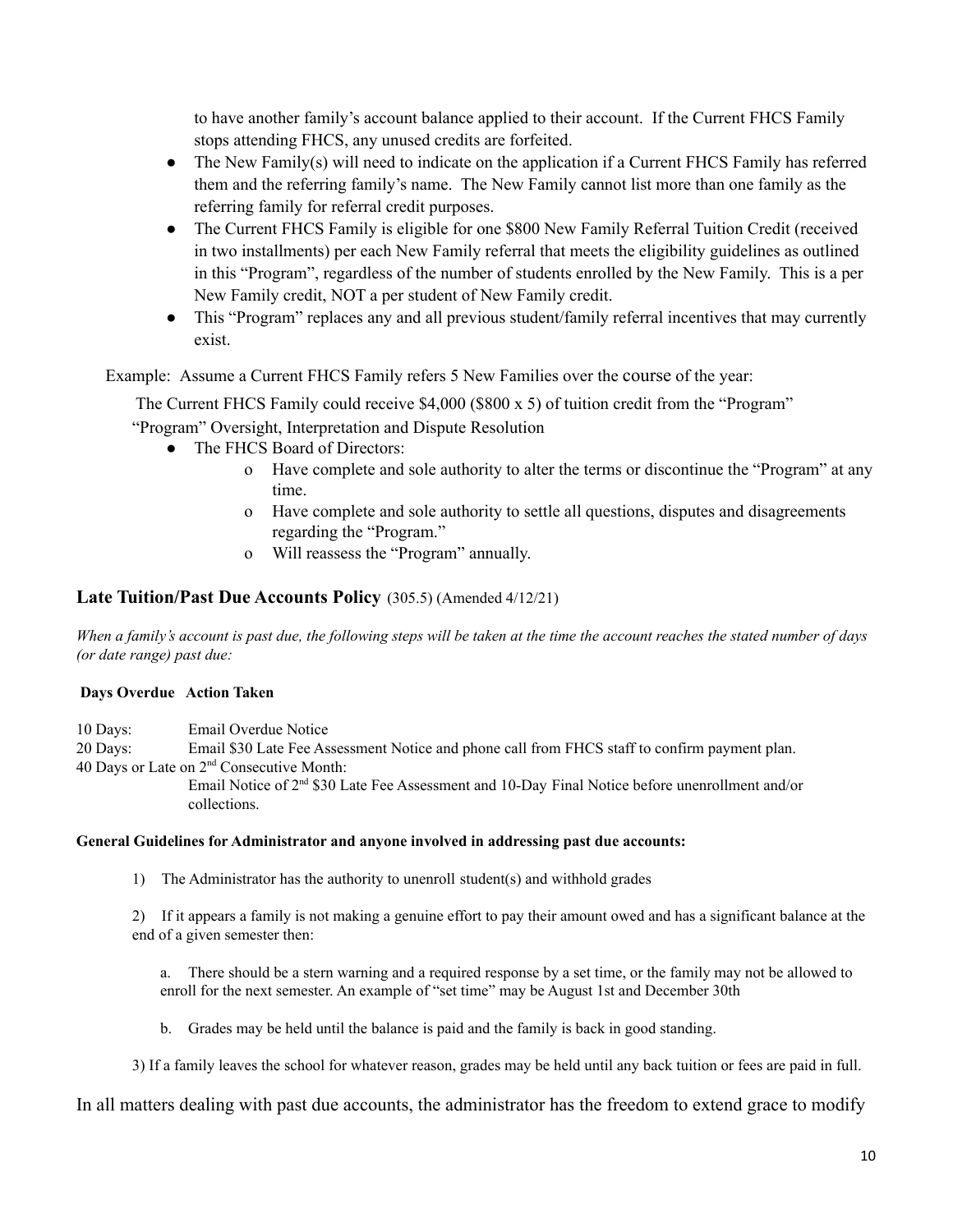the above guidelines on a family-by-family basis at the administrator's discretion.

## **Financial Assistance** (307)

Financial aid may be available upon application. An application can be obtained through the school office. The maximum limit of financial aid is 40% of full tuition.

A tuition discount is available for families with four or more students enrolled at Flint Hills Christian School. To be eligible at least three of the students need to be enrolled full-time. For families with four students enrolled, their tuition will be calculated for each child in the family and the total tuition will be reduced by waiving the tuition for the child that generated the smallest tuition assessment. For families with more than four students enrolled, their tuition will be calculated for each child and the total tuition assessment for the family will be discounted 25%.

If each family does its part, we will be able to provide your children with a high quality, Christian education. We promise to use the finances in the wisest way possible so that we can provide the most for your child in terms of an excellent school experience.

### **Article XI - Parent Orientation and Involvement** (308) (Amended 4/12/21)

Flint Hills Christian School assumes that parents will be actively involved in the education of their children; therefore, the following is expected of all Flint Hills Christian School parents:

- 1. The parents' attendance at the annual ―Back-to-School Night held in August.
- 2. A thorough reading of this handbook by the parents and secondary students.
- 3. Consistent, timely payment of tuition and other fees.
- 4. Regular attendance at a Bible-believing church of the parents' choice.
- 5. Participation in major school fundraisers.
- 6. Attendance at Parent-Teacher Conferences.
- 7. Either provide the minimum number of required service hours to the school or buy out the remaining hours at the rate determined each year by the school board.
- 8. Participation at annual school meetings. (This may be required to participate in votes.)
- 9. Participation in school elections/votes/surveys.
- \* Minimum number of required service hours per fiscal year (June 1-July 30):
	- a. Household of part-time student 15 hours of approved service
	- b. Single parent household of full-time student 15 hours of approved service
	- c. Dual parent household of full-time student 30 hours of approved service

### **Article XII – Home-School Student Policy** (309) (Amended 1/11/21)

4th - 12th grade students who receive their primary instruction in the home are welcome to participate in classes and extracurricular activities at FHCS unless instruction is through an online public or private school.

### **Areas of Involvement**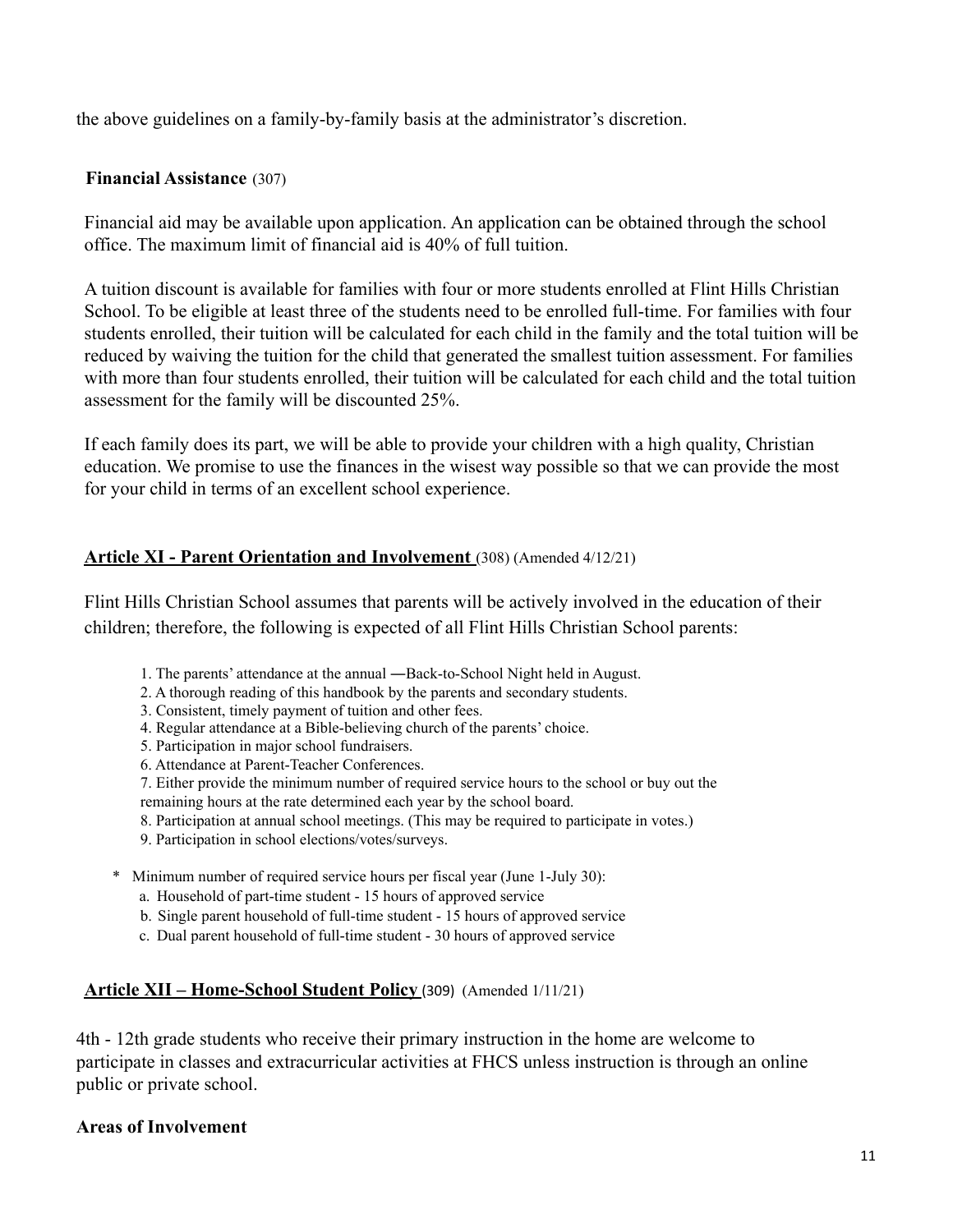Services - Individual student pictures, PLAN/PSAT and standardized testing, hearing/vision screenings.

Classes and Extracurricular Activities - athletics, band, choir and Spring play according to the breakdown below. Full-time students will be given priority for filling team rosters and roles. Exceptions are up to the administrator's discretion.

- 1. 4th 6th grade students may *not* participate in field trips or class parties.
- 2. 4th 6th grade students may enroll in band, physical education, art and spanish only.
- 3. 5th 6th grade students may also enroll in athletics.
- 4. 6th grade students may also enroll in the Spring play.
- 5. 7th 12th grade students may enroll in any class or extracurricular activity. Classes and activities vary per year.

Homeschool students may only remain on campus during the specific time duration of the service, extracurricular activity or class they are enrolled to attend. If there is a time gap prior to their next service, extracurricular activity or class, they must leave campus until the appropriate start time.

Parents of homeschool students may only remain on campus in a volunteer capacity during the specific duration of the service, extracurricular activity or class their student is enrolled to attend.

### **Enrollment Process**

The administrator is to discuss the addition of any new homeschool student with the teacher(s) or coach(es) who will be directly involved with the student on a regular basis. Next, homeschool students must go through the same admissions process as full-time students.

Each new homeschool family is to be provided a copy of the Parent Teacher Handbook and must agree to follow its policies and procedures.

If a homeschool family is seeking enrollment for their student but the corresponding grade level, class, roster or activity is full, that student will *not* be allowed to enroll.

All 4th - 12th grade homeschool parents are expected to attend the Parent Teacher Conferences in the gym. This includes 4th - 6th grade specials.

Homeschool students may start classes at the beginning of each semester. Exceptions are up to the administrator's discretion.

#### **Home-School Participation in Athletics**

1. Home-school athletes must meet academic requirements adhered to by full time students (see Academic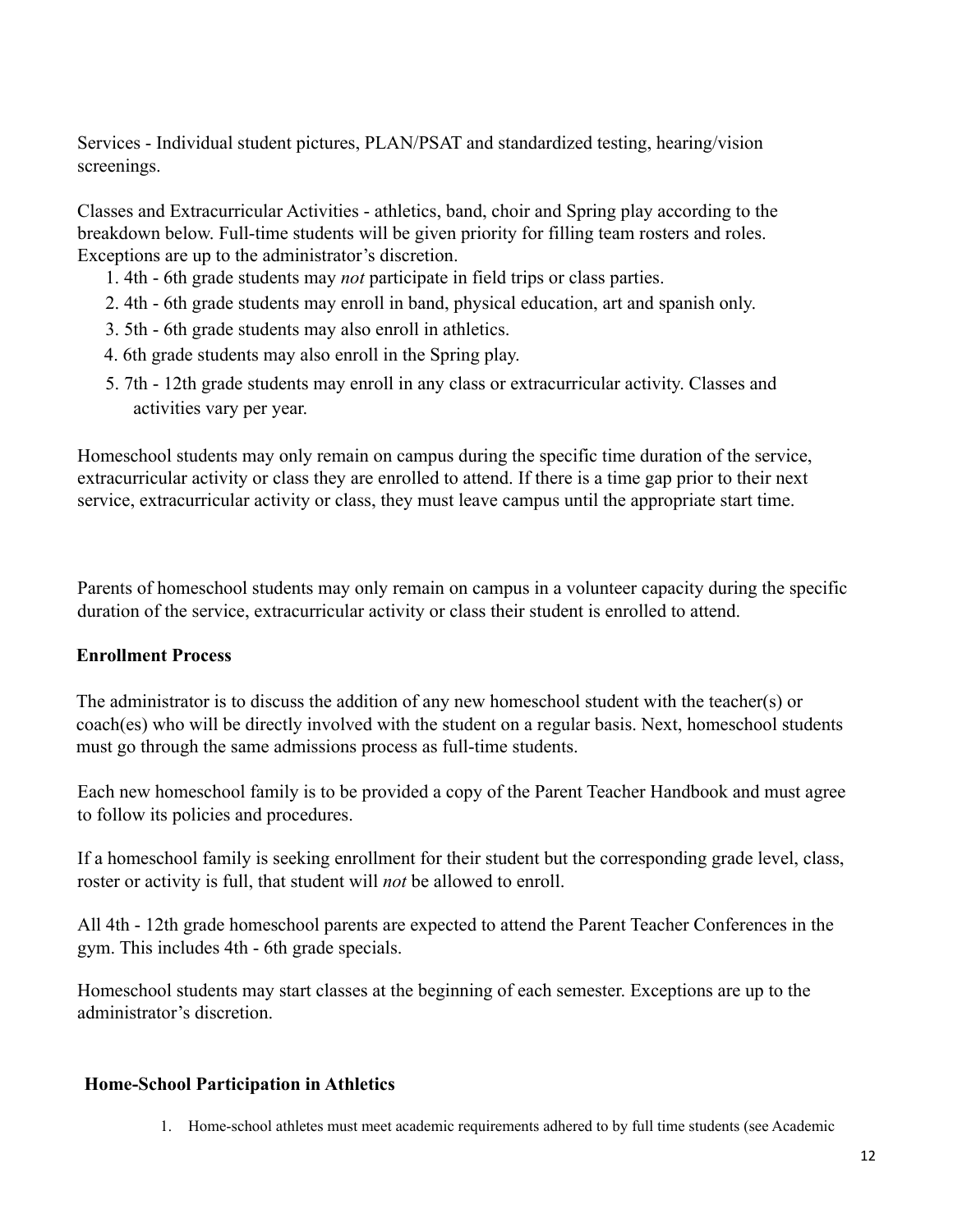Eligibility). Recognizing that home-school students may be graded differently, parents will be asked to sign a statement affirming that their student(s) are progressing at a rate comparable to FHCS students. Such a statement needs to be signed and given to the Athletic Director /Principal each week of the season by 8 AM on the last day of school for the week. If there is difficulty and the student is declared ineligible the same guidelines and criteria will apply as per the FHCS student eligibility policy. Full time students will be given priority for filling team rosters. The Athletic Director and coaches will determine team sizes for each sport. Once we know how many full-time students are participating in a sport and we determine how many teams and how many positions are left unfilled, we will open registration to home- school students. A deadline will be set for receiving applications. After that date, we will prioritize applications as follows:

- A. Number of years of positive involvement with Flint Hills Christian School.
- B. Number of other classes currently being taken in the school.
- C. Siblings currently or previously taking classes in the school.
- D. First-time applicants.
- 2. Home-school athletes, while they are participating on an FHCS athletic team, may not practice with or play for any other teams during that season. We hold full time students to the same requirements to assure that student athletes are giving 100% of their effort to the team.
- 3. The athlete shall follow all regulations outlined in the FHCS Parent/Student Handbook during the season(s) in which he/she participates (dress code, conduct, etc.). Students will be disciplined in a similar manner to regular students. The athlete is required to complete a student contract prior to participation.
- 4. Once students are accepted on a team, all team members will have equal status. Playing time will be earned according to the coach's guidelines.

**Home-School Fees and Requirements -** Current fee information is available from the school office.

# **SECTION II- STUDENT CONDUCT AND DISCIPLINE**

#### **Article I - Attendance Policy** (310)

It is the responsibility of the student and parent to create the habit of being punctual and regular in attendance. Faithful attendance and punctuality is essential for each student to receive the maximum value from each class. These characteristics will also aid students throughout their adult lives.

#### **Excused Absences /Tardies** (311)

- 1. Personal illness, injury, or doctor appointments that cannot be scheduled after school hours.
- 2.Death in the family.
- 3.Absences with prior approval from the office (unless listed under Unexcused Absences).
- 4.Bad road conditions.

An absence may be excused by a phone call or note from a parent within 24 hours of the initial absence. Failure to call or send a note will result in an unexcused absence. The determination as to whether an absence or tardy is excused or unexcused resides with the administrator.

If a student is absent three consecutive days, a doctor's note and/or consultation with our school nurse will be required to return to school.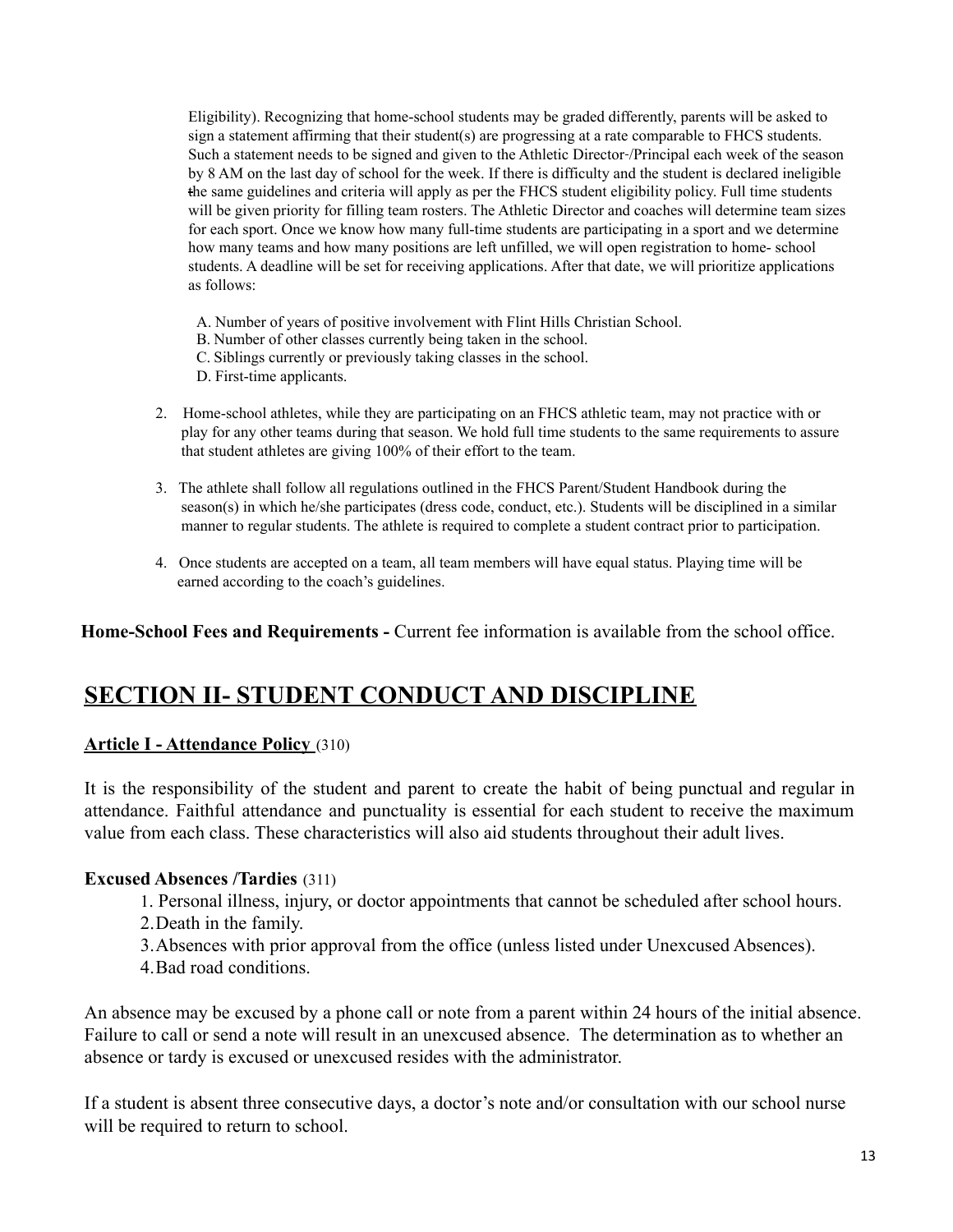When a student is tardy to school, the parent must sign the child in at the office for an excused absence. For students who drive to school, the parent may call the school office to excuse the child, but the student must still sign in at the office.

### **Unexcused Absences** (312)

Absences for shopping, haircuts, baby-sitting, needed-at-home, etc., will be unexcused. If a student accumulates three unexcused absences, a parent conference may be scheduled. For secondary students, three unexcused tardies in any class in a quarter will be counted as an unexcused absence.

## **Student Leave** (315)

Families are encouraged to schedule family vacations and other events during times when school is not in session. In the event that school must be missed due to a scheduled trip or family gathering, parents must notify the office via note, email or phone call at least a week prior to the absence from school. Failure to notify the office in advance may result in an unexcused absence. Secondary students are responsible for communicating with their teachers to gather assignments, reschedule tests, etc. prior to their absence.

Planned absences should not be scheduled for the week of finals or during standardized testing. Exceptions must be approved by the administrator.

### **Early Dismissal** (316)

Checking out of school early is strongly discouraged. Parents should try to schedule appointments after school hours. When possible, please notify the office in advance of the early dismissal. No student will have permission to leave unless accompanied by a parent or guardian. (An exception is made for high school students who have their own transportation.) Notify the office if someone else will be picking up your child. All students must sign out before leaving the building during school hours.

## **Make-up Work** (317)

It is the secondary student's responsibility to communicate with the teacher regarding missed work for absences. Elementary students and their parents should work with teachers regarding make up work. Students will be permitted two calendar days (excluding the family's day of Sabbath) for each day absent to complete work missed for excused absences. Work will be completed with full credit. Extenuating circumstances could result in an exception being made by the teacher in consultation with the administrator and the parents. Students are expected to complete work for unexcused absences as well. Credit will be given for work missed due to unexcused absences following the same two day rule. In both instances (unexcused or excused), long term projects/or assignments, quizzes and/or tests due prior to the absences are due immediately upon return.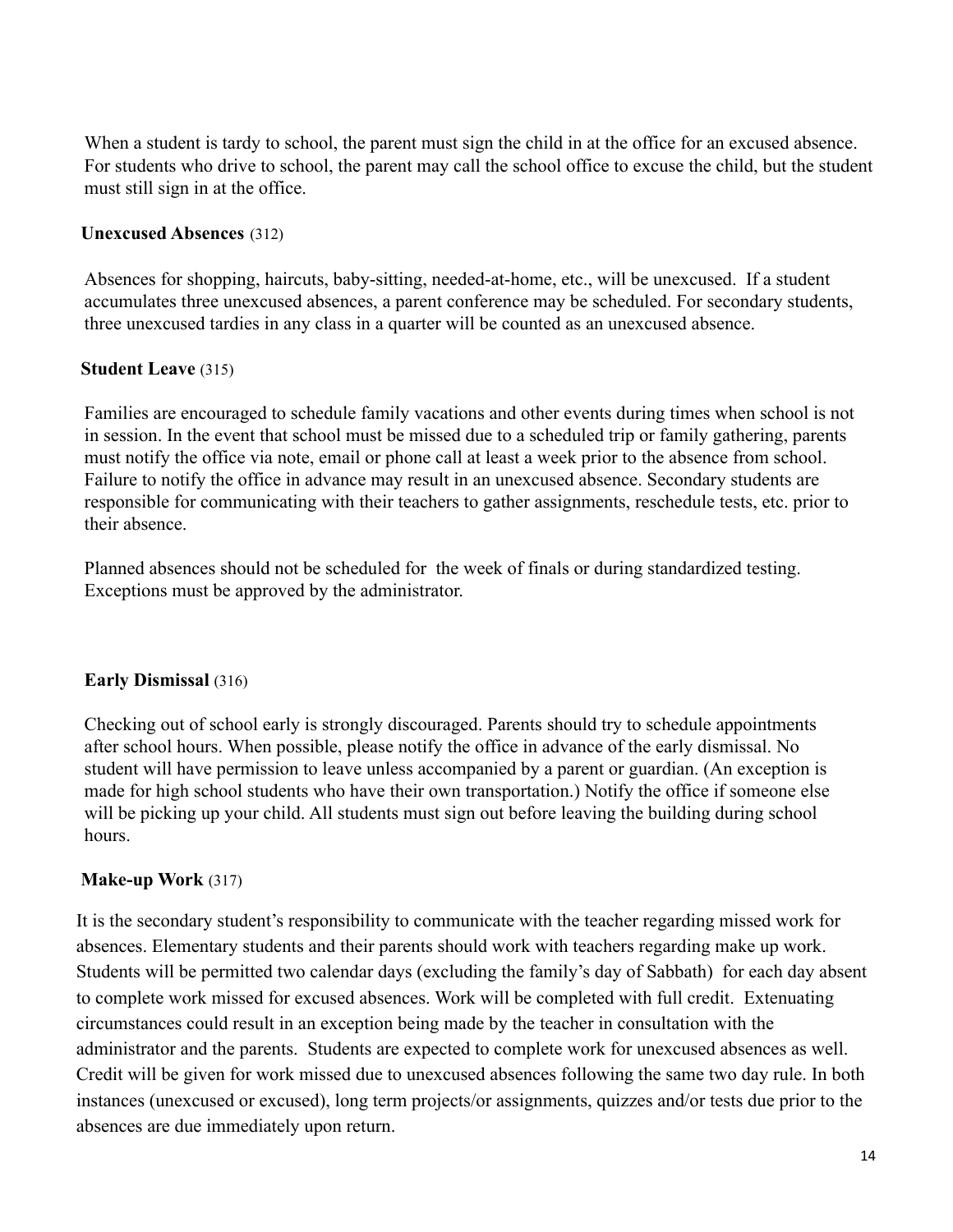Once the given days for assignments to be completed have expired, the makeup work will be considered late and the late work policy will apply.

For school related event absences, the student must communicate with the teacher regarding due date expectations as there may be expectations that the work is due prior to being gone. This component may vary based on the subject and assignment. For school event absences, long term projects/or assignments due on the day of an activity or event, must be turned in prior to leaving for the event. The taking of tests and quizzes missed for a school event should be coordinated with the teacher.

## **Late Work**

At the secondary level, all assignments and projects are expected to be completed by the assigned due date. Late work will not be given full credit. Assignments/projects that are late will be docked 10% for each day late and/or a zero will be recorded. Teachers may assign detention for late work to be completed.

## **Truancy** (318)

Truancy is defined as an absence without the knowledge and consent of parents and/or the school staff. This would include leaving school without permission before the end of the day or staying out of any scheduled class without permission. Such action will not be tolerated. Make-up work will be given upon return and credit given at the teacher's discretion.

## **Chronic Absences** (313)

A junior high or senior high student may not receive credit for a course if he/she has missed a class more than ten (10) times (excused or unexcused) during a semester. A warning letter will be sent out when a student accumulates eight (8) absences. A conference will be held with the parents and student when ten (10) absences have occurred. Exceptions may be made in cases of prolonged illness. A doctor's verification of illness may be required and the Administrator will determine whether such an exception exists. In addition, excessive absences may result in a semester of probation. In this case, the attendance issue must be corrected during the semester of probation or the student may be unenrolled from school.

### **Tardiness** (314)

It is important that students always be on time to school and to class. Each student is expected to be in the classroom when the period begins. All students must come to class fully prepared with the materials needed for class. The student is considered tardy if he/she arrives after the scheduled time for class to begin. When a student is tardy to school, the parent must sign the child in at the office for an excused absence. For students who drive to school, the parent may call the school office to excuse the child, but the student must still sign in at the office.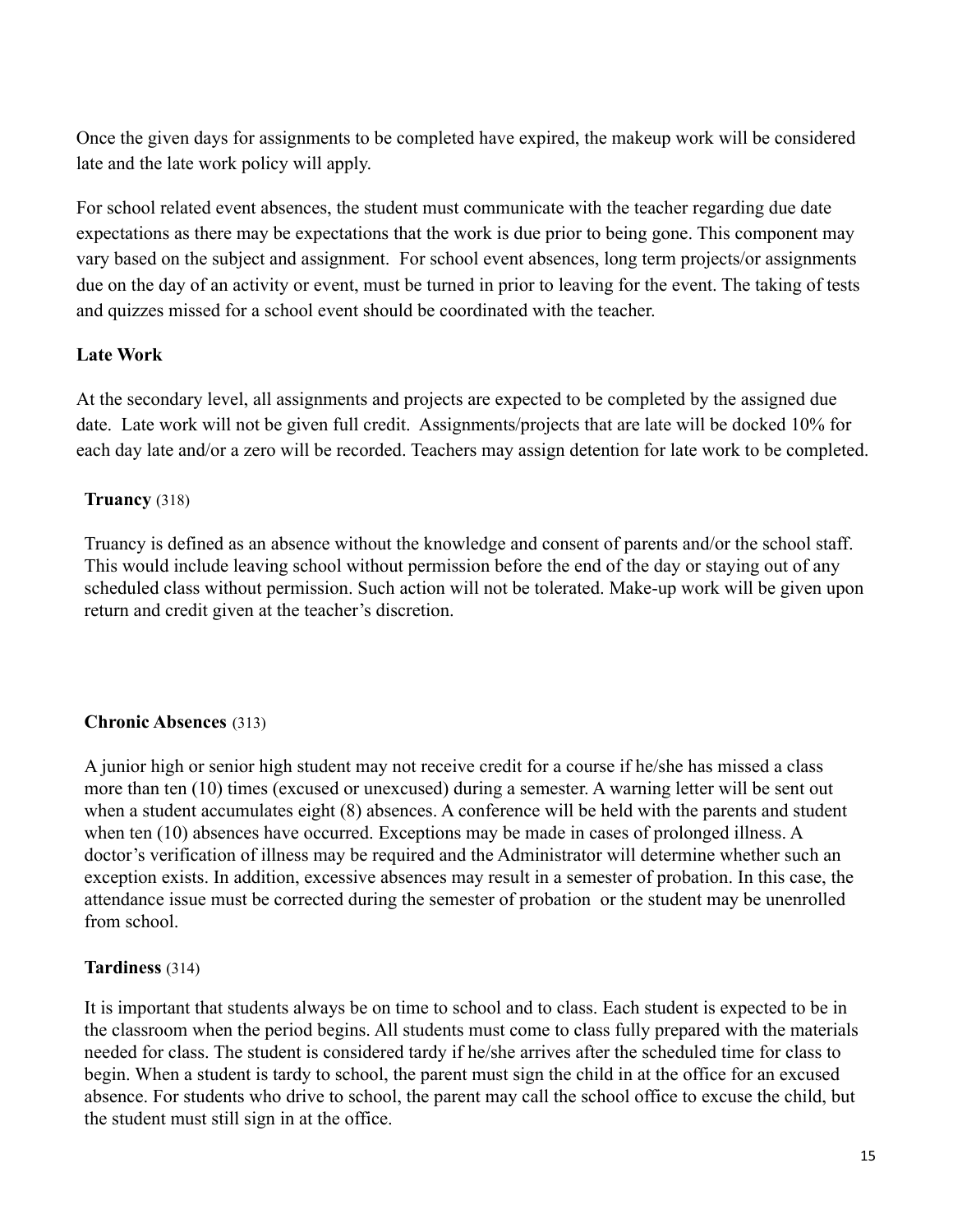Students who have more than 5 unexcused tardies in a quarter will be assigned a detention. If a student accumulates 10 unexcused tardies, he/she will receive 2 detentions and a meeting will be held with the student and his/her parents to work to resolve the problem.

A tardy is unexcused if no explanation is given or if the reason given is unacceptable. Being late because the student overslept, missed a ride, or was using the restroom are examples of unexcused tardies. A student who arrives to class late without a slip will automatically be given an unexcused tardy.

## **Article II** - **Boy/Girl Relations** (333)

FHCS provides opportunities for boys and girls to cultivate friendships with the opposite sex. Any such friendship must be handled in a responsible manner. Public displays of affection, such as holding hands or other physical intimacies, are considered inappropriate at school.

## **Article III – Sexual Harassment** (334)

Sexual harassment (SH) is any unwanted verbal, written, or physical conduct of a sexual nature that interferes with a student's right to learn, study, work, achieve or participate in a comfortable and supportive atmosphere. Sexual harassment may include, but is not limited to, the following:

- Leering at someone else's body
- Making comments, gestures, or jokes of a sexual nature
- Manipulating clothing in a sexual manner
- Displaying sexual objects or pictures
- Spreading sexual rumors or commenting about sexual behavior
- Repeatedly pressuring for dates or unwanted sexual activity
- Touching, grabbing and/or pinching
- Teasing and or bullying in sexual terms
- Asking for sexual favors in exchange for grades, promotions, or participating in school activities.
- Sexting or the use of any electronic device for the conveyance of sexual images or comments.

Note that some of the behaviors listed above might also be categorized as sexual abuse depending upon the level of severity, frequency, or the existence of a power imbalance between the persons involved.

FHCS will not tolerate any form of SH by students or staff. The school recognizes the student's right to participate in school programs and activities in an atmosphere free of any form of SH. Students have the moral responsibility to not engage in conduct that is unwelcome or offensive to others or contrary to Scripture.

SH committed by students or staff of either sex against students or staff of either sex constitutes inappropriate conduct. Any student or staff member has the right to file a complaint regarding an alleged incident of SH that has occurred in school or out. Complaints should be filed in writing with the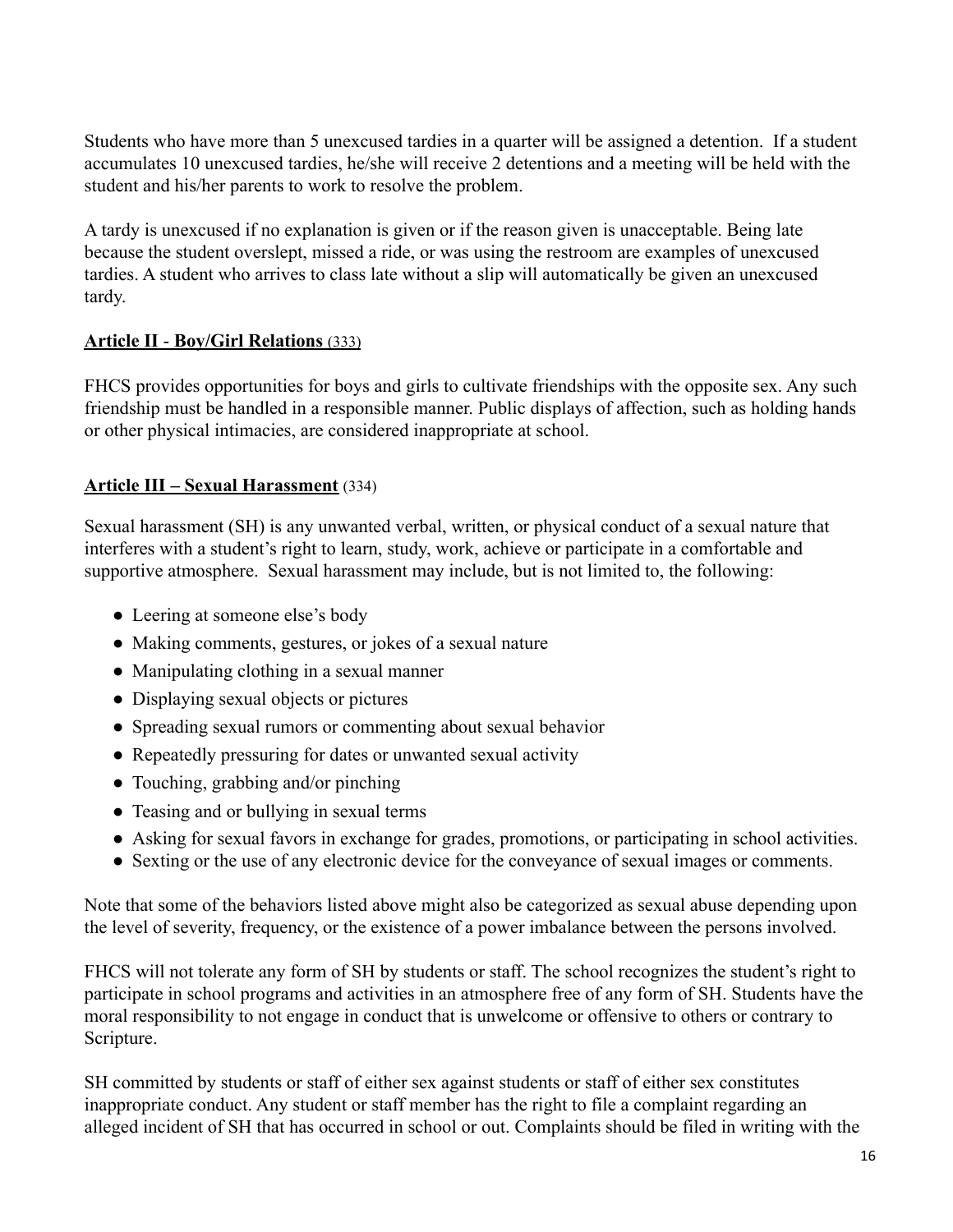FHCS administrator. If the complaint is against the administrator, a report should be filed in writing with the school board president.

Students are encouraged to report harassment that they experience or witness. Any staff or faculty member who receives a SH complaint should report it immediately to the FHCS administrator. All complaints will be handled promptly and in a manner appropriate to significant disciplinary infractions. While an isolated incident may not constitute SH, FHCS is responsible for providing appropriate interventions and or disciplinary measures to eliminate SH in the school community.

Every reasonable effort will be made to maintain confidentiality during an investigation. Retaliatory action against a complainant or any witness who participates in an investigation will not be tolerated.

## **Article IV - Chapel and Assemblies** (440)

Chapel and assemblies are an important part of the spiritual education program of Flint Hills Christian School. Each school day includes devotional times and classes consisting of prayer and Bible reading. In addition, weekly chapel services are held. Chapel services are divided by grade levels. Elementary chapels are conducted by the teachers, while faculty, students, area pastors and other guest speakers provide messages for grades 7-12. The following guidelines are used:

1. Attendance is required of all students. Older students are expected to bring their Bibles, pencils and paper.

2. Students are expected to demonstrate proper courtesy to speakers or group leaders.

## **Article V - Code of Behavior /Student Contract** (331)

A student contract is required for all students in grades 7-12. The completed form with all signatures is due in the Administrator's office by the end of the first week of school. Students who fail to meet the deadline may be excluded from classes or activities until the contract is handed in. All students are subject to the authority of all staff members during the school day or during school functions. Students are to demonstrate respect for all adults and each other.

## **Article VI** - **Off-Campus Conduct Policy** (335)

Flint Hills Christian School believes that a person's relationship with Christ should affect his/her conduct both on and off campus. Students should practice a lifestyle that reflects Biblical principles and Christ-likeness. Students will be held responsible for behavior occurring off- campus that violates this standard. The school reserves the right to discipline students for certain infractions regardless of whether these occur on or off school grounds, whether they occur before, during, or after school hours, and whether or not they occur at school functions. Generally, the school will respond to inappropriate behaviors which occur during the school year. However, FHCS reserves the right to review out of school year behaviors to determine eligibility for enrollment and participation in extracurricular activities (see Section I, Article VIII).

Examples of off-campus behavior that may lead to disciplinary action include: sexually inappropriate behavior, on-line gossip affecting the school community, substance abuse, breaking of civil and/or criminal laws, and obscene, profane, and abusive language.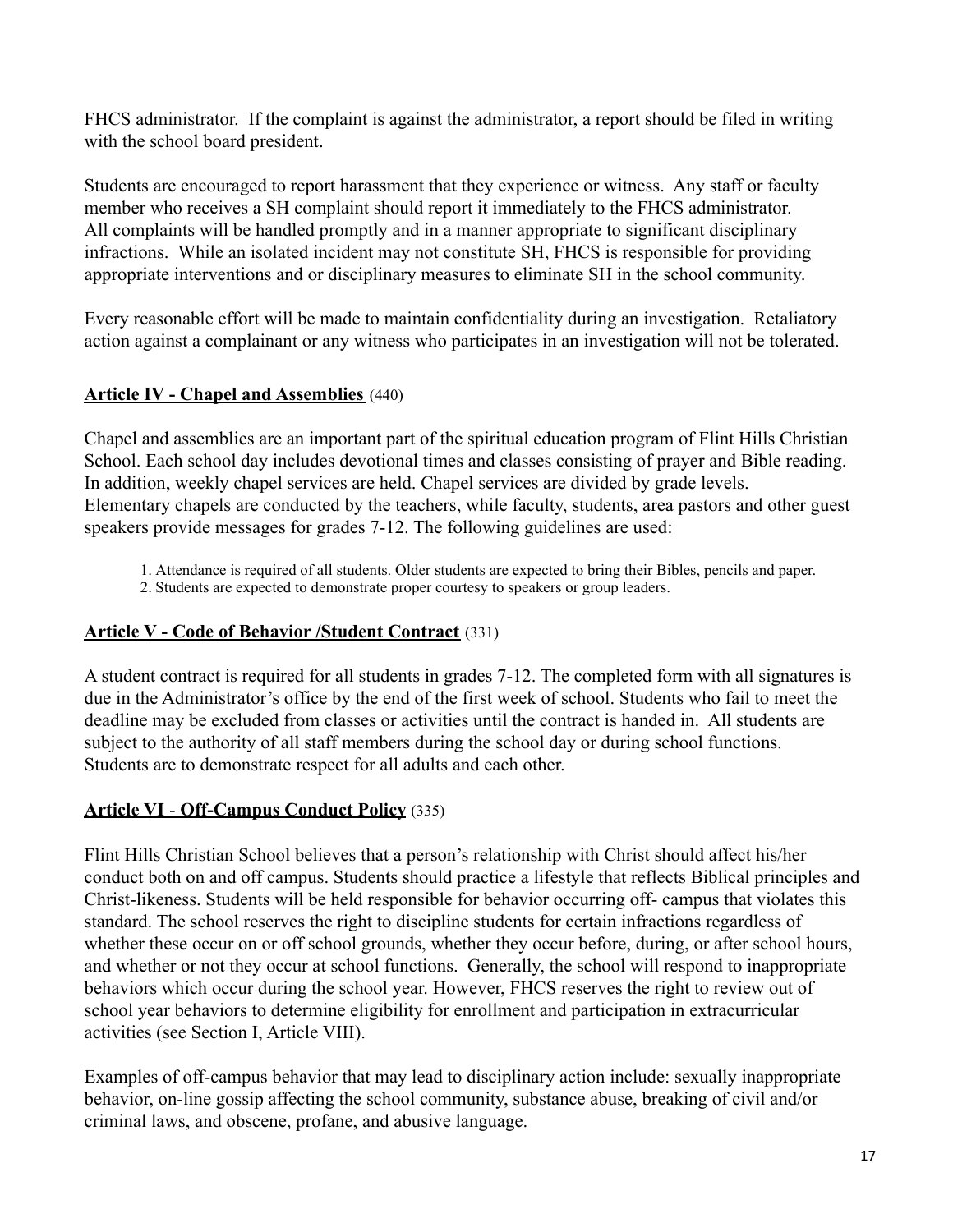Infractions which occur off-campus may require a meeting between the student(s) involved and the administrator. The administrator will notify the parents concerning any significant disciplinary action before action is carried out.

#### **Article VII – Discipline** (332) (Amended 1/11/2021)

Students and parents are asked to consider carefully the rules and regulations laid out in this handbook. Submission of an Application for Admission and completion of a student contract are indications that both student and parents intend to comply with the policies**.**

Parents are to set the example of Christlike behavior to their children. If a parent of a FHCS student is engaging in inappropriate behavior as defined below that is affecting the FHCS community negatively, the administration and board reserve the right to determine the appropriate disciplinary response up to and including expulsion of the children of that parent.

#### **Behaviors Defined**

Category 1 - The following list of behaviors at school are generally considered as minor misbehaviors that may result in a verbal warning from a faculty or staff member or limited disciplinary action such as the loss of a privilege, a detention, missed recess time, restitution, a changing of clothes, and/or communication with a parent. Repeated violations by a student or a deliberate (defiant) violation of any rule may result in a more serious disciplinary response.

Inappropriate language including disrespect of others (e.g. racist comments, sexual jokes or innuendos, vulgar or profane language, disrespectful comments) Running in the building Excessive or disruptive talking Littering Being out of a defined supervised area without permission Unauthorized food or beverage consumption or unauthorized gum chewing Dress code violations

Possession or use of restricted materials

(e.g.Elementary students with electronics or Secondary students using electronic devices during the day w/o permission)

Repeated tardiness

Horseplay not resulting in injury or property damage

Any minor disruption of the learning environment

Category 2 - The following list of behaviors are considered to be of a more serious nature and will likely result in detention, in-school suspension, out-of-school suspension, Saturday School, loss of the privilege of participating in extracurricular activities or recess, restitution, and/or a work detail. Repeated violations may result in a more serious disciplinary response.

Physical, verbal, or cyber bullying, threats, or fighting Disrespect towards authority figures including defiant behavior Leaving school without permission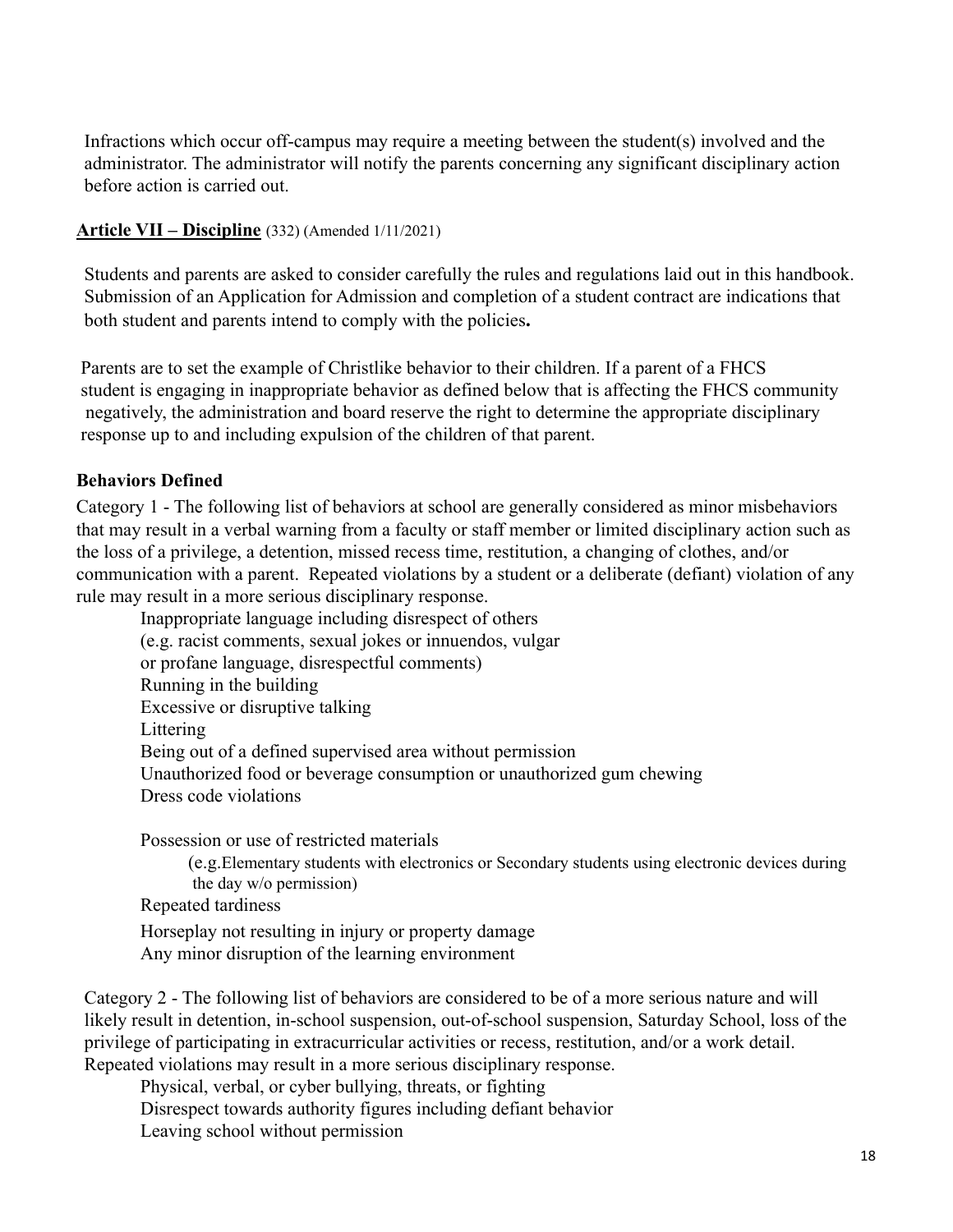Use of profanity Unexcused absences, truancies Minor vandalism (deliberate) Horseplay resulting in injury or property damage. Repeated behavior that disrupts the learning environment Misuse of the internet Inappropriate physical displays of affection

Category 3 - The following list of behaviors are considered to be very significant. Possible disciplinary measures include any/all the items listed above in category #2 as well as possible expulsion from school.

Possession or consumption of alcohol or drugs on school property or in the community. Sexual misconduct including sexual harassment Repeated fighting Threats of bodily harm Possession of a weapon Fighting resulting in bodily harm Significant damage to property Repeated defiant behavior of any type Entrance into the restroom or locker room of the opposite biological sex. Intentional attempt(s) to present oneself as being a member of the opposite sex through dress, use of pronouns, or other means.

The final determination of the disciplinary response to a student's behavior is at the discretion of the administration in consultation with faculty. Long term suspensions (>3 days) or expulsion require school board action. Generally, the administrator will not be involved in responding to lesser offenses unless a faculty or staff member requests assistance or advice.

In all circumstances, the intent of discipline should be to help the student —change course. With this in mind, faculty, staff, and students should place a priority on biblical peacemaking when a conflict or rule violation occurs.

The above list of infractions is not considered to be exhaustive. The administration and board reserve the right to modify disciplinary policies and procedures to adapt to changes/trends in the culture and to respond to disciplinary problems not addressed in the handbook.

### **In-School Suspension (ISS)** (340)

As a disciplinary response to inappropriate behavior, the administrator may send students to a study/detention area away from the classroom. Students may receive ISS with no notice if the administrator thinks that it is necessary. Students will be allowed to work on schoolwork or extra assignments given by teachers or office personnel. Credit for assignments completed in ISS will be given at the teacher and/or administrator's discretion. A teacher may be assigned to a student, and parents may be assessed the cost of hiring a substitute teacher for the day. Efforts will be made to notify parents before a suspension.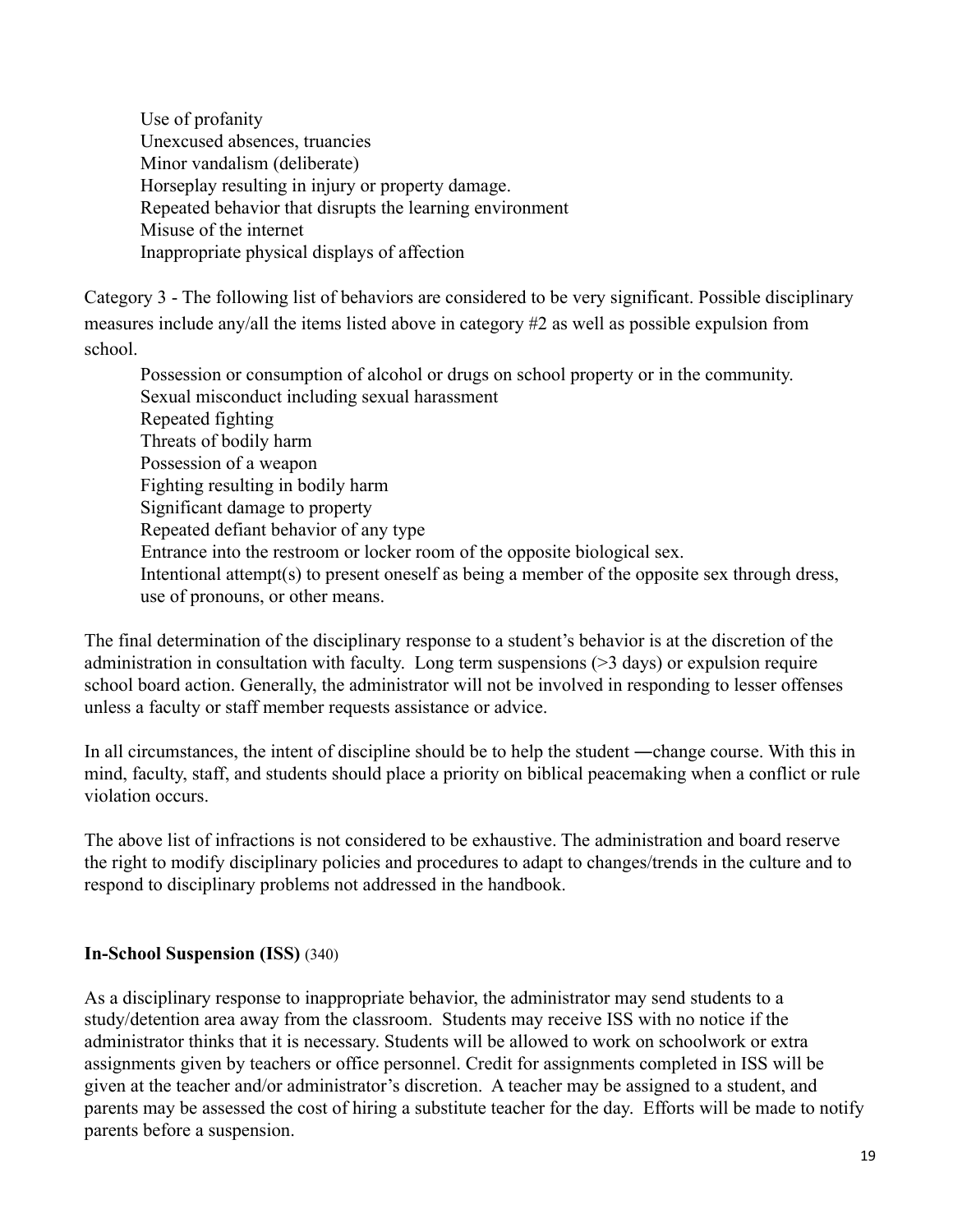## **Out-of-School Suspension (OSS)** (341)

Students in OSS are not permitted to participate in or be present for any class or school activity. The Administrator may assign an OSS for up to 3 days. Long –term suspensions and expulsions require school board action. Specific changes in attitude and/or actions will be expected prior to re-admission.

## **Expulsion** (343)

Expulsion will be recommended by the administration to the board if it becomes apparent that the school will not be able to meet the needs of a student or if the student's behavior is preventing effective classroom instruction. Expulsion may also be recommended for unresolved academic or disciplinary problems or for failure to correct the deficiencies specified in probationary admissions. When expulsion is recommended, a date of withdrawal from the school will be set and the withdrawal procedure followed. Expulsion is for a minimum of 12 months and requires School Board approval.

## **Article VIII - Appeal Process** (345)

The appeal process is for students receiving disciplinary actions taken by the administration for major infractions (categories 2 and 3 above) and may include infractions of the Off-Campus Conduct Policy. If the student and his/her parents disagree with the disciplinary action, they may appeal to the School Board within three days of being notified of the disciplinary action. The appeal of a disciplinary action must be in writing, dated and include signatures of the parents and the student. The president of the Board has the responsibility to schedule an appeal meeting date and time. The Board reserves the right to set the appeal meeting's agenda and parameters including the individuals who will be present at the meeting. The decision of the Board to either uphold or overturn the disciplinary action taken by the administrator will be final.

If the board overturns the disciplinary action, the student will be given the opportunity to make up all work missed. All indications of the disciplinary action will be removed from the student's permanent record.

## **Article IX - Damage to School Property** (352)

It is expected that all damage, even if accidental, will be acknowledged by the person(s) involved and that a plan for reimbursement will be made.

### **Article X - Dress Code** (353)

Students, parents and school staff are responsible for appearance that promotes Godly, safe, modest and non-disruptive student behavior. In recognition of the inter-relationships between appearance, proper behavior and educational success, these guidelines for appearance will encourage students to become positive contributors to the community and the church.

1 Samuel 16:7 ― The Lord does not look at the things man looks at. Man looks at the outward appearance, but the Lord looks at the heart.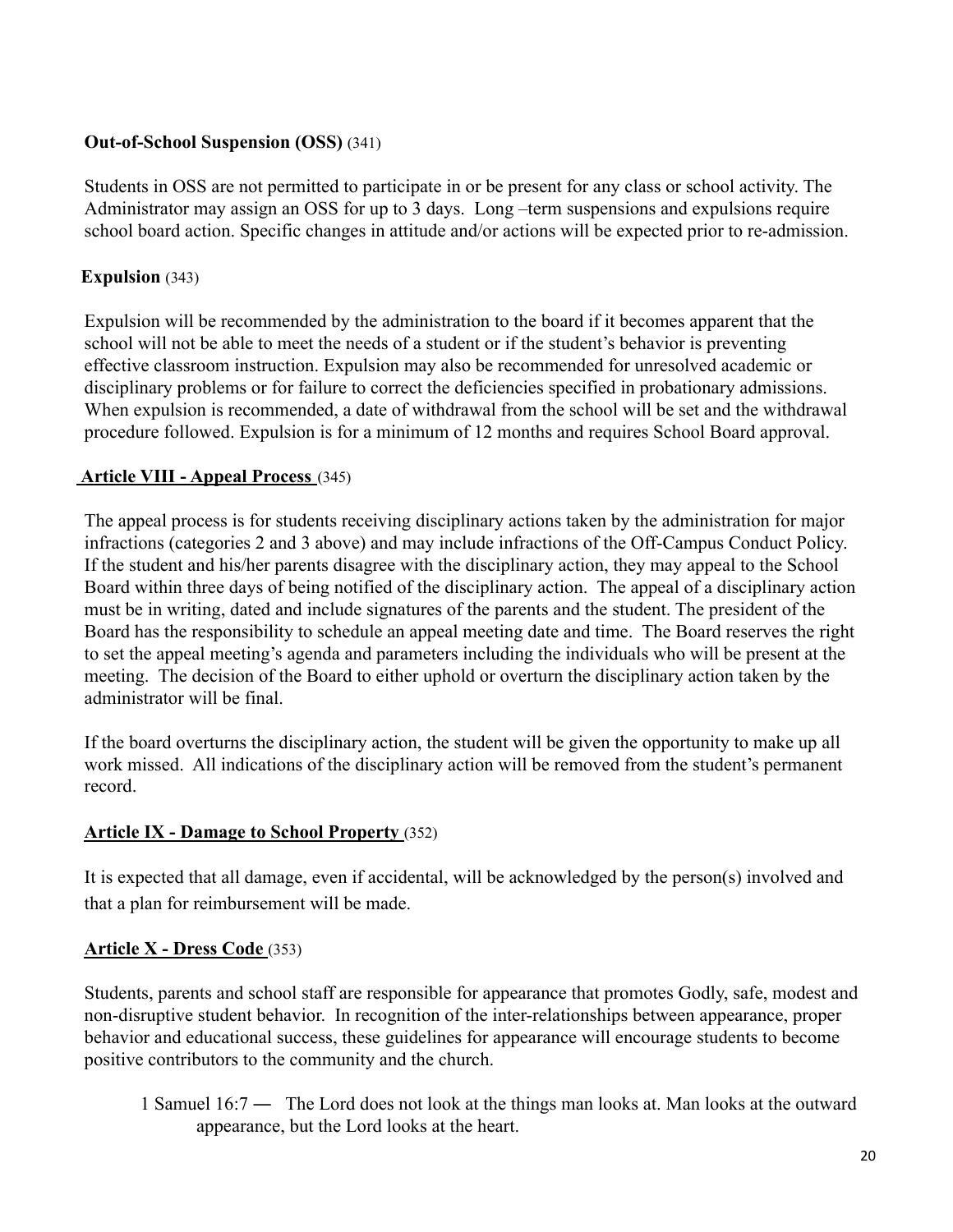Romans 12:2 ―Do not conform any longer to the pattern of this world.

Dress code violations will be addressed and remedied at any time they are identified. This may include the student changing clothes, covering up with a school provided t-shirt or a parent being contacted to bring different clothes to school. While at school or school-related events students are asked to abide by the following dress code:

- 1. The classroom teacher may ask that students change their clothing when dress or appearance interferes with safety, performance or course goals in that particular class.
- 2. No outer headwear including hoods, hats and ball caps may be worn indoors unless there is a documented medical or religious reason approved by the principal. Sunglasses may not be worn indoors approved by the principal for medical reasons. Hats, hoods and ball caps may be worn before or after school or while outdoors.
- 3. No clothing promoting alcohol, tobacco, drinking establishments, drugs, anti-Christian or non-Christian symbols, or non-Christian music groups are permitted.
- 4. Shoes or sandals must be worn at all times. (It is recommended that students wear sneakers, running shoes or dress shoes on a daily basis for safety and appropriate support. Flip-flops are not recommended as normal daily wear.) Shoes with wheels or rollers are not permitted.
- 5. Inappropriate, immodest clothing is not allowed. This includes clothing that exposes cleavage, mid-section, buttocks, and undergarments.

\*No halters, strapless tops, spaghetti straps, one-strap or tank tops with straps that are less than 2 inches wide.

\*Students may not wear sheer tops/fishnet shirts or shirts that are see-through or showing skin along the side of the torso.

\*While standing or sitting, lower backs and undergarments must not show.

- \*Skirts and dresses must be no shorter than three inches above the top of the knee when the student is standing and arms are hanging naturally at their sides.
- \*Tights, leggings, jeggings, spandex, etc. must have a garment (dress, skirt, shorts, etc.) covering the torso.
- \*Shorts should be long enough to reach mid-thigh or longer. Length of shorts for PE and sports may be at the PE teacher or coach's discretion.

\*Clothing that is torn, tattered, or with significant holes that expose mid thigh or above, undergarments or skin along the side of the torso may not be worn.

\*Pajamas and other sleepwear are not permitted.

- 6. Appropriate undergarments must be worn and not be seen.
- 7. No distracting hairstyles. Hair should not disrupt vision or prevent the teacher from having eye contact with the student.
- 8. No exposed body or facial piercings (except girls-limited to two earrings per ear).
- 9. No exposed tattoos.
- 10. Good hygiene will be practiced. Hair should be clean and combed. Showers, deodorant, and toothbrushes should be utilized regularly.
- 11. Boys who have facial hair should keep it neatly trimmed or shaved.
- 12. No make-up for girls until 7th grade.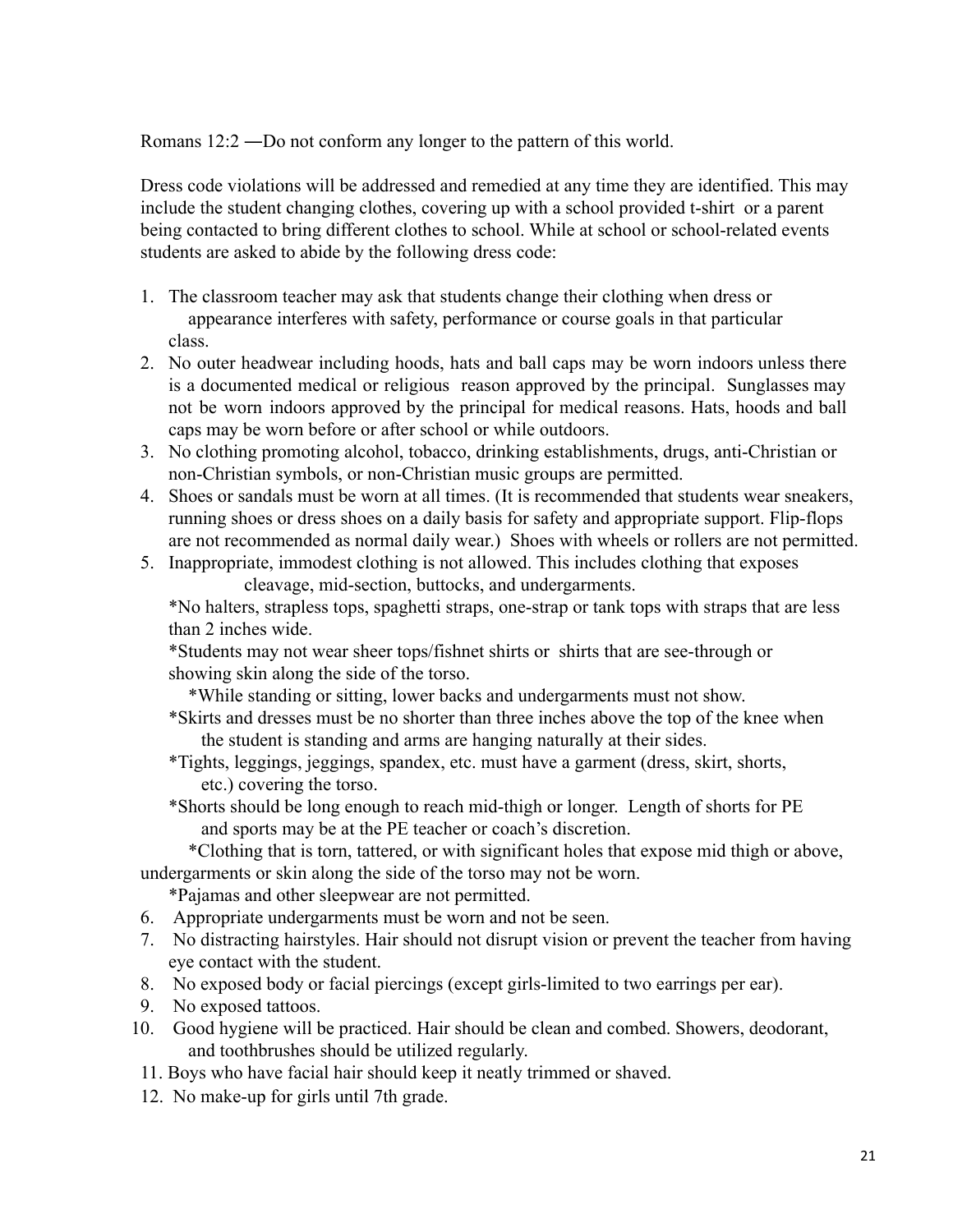All staff are responsible for enforcement of the school dress code. The administrator is the final authority in determining what is appropriate in any given situation. Additional dress regulations or restrictions may be added to the above list by the administrator during the course of a school year. They are subject to review and approval by the school board once a year prior to the publishing of handbooks.

#### **Dress Code for Extra-curricular Events**

Students may be asked by their coaches and activity sponsors to dress up on game/activity days or for specific events. This includes activities in the community and at other schools. Students spectating at home and away games/activities will abide by the FHCS dress code.

#### **Article XI – Grievance Procedure** (360)

Purpose:

The following procedures outline specific steps to be followed by students or parents of FHCS in order to ensure prompt and equitable resolution of grievances against school personnel. Students or parents who believe they have been treated unfairly may initiate the grievance procedures outlined below.

As in all matters of faith and life, Holy Scripture guides us. The procedures outlined below attempt to follow the principles of Matthew 18 in dealing with problems. How we deal with conflicts communicates one aspect of our Christian belief to the community. We are motivated by the love of Christ to approach all conflicts as an opportunity to glorify God and honor others.

Grievance Procedure:

### Step A. Solve at the lowest level

It is the responsibility of a student or parent, who believes that he/she has been treated unfairly, to initiate face-to-face discussion with the staff member with whom they have a grievance. Most conflicts will be solved privately at this level. If at all possible, such grievances should be addressed within two weeks of the incident that prompted the concern.

It is the responsibility of all staff to promptly and courteously hear all grievances registered in good faith by a student or parent, to clarify misunderstandings, and to make reasonable adjustments in response to concerns that arise. See Romans 12:16.

If a grievance is not settled between the parties within 10 working days, or if the student or parent is not satisfied with the results, the student or parent may elect to proceed with step B.

#### Step B – Administrator

The student or parent shall present the grievance in writing to the school administrator. The administrator will arrange a meeting with both parties involved. The administrator will then issue a written judgment based upon the information received from both parties and an examination of school policies and procedures.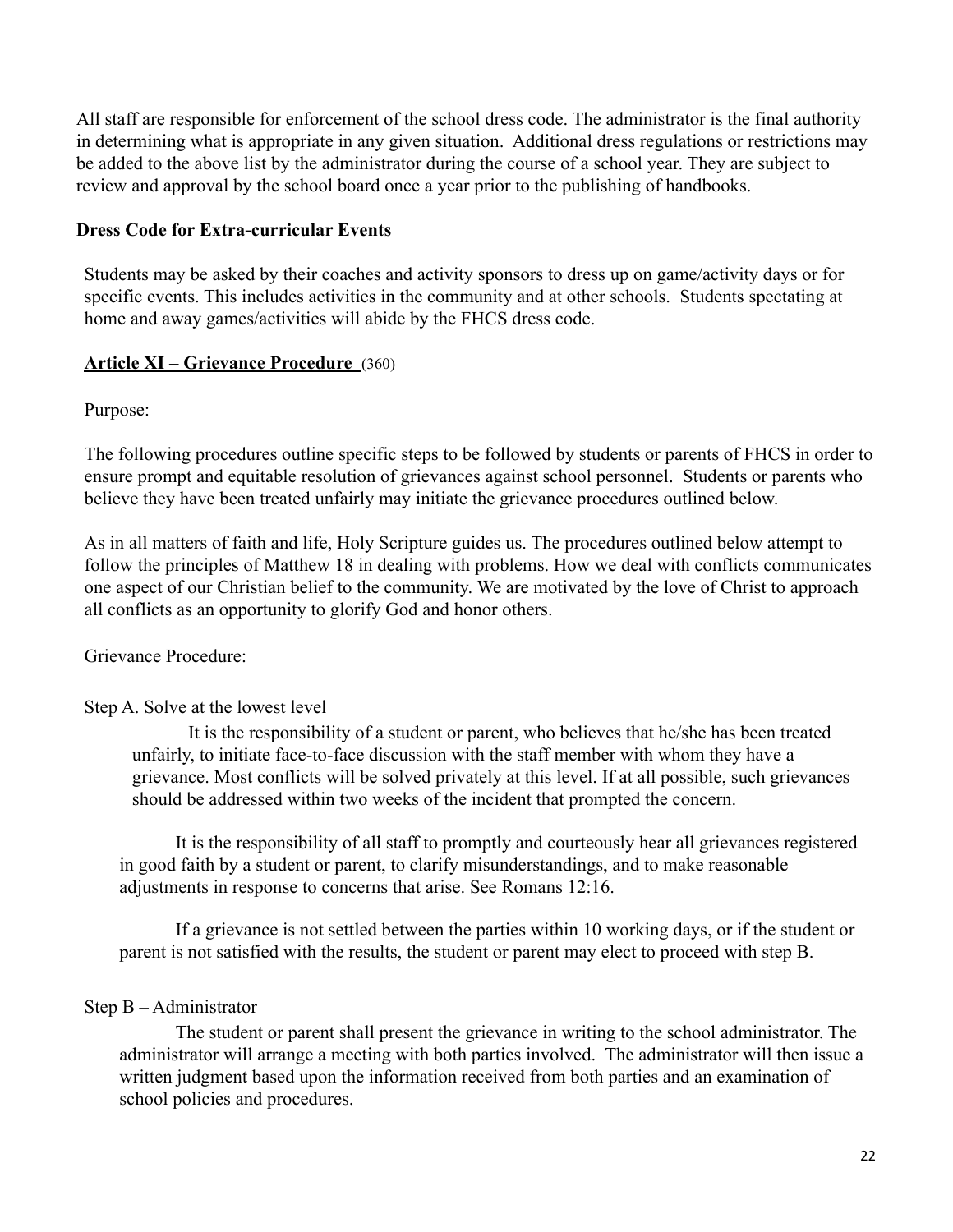If the grievance is not settled within 10 working days of the presentation of the written grievance, or if the student or parent is not satisfied with the results, the student or parent may elect to proceed with Step C of the grievance procedures.

### Step C – School Board

The student or parent must present the grievance in writing to the chairman of the school board within 20 working days of receiving a written judgment from the school administrator. The written grievance must contain sufficient detail to identify and clarify the basis for the grievance. The written grievance should contain the following:

- a. The specific action or incident upon which the grievance is based
- b. The date the action or incident occurred.
- c. The reasons the student or parent believes that the action was unfair or unjust, and the specific policy or agreement that was violated (if applicable).
- d. Corrective action sought by the student or parent.
- e. A brief summary of the student's or parent's attempts to date to resolve the problem, and the results of such actions.

Upon receipt of a written grievance, the chairman of the school board will take the following actions:

- a. Determine whether Steps A and B have been followed. If they have not, the aggrieved party will be redirected to complete the previous steps.
	- b. Establish and maintain a grievance file which will be the official record of all actions taken during the grievance procedure.
	- c. Establish a Grievance Committee consisting of at least 3 board members.
	- d. Conduct a hearing to examine written evidence and listen to testimony from both parties.
	- e. Examine all school policies and procedures relevant to the grievance.
	- f. Issue a written summary judgment regarding the grievance.

The decision of the board committee will be final.

# **SECTION III - BASIC ACADEMIC MATTERS**

## **Article I - Accreditation** (400)

The State of Kansas does not require private schools to be accredited. Flint Hills Christian School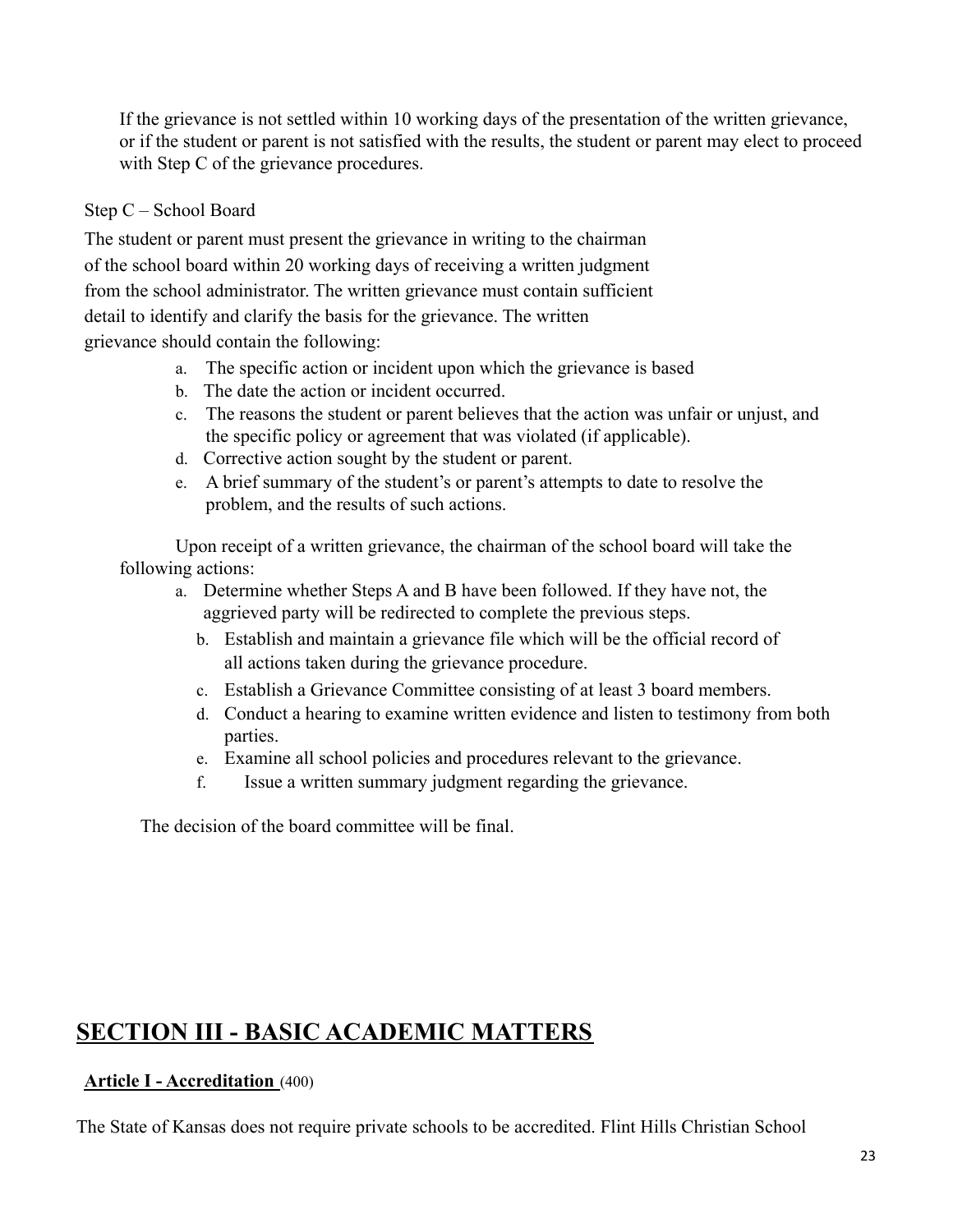recognizes the distinct benefits of accreditation for the purpose of self-study and accountability as well as for ensuring a quality education for the students the school serves. The school was granted full accreditation on July 1, 2012 by the Association of Christian Schools International (ACSI) and Cognia.

## **Article II - Faculty** (401)

All staff members of Flint Hills Christian School have been carefully selected on the basis of their education, experience, and integrity. The most outstanding requirements for the instructional staff are a God-given gift to teach, an unselfish spirit of dedication to the students, proven expertise in the assigned teaching area, belief that the Christian school ministry is their service to God, complete and personal acceptance of the Lord Jesus Christ, and a visible daily walk of the Christian life.

### **Article III - Class Size Guidelines** (402)

- PreK: twelve (12) students per classroom.
- Kindergarten: fourteen (14) students per classroom.
- 1st 2nd grade: sixteen (16) students per classroom.
- 3rd 6th grade: eighteen (18) students per classroom.
- 7th- 12th grade: eighteen (18) per grade level.

More students will be added only with the consensus of the teacher and the administration.

## **Article IV - Homework and Study Hall** (273, 289)

Homework is a regular and important part of the educational experience. The school discourages the assigning of excessive amounts of homework. The general policy will be to avoid assigning homework that will interfere with church activities on Wednesday nights. Homework ―time guidelines for students are: Primary: 15-30 min./night Intermediate: 30-60 min./night J. High:  $60-90$  min./night S. High:  $60-120$  min./night

Universal guidelines as noted below will be used for all study halls. This will ensure that a productive atmosphere is created and maintained.

### **Study Halls**

1. Students are expected to bring homework or other studies to scheduled study halls.

2. If a students has no homework, tests to study for, or long-term projects/papers, then study hall time should be used for quiet activities such as reading, writing, or drawing

3. It is the student's responsibility to come prepared to study hall, not

the teacher's obligation to find things for the student to do.

4. Students should not use study hall time for playing games,

socializing, playing on computers, surfing the net, sleeping, etc.

**5**. Students assigned to a study hall should not be excused to other parts of the building by a teacher except for legitimate academic concerns or teacher-directed school business. Students who are excused to leave study hall must have a hall pass for their destination that indicates their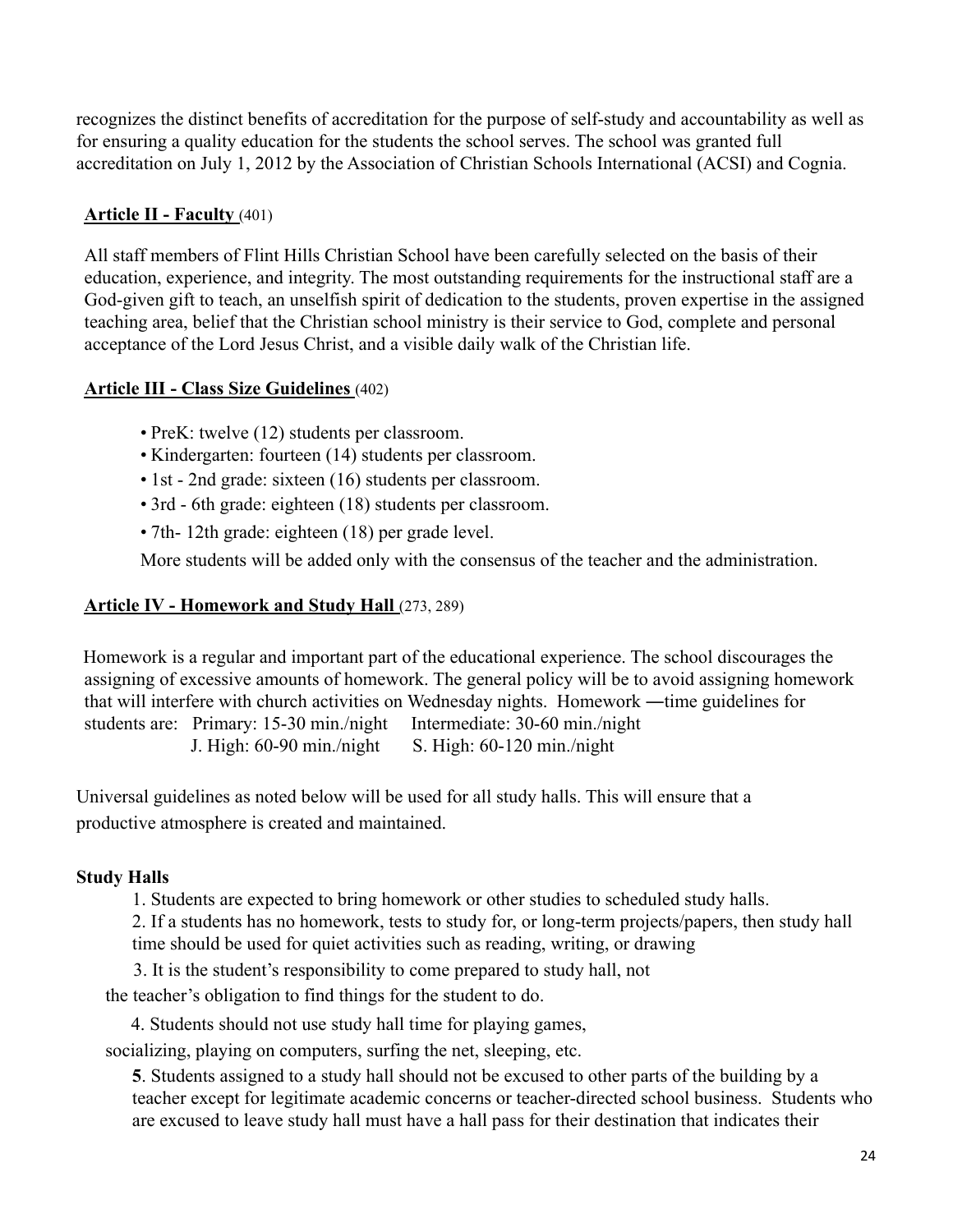purpose and destination.

Students will be limited to one study hall class per day unless a specific need for additional study hall time is indicated in an IEP, SIT plan or Student Accommodation/504 plan.

## **Article V – Curriculum** (404)

Flint Hills Christian School creates its curriculum based on the school's foundational documents (see policies 001-006). For the most part, curriculum materials are from Christian publishers (A Beka, BJU Press, ACSI, etc.); however, available materials are researched to determine what will best accomplish our purposes.

## **Article VI - Reporting Student Progress to Parents** (405)

Reporting student progress is an important part of parent/teacher communication. The reporting process is meant to convey the amount of growth of each student. Several reporting methods may be utilized.

1. Progress Reports: Students in grades 7-12 are expected to check their assignments and grades on FACTS at least once per week. Grade cards will be given each nine (9) weeks. Eligibility reports will be issued regularly to students who fail to meet minimum grade standards.

2. Conferences: Twice during the year conferences will be scheduled as a part of the school's reporting process. Parents are expected to attend these conferences. Baby-sitters will not be available at the school.

3. Standardized Tests: Children are given a standardized test no less than once every two (2) years beginning with the 2<sup>nd</sup> grade. The scores of these tests will be kept on file in the office. After testing is completed, you may schedule a conference with your child's teacher for an explanation of the results.

4. Parent Visitation: Parents are encouraged to visit the school on an informal basis to observe their child(ren) in the instructional setting. Parents are also encouraged to discuss the student's progress with the staff. Appointments should be made in advance to ensure that visits do not disrupt tests and/or classes and to provide adequate time for conferencing.

### **Article VII - Grading Scale** (406)

A 90-100% B 80-89% C 70-79% D 60-69% F 0-59%

## **Article VIII - Honor Roll** (407)

An honor roll is posted each semester to recognize junior high and senior high students for high academic achievement. In order to make the honor roll, a student must achieve a minimum grade point average as follows:

| HONOR ROLL:                                          | $3.0 - 3.49$ (w/no more than 1 C and no D's) |
|------------------------------------------------------|----------------------------------------------|
| ADMINISTRATOR'S LIST: $3.5 - 3.99$ (no C's or below) |                                              |
| DISTINGUISHED HONOR: 4.0                             |                                              |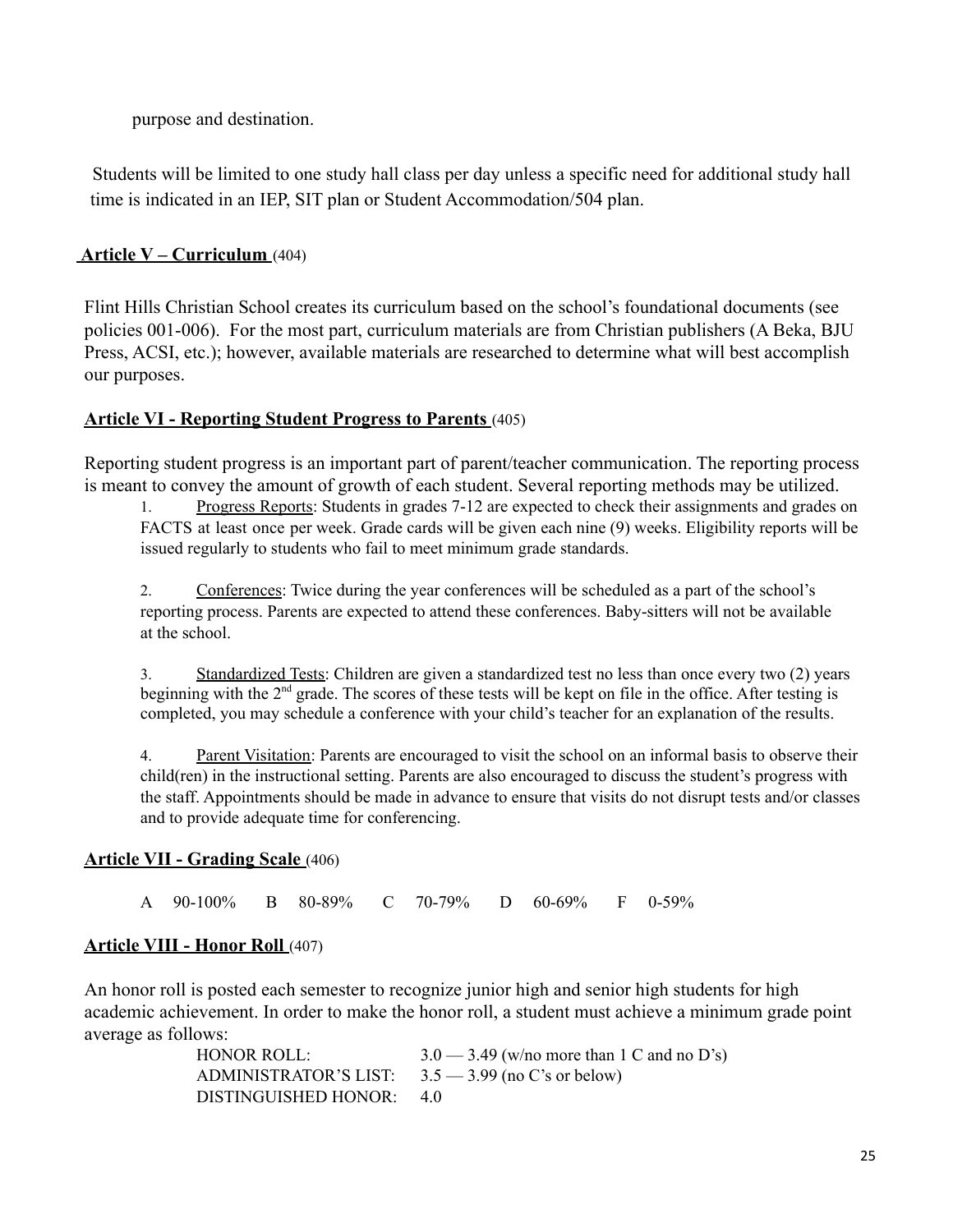Students who make the honor roll each of the first three (3) marking periods will receive special recognition at the end of the school year.

## **Article IX - GPA/Transcripts** (408)

Grade point averages (GPA) are determined quarterly for secondary students. GPAs are used for determining class ranking, eligibility for sports, and the honor roll. A numerical value from 0 - 4.0 is used in determining grade point average.

Official transcripts are kept for each high school student, recording classes taken and grades received. Grades on transcripts will be recorded without pluses and minuses. The parent, student, or educational institution may request copies of official transcripts.

## **Article X - Promotion/Retention Policy** (409)

If the retention of a student (grades K-8) is under consideration by a teacher, it is important that parents be informed early and frequently throughout the year. A kindergarten through fifth grade student may be retained when he/she is performing significantly below grade level or he has a failing (F) grade in one of the following major content areas: math, language arts, and reading. A sixth through eighth grade student may be retained when he/she has a failing grade in any two subjects. Prior to April 15*,* a conference shall be held with the parents, teacher, and the administrator. The final decision rests with the administrator.

## **Grade Level Credit Requirements** (411) (Adopted 11/9/2015)

In order to be classified as a Sophomore, Junior or Senior, respectively, and participate in school activities specifically designated for that grade level, a student must have successfully completed the following number of credits prior to the start of the school year:

Sophomore 6 credits Junior 13 credits Senior 20 credits

Students entering Flint Hills Christian School after the start of their 9th grade year will have their transcript evaluated by the administrator and/or guidance counselor to determine what their standing would be (See Policy 420 and 421 for Graduation Requirements and Transfer of Credits).

## **Article XI** — **Graduation Requirements** (420)

In order to be eligible to graduate from FHCS and receive a diploma, a student must complete a program to include 28 high school credits according to the requirements listed below.

In alignment with the criteria used by the local public high school (USD 383), students who have a current IEP, Student Accommodation/504 or SIT plan, may qualify for courses identified in the following manner to distinguish the difference between his/her courses and the traditional course. This will be reflected on his/her transcript, but will not in any way impact his/her credits negatively. A copy of the syllabus for Sped Foundational Courses is available at FHCS through the SPED department.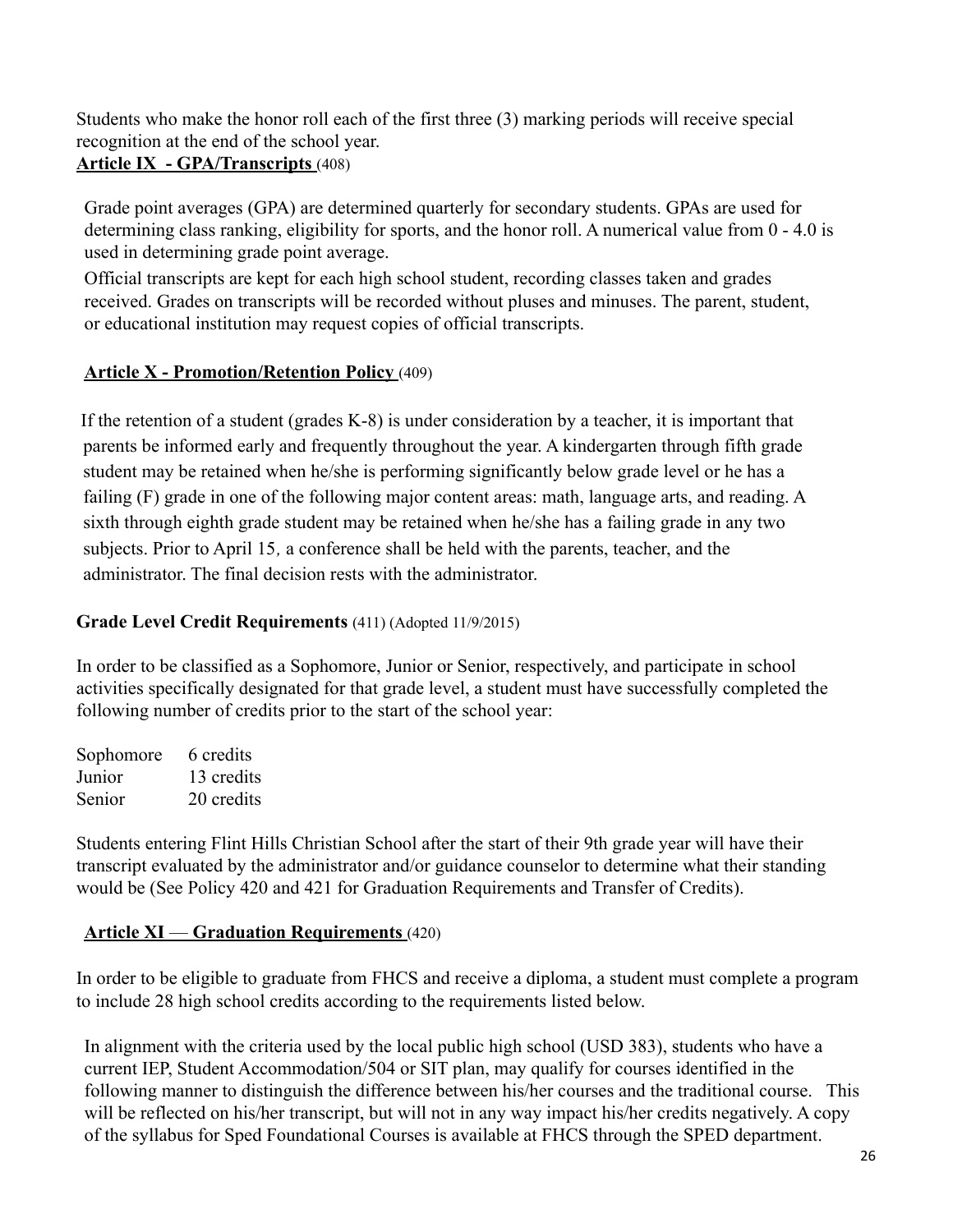- SF Sped Foundational (ID Intellectually Disabled, LI Low Incidence Autism, Life Skills, Multiple Disability)
- SM Sped Modified (Students with SLD Specific Learning Disability, sometime OHI – Other Health Impaired)

The label SF or SM will follow the name of the course to identify that the course has been significantly altered (SF) or modified (SM) to support the needs documented for the child via IEP, 504 or SIT plan. (i.e. Bible SF, or Physical Science SM)

If a student who only attends FHCS for grade 12 (and not 9, 10, 11), he/she must be enrolled as a full-time student and pass a minimum of five (5) credits during the year to graduate from FHCS.

| <b>Credits Required for a General Diploma</b> |   |                                              |     |
|-----------------------------------------------|---|----------------------------------------------|-----|
| English<br>4                                  |   |                                              |     |
| (excludes electives)                          |   |                                              |     |
| <b>Social Studies</b>                         | 4 | <b>Mathematics</b>                           |     |
| Must include:                                 |   | Science (Biology & Physical Sci. required) 3 |     |
| U.S. History $(1)$                            |   | Physical Education                           | 1.5 |
| World History (1)                             |   | Music, Art and Drama                         |     |
| Amer. Government (.5)                         |   |                                              |     |
| S.S. Electives $(1.5)$                        |   | Electives                                    | 5.5 |
| Foreign Language                              |   |                                              |     |
| Computer/Technology                           |   | <b>TOTAL CREDITS FOR GRADUATION 28</b>       |     |

**Credits Required for a Scholar's Diploma** (Exceeding KS Regents Standards of 12/2010)

| English<br>(excludes electives) |     | Bible (1 credit per year in attendance)<br>Mathematics (incl. at least Pre-Calculus or | 4<br>$\overline{4}$ |  |
|---------------------------------|-----|----------------------------------------------------------------------------------------|---------------------|--|
| Social Studies (see above)      |     | College Algebra or higher w/ one credit<br>during the senior year)                     |                     |  |
| Foreign Language                |     | Science (incl. Biology and Physical Sci.                                               | $\overline{4}$      |  |
| Computer/Technology             |     | and either Chemistry or Physics                                                        |                     |  |
| Physical Education              | 1.5 | Music, Art and Drama                                                                   |                     |  |
| Electives                       | 2.5 |                                                                                        |                     |  |
|                                 |     | 70<br>TOTAL CDEDITE FOD CDADILATION                                                    |                     |  |

#### **TOTAL CREDITS FOR GRADUATION 28**

#### Notes:

- A. All students must have 1.5 credits of P.E. to graduate. One-fourth (.25) of a credit must be earned in a traditional P.E. class. The remaining credit may be earned in P.E. classes or sports. .25 credits may be earned by participation in a sport if a student logs 40 or more hours of practice and/or game time.
- B. Credit limitations Students will not be credited with more than 2.0 credits for P.E., 1.5 credits for Teacher or other Aides, 1.5 credits for Leadership class, or 2.0 credits for Independent Study.
- C. Students entering FHCS after the first semester of their freshman year and special education students may have the total number of credits expected for graduation reduced at the discretion of the administrator due to FHCS' high number of credits required compared to Kansas public schools.
- D. Geometry is a high school credit course, regardless of when a student takes it, counting towards graduation requirements.
- E. Computer I (.5 credit) is a required 8th grade class beginning with the 2021-22 school year.
- F. Students will be limited to one **study hall** class per day unless a specific need for additional study hall time is indicated in an IEP, SIT Plan or 504 plan.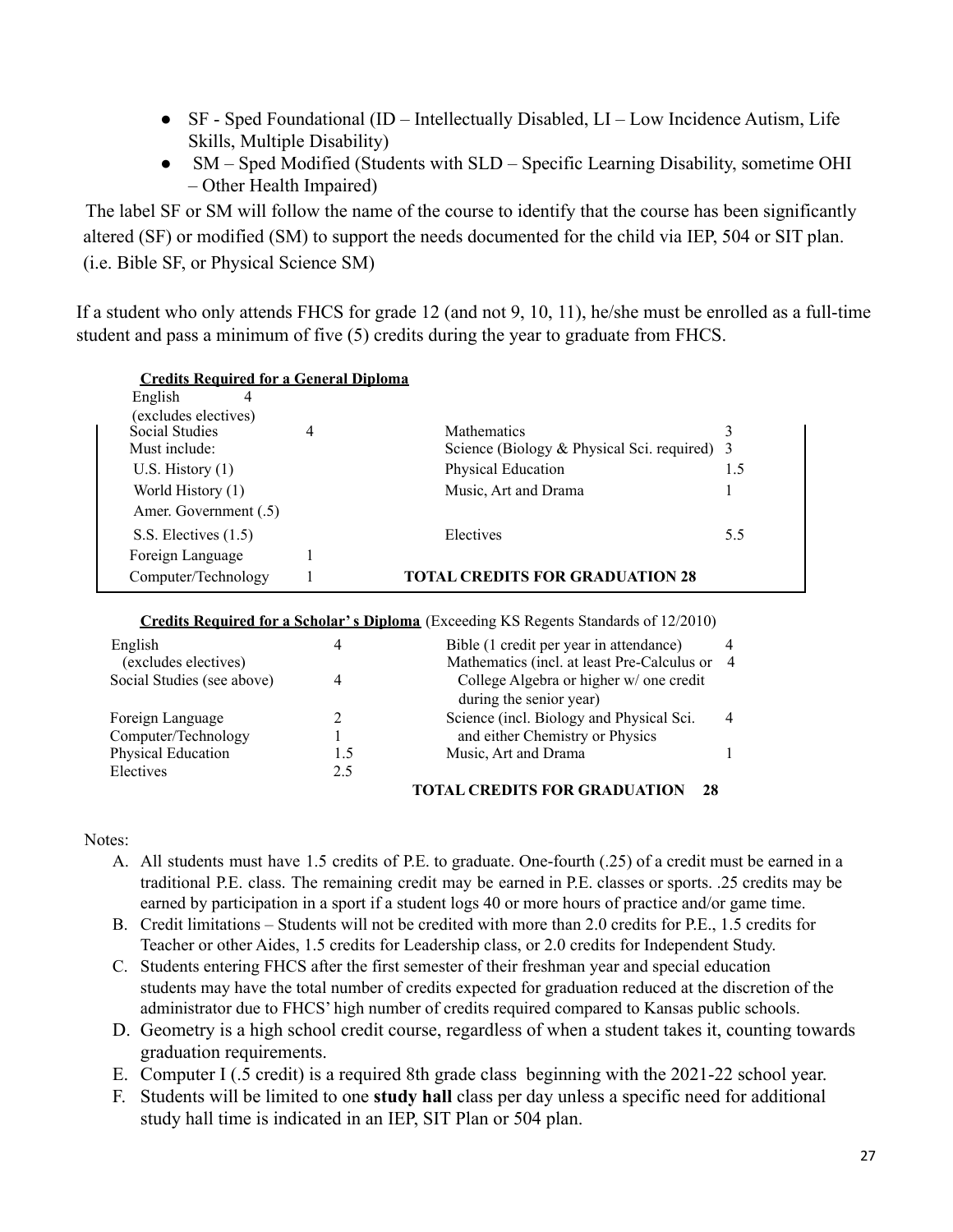G. The option of being a **teacher aide** will be limited to students in grades 10, 11 and 12. To qualify for a teacher aide (TA) position, the student must complete a TA request for assignment. A teacher is limited to one teacher aide per class period. Students are limited to 1.5 TA credits during their FHCS high school career.

#### **Graduation Honors** (422)

A senior must have earned at least 11 hours of high school credits at FHCS and have maintained a 3.5 GPA or higher on credits earned at FHCS. Eligible students will be recognized with an honor cord at commencement. The student with the highest GPA in the class will be recognized as valedictorian and given the honor of speaking at commencement. The student with the second highest GPA in the class will be recognized as salutatorian and may also be given the honor or speaking at commencement. Students must be in attendance at least their two final years at FHCS to be considered for valedictorian or salutatorian honors.

#### **Honor Society** (430)

The FHCS Honor Society is an organization for students in the 9th-12th grades who have demonstrated consistent strength in scholarship, leadership, character, and service. Specific guidelines for selection will be developed by the administrative staff in consultation with the faculty.

#### **Diplomas** (423)

Diplomas are given or mailed out after graduation. The graduate must have returned all books, paid all money due to the school, and completed any final requirements for graduation. Flint Hills offers two levels of diplomas.

A general diploma will be given to students who meet the school's basic requirements for graduation. An FHCS Scholar's Diploma will be given to students who meet the school's Scholars requirements (exceeding the KS Regents requirements).

#### **Article XII – Suggested High School Course Sequence**

**Grade 9 Grade 9** Interpersonal Relationships Interpersonal Relationships English 9 English 9 Algebra I and Algebra I or Geometry Biology Biology Geography Geography Spanish I Spanish I Physical Education (.5) Technology Technology Physical Education (.5) Electives Electives

**Grade 10 Grade 10** English 10 English 10

New Testament Survey New Testament Survey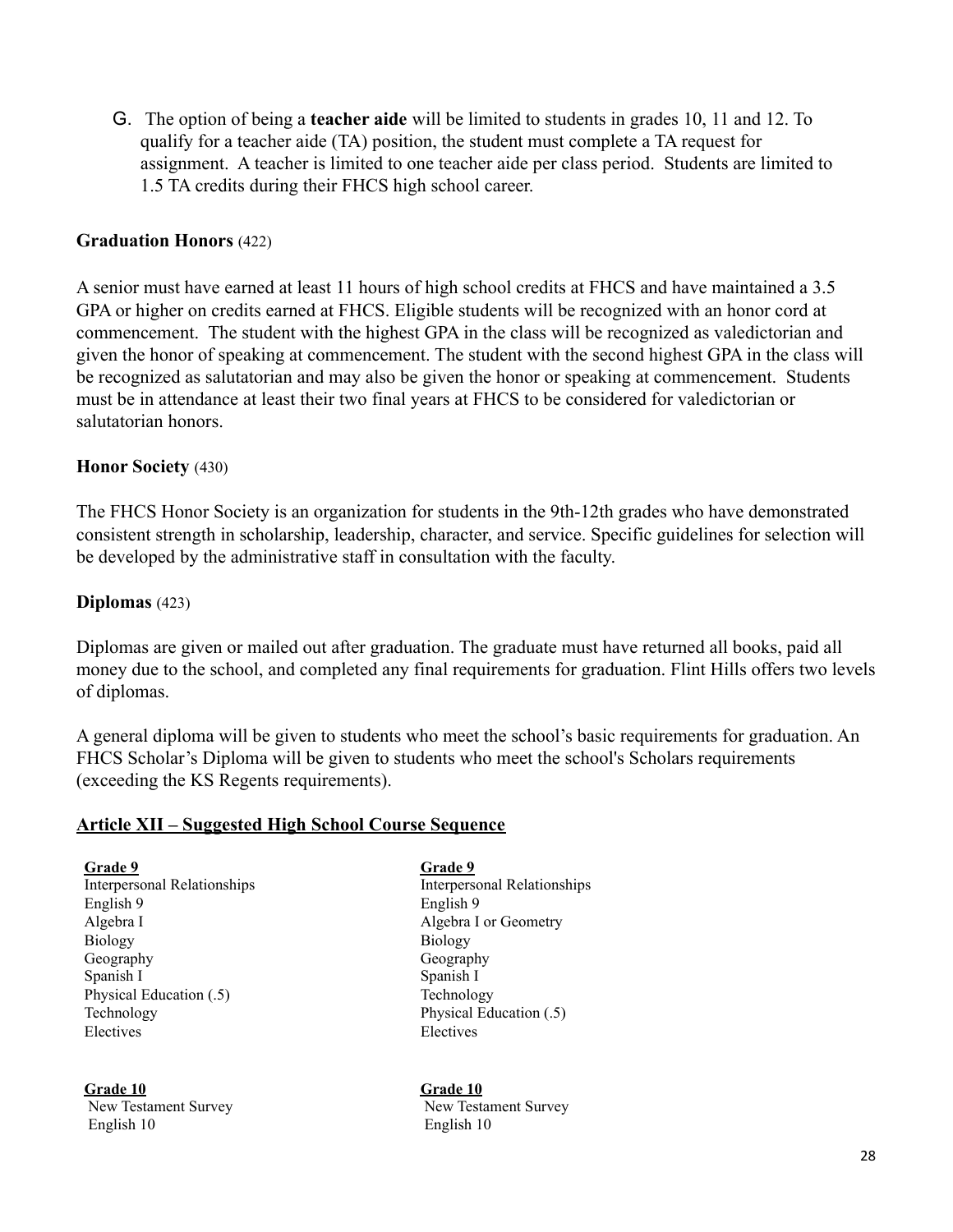Geometry or other math Geometry or Algebra II Physical Science Physical Science World History World History Spanish II Spanish II Physical Education (.5) Physical Education (.5) Electives Electives

#### **Grade 11 Grade 11**

Old Testament Survey Old Testament Survey Algebra II or other math Algebra II or Pre-Calc Chemistry or other science Chemistry American History American History Physical Education (.5) Physical Education (.5) Electives Electives

#### **Grade 12 Grade 12**

Understanding the Times Understanding the Times English 12 - British Literature English 12 - British Literature Personal Finance (.5) or Consumer Math Pre-Calc or Calculus Additional Science credit Physics Government (.5) Government (.5) Electives Electives

#### **ELECTIVES:**

| <b>Physical Systems</b> | Band          | <b>Systems Management</b> | <b>Forensics</b> | Global Affairs       | Leadership Pract. |
|-------------------------|---------------|---------------------------|------------------|----------------------|-------------------|
| $E$ -Yearbook           | Drama         | Psychology                | Consumer Math    | <b>Business</b>      | Speech/Forensics  |
| Photography             | Choir         | <b>Teacher Assistant</b>  | Praise Band      | Ind. Study           | Painting          |
| 3-D Art                 | <b>Botany</b> | Anatomy                   | Zoology          | $20th$ Century Hist. | Graphic Arts      |
| <b>Great Books</b>      | JH Spanish    | Programming               | Spanish 3        | Spanish 4            | <b>FACS</b>       |

\*\*\*\*Not all elective courses are offered each semester or every year.

#### **Article XIII - Student Academic Eligibility (501)**

We believe that extracurricular activities are a vital and important part of the Flint Hills Christian School experience. Spiritual growth and academics are the primary reason for students to attend Flint Hills Christian School. However, extracurricular participation and school activities are also extremely important in supporting the development of a well-rounded student.

Flint Hills Christian School will use the following criteria for determining eligibility. "Eligible" is defined as being in good standing academically and behaviorally. "Ineligible" is defined as having lost the opportunity to participate in activities of which a student is a member. It also includes the loss of opportunity to attend school events that extend beyond the school day and extracurricular activities such as athletics, dramas, scholar's bowl, etc. An exception would be for events that are for a class grade ( ie concert).

- Each instructor will update grades a minimum of once each week. Students will have at least two full weeks at the beginning of each semester to establish grades before the first required grade report is run by the office.
- Grade reports will be printed on Friday morning or the last day of the school week. These grade reports will be used to determine eligibility/ineligibility. Eligibility will run from Sunday through the following

English 11 - American Literature English 11 - American Literature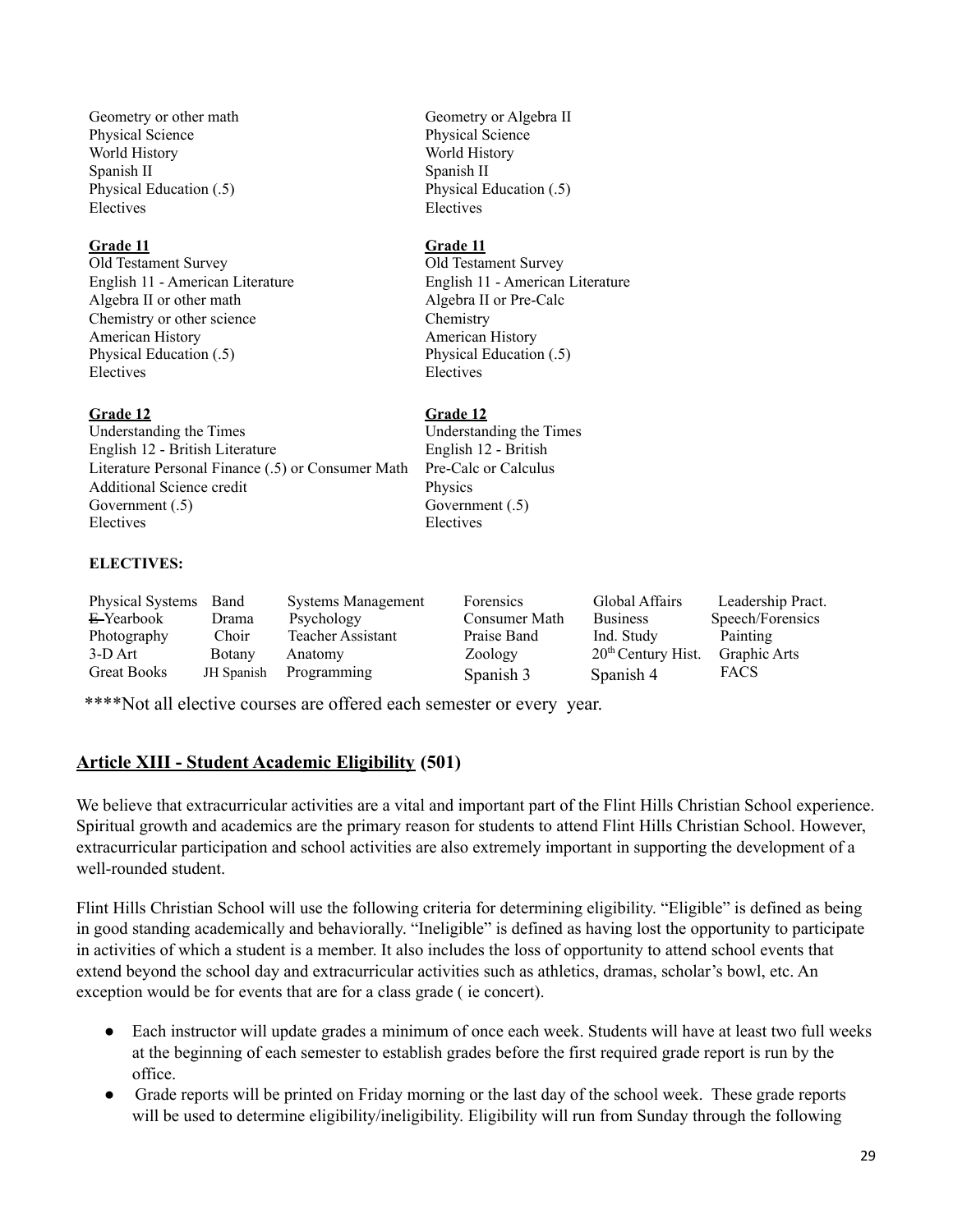Saturday.

- Students failing one or more classes or having a D in two or more classes will be considered ineligible. This means they are not permitted to participate in games/matches/meets during the week of ineligibility as well as performances or school events that extend beyond the school day. An exception would be for events that are for a class grade (ie concert). Students and athletes should continue to attend practice.
- The administrator and/or athletic director will determine eligibility and inform the student, parents, coaches, and teachers if a student is ineligible.
- Teachers will not give extra-credit assignments to assist students in attaining eligibility.
- Students will remain ineligible for the entire week.
- If students are on the ineligible list for consecutive weeks, participation in practice may be limited. This will be at the discretion of the coach in collaboration with the athletic director and/or teacher.
- After school study hall for make-up work or late work may be assigned and will take priority over attending practice.

## **Article XIV** - **Minimum Hours for Seniors** (424)

Seniors are required to take classes a minimum of four (4) out of eight (8) periods offered and must have taken all the required courses. This requirement is based on the fact that seniors will receive their diploma from Flint Hills Christian School, making this their primary source of education.

## **Article XV - Reduced Tuition for Seniors** (424)

If a senior is enrolled in the minimum four (4) hours required by the school, the tuition is 75% of the total. If enrolled in five (5) hours or more, the student pays full tuition.

## **Article XVI - Off-Campus Classes** (425)

The following guidelines apply to taking classes off-campus (K-State, Manhattan High School, MCC, MATC, area community colleges):

- 1. Courses that FHCS offers cannot be taken elsewhere unless it is impossible to fit the class in a student's schedule.
- 2. Off-campus classes cannot interfere with FHCS classes. No more than five minutes may be taken out of a class.
- 3. Students must have prior approval by the Administrator.

## **Article XVII - Off-Campus Policy – Seniors** (424)

Seniors, with written permission from parents and approval of the administrator, may arrive at school just before their first class, depart after their last class, or leave school during a gap in classes of longer than a class period during the day. Seniors are expected to attend weekly chapel. Seniors with gaps in their daily schedule who remain on campus must make accommodations with the office and appropriate staff for a supervised location.

## **Article XVIII - Senior** Trip (535) (Approved 2/7/2011)

The senior class may take a group trip after graduation and before the end of May subject to the following conditions: 1) the availability of a school sponsor(s) to help raise funds, provide leadership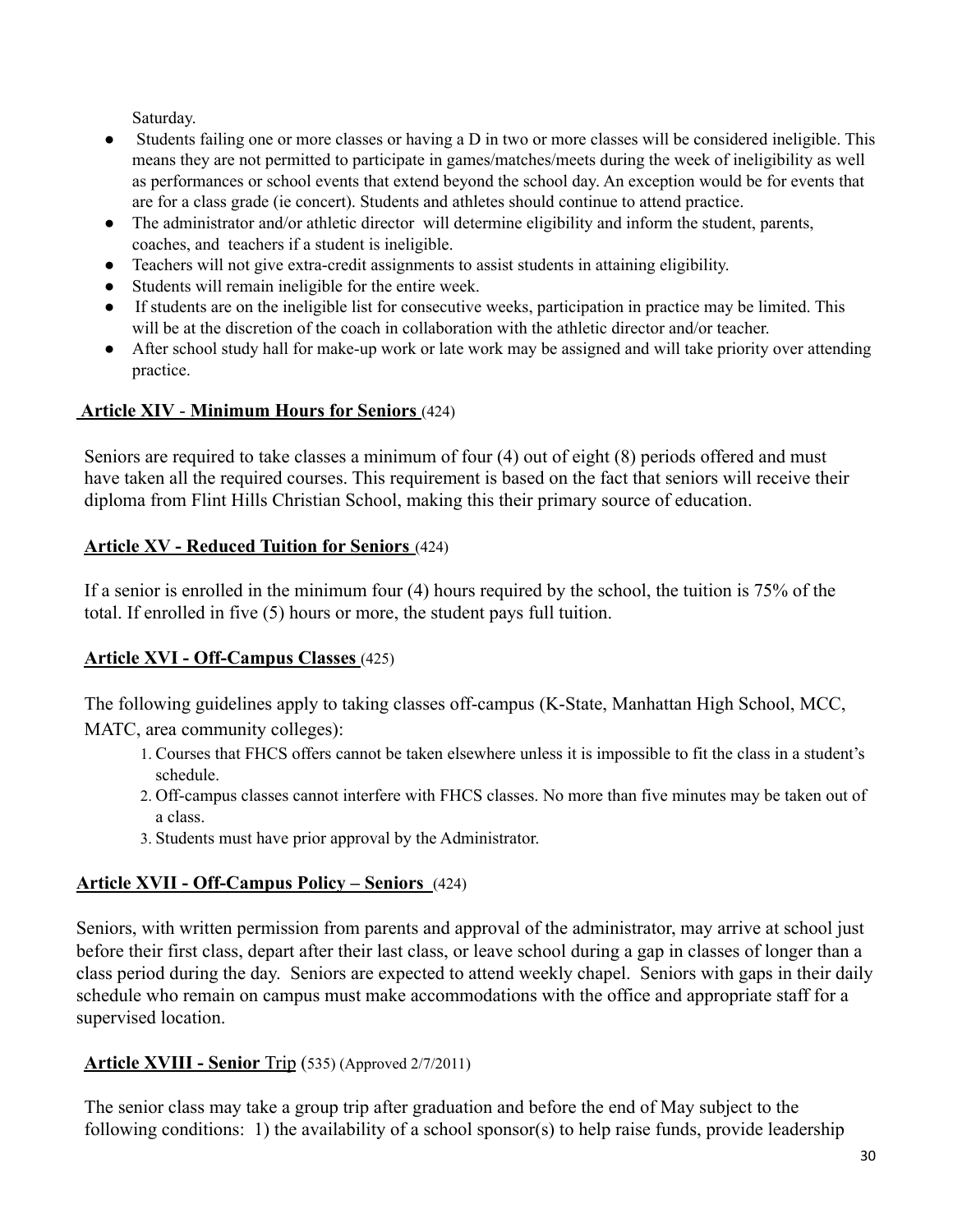for the group, and chaperone the trip 2) sufficient resources to pay for the trip in advance, and 3) approval of the administrator regarding details of the trip.

## <span id="page-30-0"></span>**Article XIX - College Visits**

Juniors and Seniors may take a maximum of two (2) days for college visits. Leave requests must be turned in prior to the visits.

## **Article XX - Drop/Add** (415)

At the beginning of each semester, the deadline for adding or dropping class will be (2) weeks after classes start. All changes require the consent of the administrator, the teachers involved, and the parent. Classes may only be dropped or added with appropriate consent if another suitable class is available and class size permits.

### **Article XXI - Textbook Rentals** (306)

Students will be responsible for books lost or damaged beyond reasonable wear and tear and will be expected to pay the replacement value of lost or damaged books.

### **Article XXII – Secondary Honors Program** (428)

An Honors Program will be held each spring to recognize meritorious junior and senior high students. Awards will be given for academics, music, band, scholar bowl, drama, honor roll, and fine arts festivals or school fairs. Other recognitions will include the Honor Society, and the Strong Heart, Strong Spirit and Cindy Blanchard Awards.

### **Article XXIII - Strong Spirit Award** (429)

The Strong Spirit Award will be awarded annually to the sophomore, junior or senior boy and girl who exhibit spiritual leadership in all areas of their school experience. One boy and one girl may also be awarded a runner-up award. Specific guidelines for selection will be developed by the administrative staff.

# **SECTION IV - SCHOOL ROUTINE**

### <span id="page-30-1"></span>**Article I - Change of Address or Phone Number**

If you change your address, phone number, or work location, please notify the school. It is important that emergency information be current.

### **Article II - Closed Campus** (355)

Full time students are not permitted to leave campus during the day, including over the lunch hour, without permission from their parents and the school office. Once they arrive at school (for classes or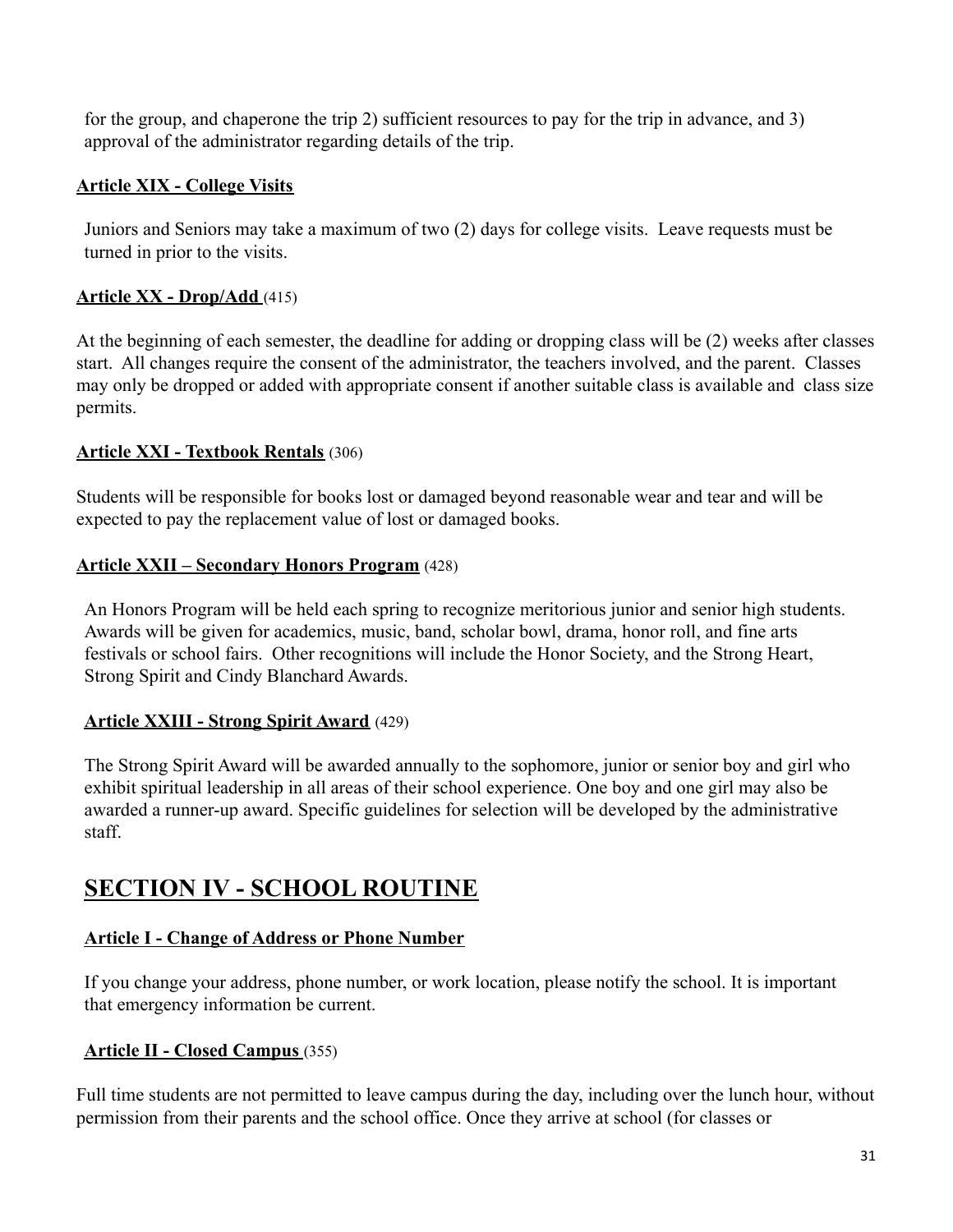before-school activities) they are to remain on campus until dismissed to leave for the day.

**NOTE:** Secondary students may leave campus for lunch or other activities with the approval of the students, parents, and also the school administration. The administrator is charged with determining any guidelines that need to be established for administrative approval.

## **Article III – Student Illness** (815)

Please telephone the school immediately if your child is diagnosed as having a contagious disease. We appreciate your cooperation in this matter.

- 1. Any student who has a fever of 100.0 Degrees Fahrenheit or higher, who has vomited, has diarrhea, or who has any other potential communicable disease listed below may not remain in school. A parent/guardian will be called to pick up the student from school as soon as possible.
- 2. Students must be fever free, without the use of fever reducing medication, for 24 hours before returning to school.
- 3. For communicable diseases, students will need a doctor's note or follow the communicable disease chart listed below for when they are able to return to school.
- 4. If a student is unable to participate in physical activity, recess and physical education, due to any medical or physical condition, the student must bring a written statement from a physician noting the length of time required to sit out and when full participation may resume.

### **Communicable Diseases**

Communicable Disease: A disease that is spread from one person to another through a variety of ways including but not limited to contact with blood and body fluids, airborne droplets, or by insect bites.

| <b>Communicable Disease</b>                  | <b>Incubation</b> | Period of       | May return to school           |
|----------------------------------------------|-------------------|-----------------|--------------------------------|
|                                              | <b>Period</b>     | Communicability |                                |
| <b>BED BUGS</b>                              | Variable          | Until bugs are  | Exclusion from school is not   |
| Slightly swollen and red area that may       |                   | destroyed       | required. Treatment of home is |
| <i>itch and be irritating caused by bite</i> |                   |                 | highly recommended             |
| marks                                        |                   |                 |                                |
| <b>CORONAVIRUS</b>                           | $2-14$ Days       | Variable        | **Will follow current KDHE     |
| Fever, cough, difficulty breathing,          |                   |                 | and/or county protocols        |
| fatigue, body aches, new loss of taste or    |                   |                 |                                |
| smell, sore throat, congestion, vomiting,    |                   |                 |                                |
| diarrhea                                     |                   |                 |                                |
| <b>DIARRHEA</b>                              | Variable          | Variable        | Exclusion from school until 24 |
| <i>Watery stools</i>                         |                   |                 | hours after the last episode   |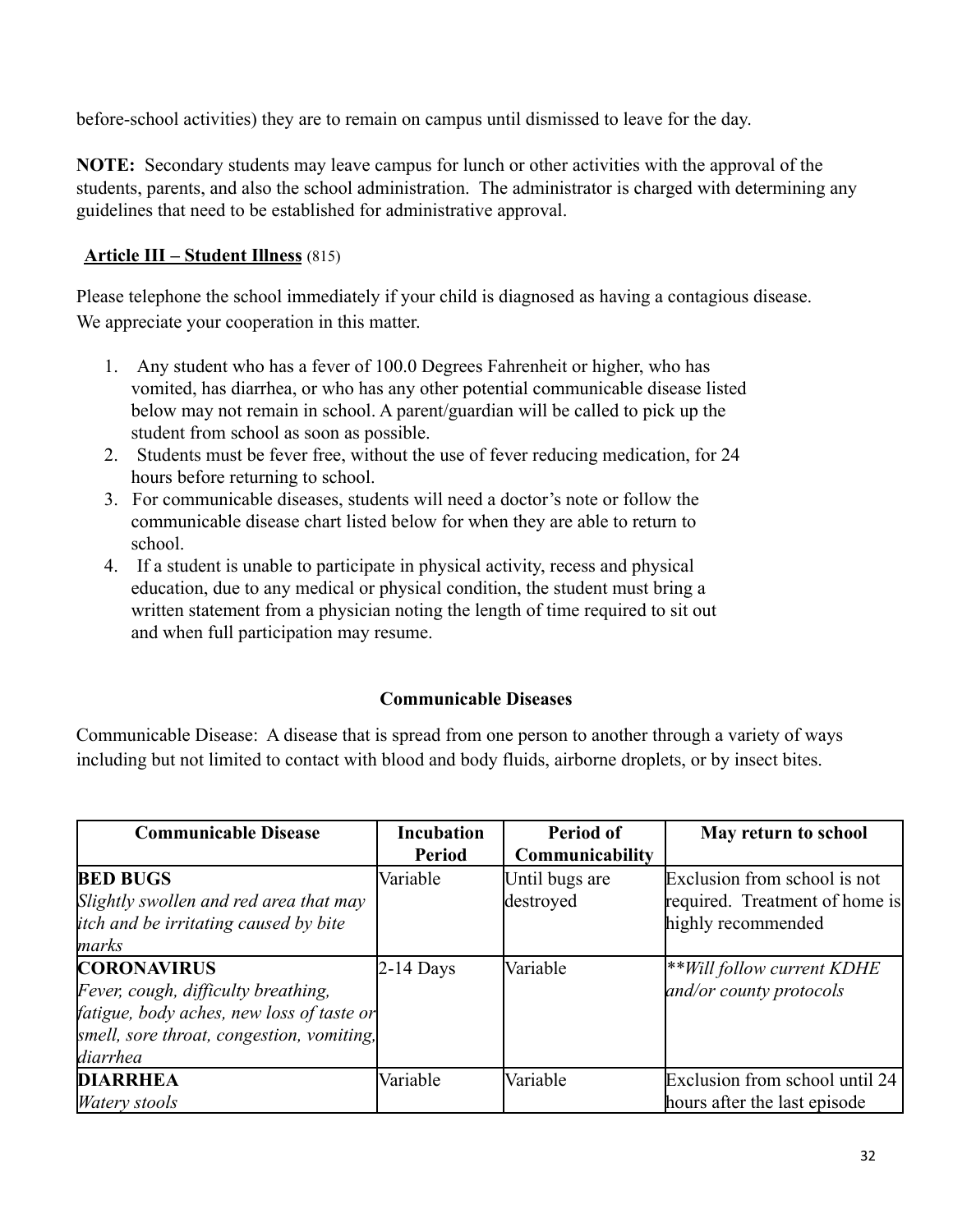| <b>FIFTH DISEASE</b>                            | $4-21$ Days   |                       | Greatest before onset Must be fever free for 24 hours |
|-------------------------------------------------|---------------|-----------------------|-------------------------------------------------------|
| Fever and headache followed by a red            |               | of rash and while     | without the use of fever                              |
| rash to the face, trunk, arms, and/or           |               | fever is present      | reducing medication                                   |
| legs                                            |               |                       |                                                       |
| HAND, FOOT, & MOUTH                             | 3-6 Days      | While fever is        | Must be fever free for 24 hours                       |
| Fever, malaise, and sore throat. One or         |               | present               | without the use of fever                              |
| two days after fever starts, painful sores      |               |                       | reducing medication                                   |
| or blisters can develop in the mouth,           |               |                       |                                                       |
| hands, or feet.                                 |               |                       |                                                       |
| <b>IMPETIGO</b>                                 | $2-10$ Days   | Until lesions are     | Exclusion until 24 hours after                        |
| Pus filed sore that may have a honey            |               | healed                | initial dose of prescribed                            |
| colored crust                                   |               |                       | medication and                                        |
|                                                 |               |                       | llesion is to remain covered                          |
|                                                 |               |                       | until healed.                                         |
| <b>INFLUENZA</b>                                | 1-4 Days      | One day before        | Must be fever free for 24 hours                       |
| Fever, cough, nasal congestion, body            |               | symptoms develop      | without the use of fever                              |
| aches, fatigue, headache                        |               |                       | and up to seven days reducing medication or 5 days,   |
|                                                 |               | after onset of        | whichever is longer                                   |
|                                                 |               | symptoms              |                                                       |
| <b>LICE</b>                                     | Variable      | Until lice and nits   | Live lice: Exclusion from                             |
| Tiny insects that can cause scalp               |               | are removed           | school until treatment is                             |
| <i>itching and irritation. Lice eggs (nits)</i> |               |                       | received                                              |
| appear on hair shafts                           |               |                       |                                                       |
| <b>MONONUCLEOSIS or EPSTEIN</b>                 | 30-50 Days    | Prolonged - may       | No exclusion required.                                |
| <b>BARR VIRUS (MONO)</b>                        |               | persist for a year or | Recommended to avoid                                  |
| Fever, extreme fatigue, sore throat,            |               | more                  | strenuous activity and contact                        |
| headache, body aches, swollen lymph             |               |                       | sports for three to four weeks                        |
| nodes in the neck and armpits, swollen          |               |                       | after the onset of symptoms.                          |
| liver or spleen, and rash.                      |               |                       |                                                       |
|                                                 |               |                       |                                                       |
| <b>MRSA</b> (Methicillin Resistant              | Variable, but | Active non-treated    | Exclusion from school until                           |

| <b>MRSA</b> (Methicillin Resistant<br>Staphylococcus aureus)<br>Skin infections that resembles pimples<br>or boils, which can be red, swollen,<br>painful, or have pus or other drainage | Variable, but<br>commonly 4 to<br>10 days | Active non-treated                   | Exclusion from school until<br>drainage is infectious medical treatment is received<br>and lesion is to remain covered<br>luntil healed.            |
|------------------------------------------------------------------------------------------------------------------------------------------------------------------------------------------|-------------------------------------------|--------------------------------------|-----------------------------------------------------------------------------------------------------------------------------------------------------|
| <b>PINK EYE or CONJUNCTIVITIS</b><br>Bacterial: pink or reddened<br>sclera, discharge, crusting,<br><i>itching</i> , <i>painful</i><br>Allergic or viral: watery<br>discharge, itching   | 1-3 Days                                  | During course of<br>active infection | Bacterial: Exclusion until<br>written permission is obtained<br>from a physician to return to<br>school<br>Allergic or Viral: may stay in<br>school |
| <b>RINGWORM</b><br>flat, spreading ring-shaped lesion(s) on<br>the body                                                                                                                  | $4-14$ Days                               | As long as lesions<br>are present    | Exclusion until medical<br>treatment is received and lesion<br>is to remain covered until<br>healed.                                                |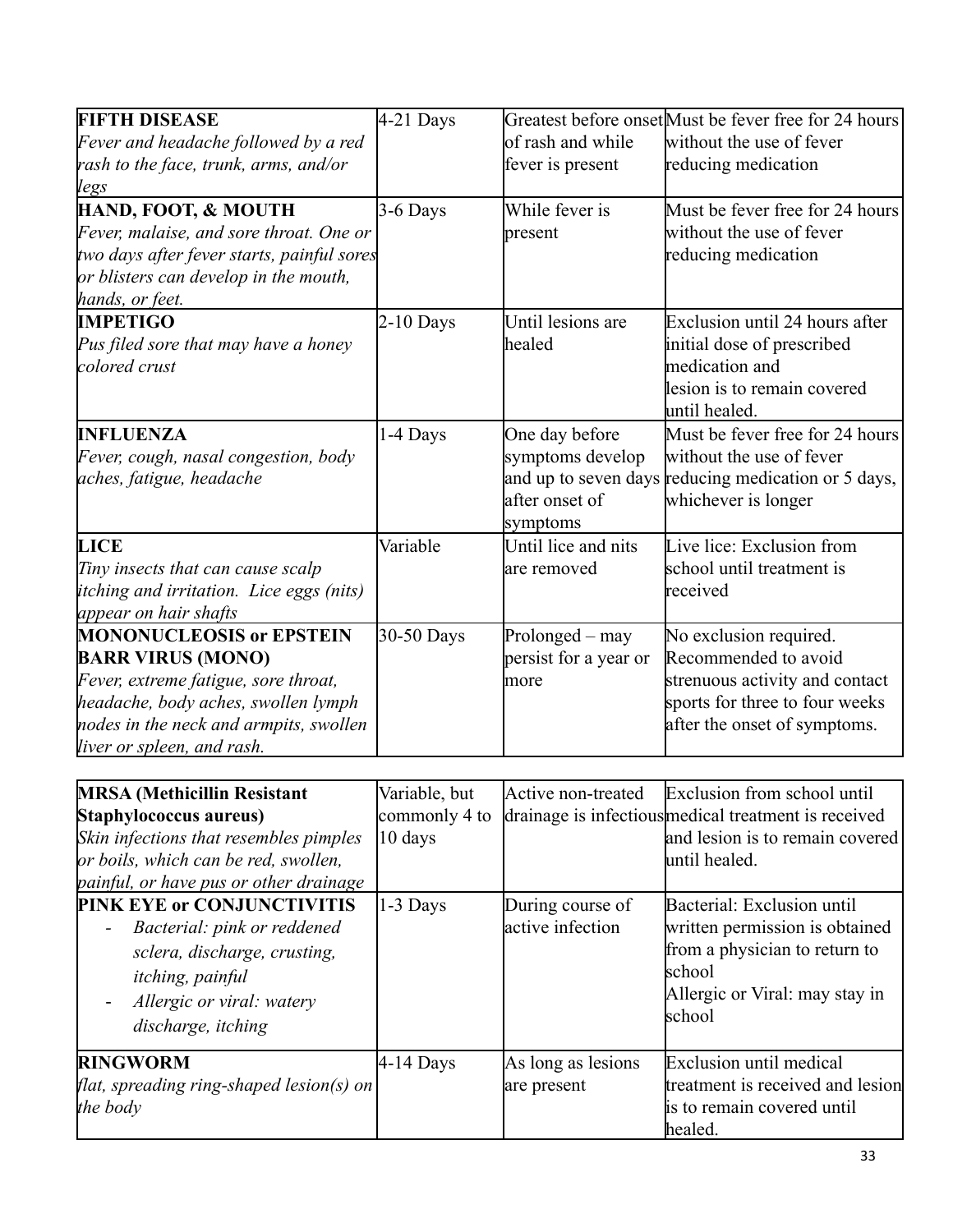| <b>SCABIES</b>                                | 2-4 Weeks first | Until mites and eggs Exclusion until 24 |                                                      |
|-----------------------------------------------|-----------------|-----------------------------------------|------------------------------------------------------|
| Intense itching and a pimple-like rash,       | time. 1-4 Days  | are destroyed                           | hours following initiation of                        |
| which can include tiny blisters and           | subsequent      |                                         | appropriate                                          |
| scales caused by tiny mites that burrow times |                 |                                         | antiparasitic therapy.                               |
| under the skin                                |                 |                                         |                                                      |
| <b>STAPHYLOCOCCUS AUREUS</b>                  | Variable, but   | Active non-treated                      | Exclusion from school until                          |
| (STAPH)                                       | commonly 4 to   |                                         | drainage is infectious medical treatment is received |
| Skin infections that resembles pimples        | 10 days         |                                         | and lesion is to remain covered                      |
| or boils, which can be red, swollen,          |                 |                                         | luntil healed.                                       |
| painful, or have pus or other drainage        |                 |                                         |                                                      |
| <b>STREP THROAT</b>                           | 1-3 Days        | As long as bacteria                     | Exclusion from school until 24                       |
| Throat pain, red and swollen tonsils,         |                 | are present in                          | hours after medical treatment                        |
| sometimes with white patches or streaks       |                 | respiratory                             | and 24 hours fever free without                      |
| of pus, swollen, tender lymph nodes in        |                 | secretions.                             | the use of fever reducing                            |
| neck, fever                                   |                 | Noninfectious after                     | medication.                                          |
|                                               |                 | 24 hours of                             |                                                      |
|                                               |                 | treatment                               |                                                      |
| <b>VOMITING</b>                               | Variable        | Variable                                | Exclusion from school until 24                       |
| Involuntary expulsion of gastric              |                 |                                         | hours after the last episode                         |
| contents through mouth                        |                 |                                         |                                                      |

## <span id="page-33-0"></span>**Article IV - Emergency School Closing**

Occasionally emergency conditions make it necessary to close school. In most cases, this will be due to heavy snowfall that makes the roads impassable or unsafe. In case of an emergency closing, such information will be shared via school-wide text system, broadcast over radio stations: KMAN 1350 AM, KMKF 101 FM, and KHCA (Angel 95); and TV stations: WIBW 13, KTKA 49, and KSNT 27, no later than the 7:00 AM newscast. Every effort will be made to notify the radio and TV stations of the decision as early as possible. The decision to close school will rest with the administrator.

### **Article V - Field Trips** (287)

Field trips are planned for their educational value. Some are scheduled as rewards and incentives. Notes giving details of a trip will be sent home. Every effort will be made to keep the cost per child to \$5.00 or less. A permission slip and an emergency medical treatment form are to be filled out before school begins. Your child may not go on a field trip unless these forms are on file in the office. No siblings will be allowed to attend field trips so that parents can focus on assisting with care of students as a chaperone.

Secondary students may drive themselves on in- town field trips with written permission from a parent and approval by the administrator and teacher.

Teachers are expected to recruit parent drivers (See Section IV, Article XX - Transportation. The board policy handbook also outlines specific requirements.).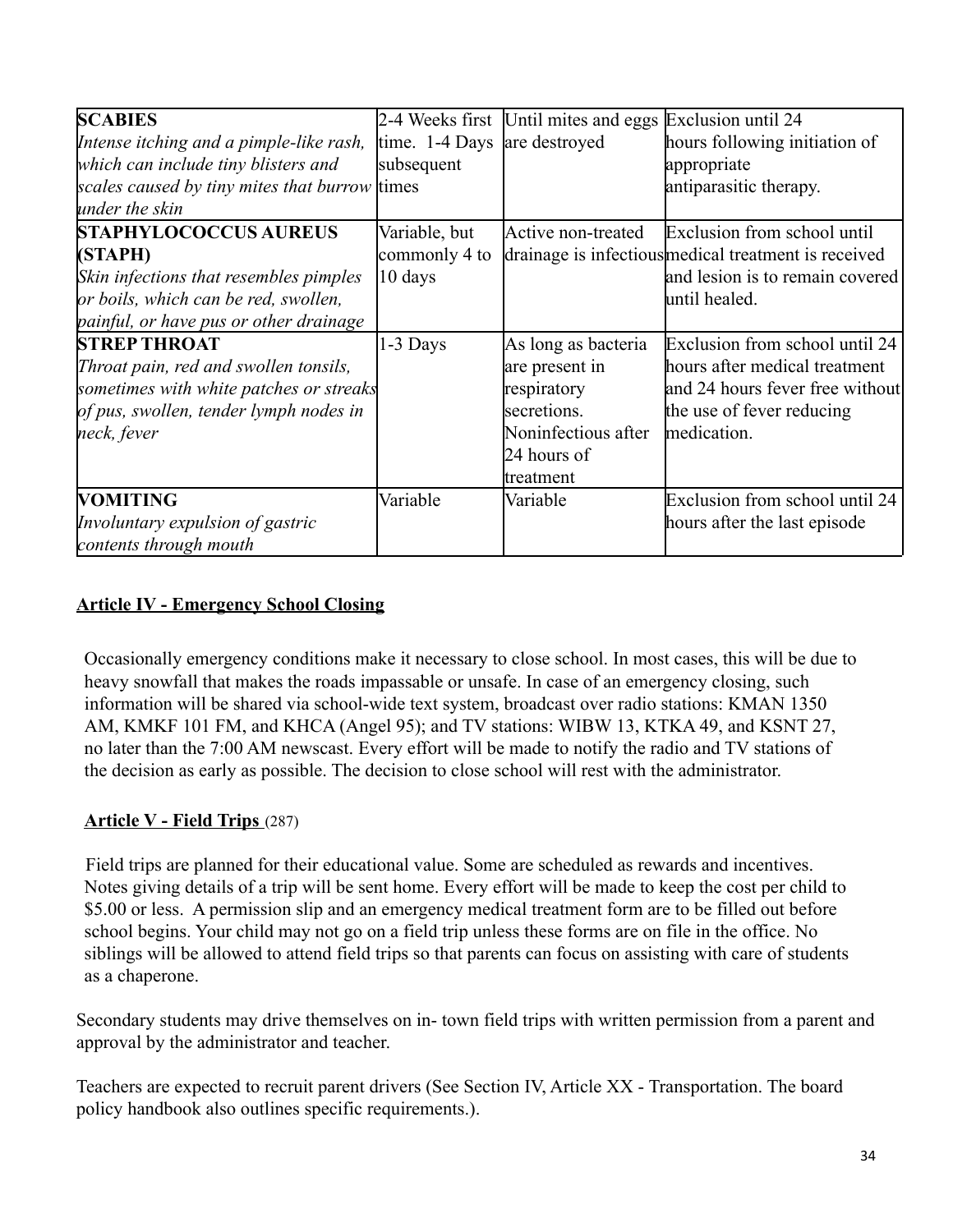## **Article VI** – **Emergency Preparedness** (825, 830, 282)

Throughout the year, there will be monthly fire drills. When the fire alarm sounds, all persons in the school building will file out in a quiet, orderly fashion. All doors must be shut, lights turned off, and there will be no talking. Each student is to remain with his classmates at all times. All classes will have an assigned exit through which they are to pass. A signal will be given to reassemble in the classroom.

Three tornado drills will be held during the school year. Students will be instructed each year regarding safe areas in which to take shelter in the event of a tornado warning. Lockdown drills will be conducted early in the year. The school will hold safety days training in the early fall for all classes. **Thunder/Lightning (282)**

When thunder is heard or cloud-to-ground lightning is seen, a storm is close enough to pose a lightning risk. All outdoor activity (sports practice, recess, or any other outdoor activity) is to be suspended and shelter taken immediately. Once activity or play has been suspended at least 30 minutes must pass from the last sound of thunder or lightning strike witnessed before activity will resume. Any subsequent thunder or lightning strike during the 30-minute waiting period resets the clock, and a new 30-minute waiting period begins. If you are outside during recess and there is thunder or lightning, please report to the main office when you bring children inside so we can let other teachers know when the 30-minute period started or will end.

## **Article VII - Health Records/Screenings** (800)

- 1. Immunizations:
	- a. Students must present a Certificate of Immunization or
	- b. Submit an annual written statement signed by a licensed physician stating the physical condition of the child to be such that the inoculations would seriously endanger the life or health of the child, or
	- c. Submit a written statement signed by one parent or guardian that the child is an adherent of a religious denomination whose religious teachings are opposed to such inoculations
- 2. Screenings: Flint Hill Christian will conduct vision and hearing screenings for students. Screenings will be conducted by Manhattan Public Schools or Local health departments. Parents that wish to have their child excluded from screenings must submit in writing by October  $15<sup>th</sup>$  of every year that they do not want their child screened or mark "no" on the enrollment/re-enrollment application.

## **Article VIII - Illness During School Hours** (815)

In the event a student becomes ill during the school day the teacher is to send the student to the school office. The office will make a determination as to whether the student's parents should be called and whether the student should be sent home. For this reason, it is important that the school has the correct home and work telephone numbers of both parents.

If the student goes home or is sent home due to an illness, they will not participate in any extracurricular practice, contest or event that day. If an event is held on Saturday, eligibility will be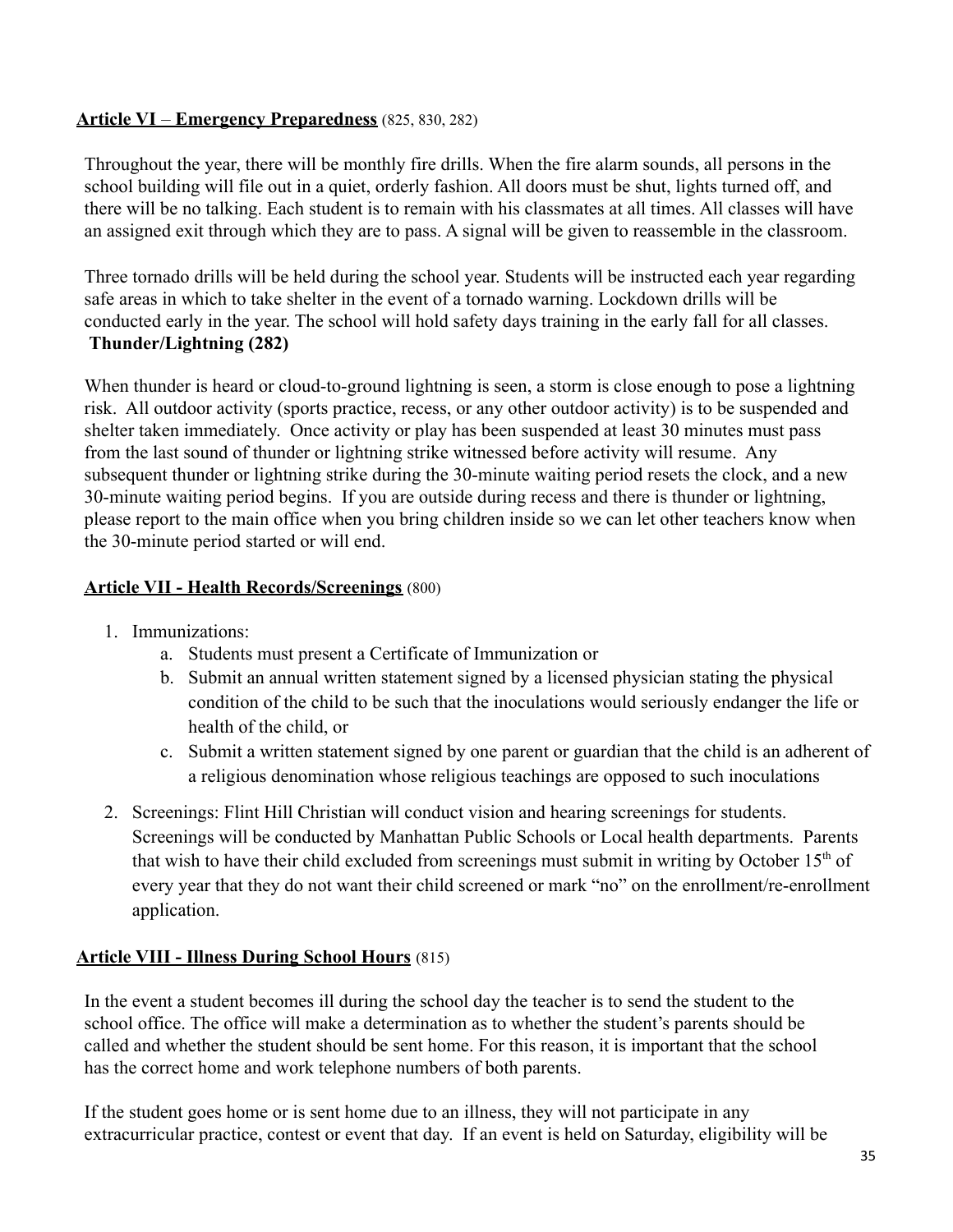determined based on Friday's attendance.

## **Article IX - Lost and Found**

Lost and Found items are kept in the office. Please label all books, clothing, lunch boxes, supplies, etc*.* This expedites the search for the rightful owner. All items found should be turned in to the office. Lost items that are not claimed for thirty days will be given away.

## <span id="page-35-0"></span>**Article X - Lunch**

It is school policy that lunch is closed except when a parent desires to take their child out to lunch. Students are expected to return on time for their next class.

Students in grades one through twelve are required to bring their own lunch to school or to buy milk and lunch items at school. We suggest that students bring well-balanced and nutritious lunches. Please provide your child with cups and eating utensils. Microwaves are available for use by secondary students for heating lunches if wrapped appropriately. Microwaves will not be available for student use students in PreK through 2nd grade. Items may be sent to be heated by the adult that is on lunch duty. For grades 3-6, an adult will supervise microwave use. No soft drinks will be allowed in PreK-6. (Field trips and parties will be exceptions.)

All elementary classroom teachers and secondary teachers with a first hour class will log lunch orders on FACTS by 9 AM.

Elementary students are provided a supervised recess during the scheduled lunch time. Secondary students are to remain in the cafeteria, at the outdoor seating area or on the basketball court during lunch. Students are not permitted to enter the building unless prior arrangements have been made with the teacher. If supervision is available, additional options may be provided to secondary students.

## **Food Policy** (351)

Students are not to consume food or drinks during the school day except during special classroom events, before school, during morning breaks (secondary), at lunch, after school, or at the discretion of a teacher in his/her classroom.

## **Article XI – Medications** (805)

The school is not allowed to give any type of medication (prescription or over-the-counter) without a signed "Medication Authorization" form from the parent or guardian. If it is necessary that a medication be given during school hours, the following requirements must be met: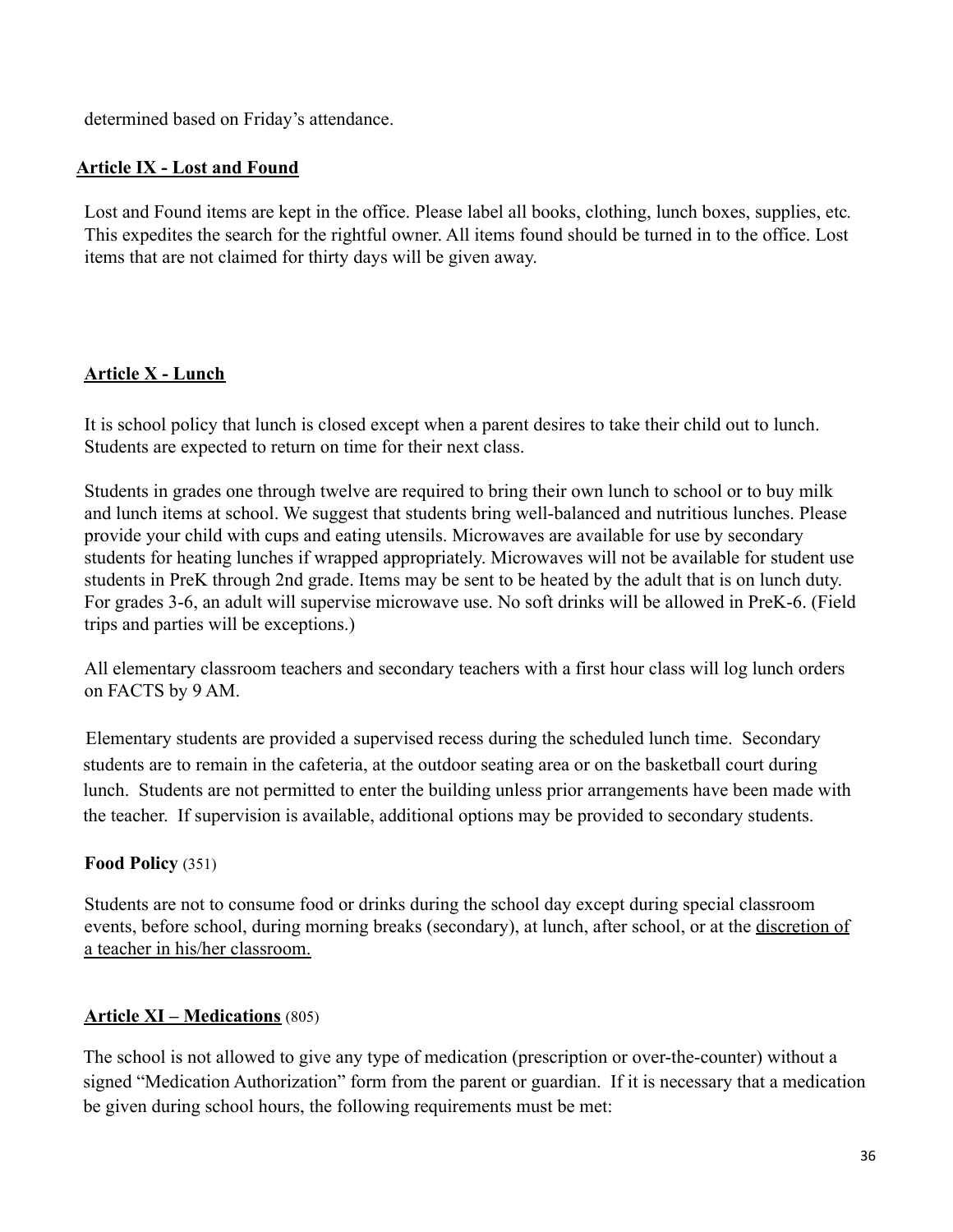- 1. Prescription and over-the-counter medication must be brought to the school by the parent or guardian. Medication will not be accepted from students.
- 2. Prescription medication must be brought to school in the current, original container with the pharmacy label intact. The label must have the student's name, name of medication, dosage, time, route to be given, and doctor's name. If the medication is not properly labeled, it will not be given
- 3. Over-the-counter medications must be unopened, unexpired, and in the original manufacturer container/package with labels intact. Over-the-counter medications will be dispensed and administered, based on age, as written on the label of the medication or as otherwise authorized in writing by the student's physician.
- 4. Prescription and over-the-counter medication will only be given as authorized according to state law and school procedures.
- 5. Prescription and over-the-counter medication from a foreign country will not be given.
- 6. Herbal and/or Homeopathic medications (including essential oils) will not be given.
- 7. Students in grades  $5<sup>th</sup> 12<sup>th</sup>$  may self-carry emergency medications (inhaler, seizure medication, diabetic medication). Self-carry authorizations from the student's physician and parent must be on file and renewed every school year.

## <span id="page-36-0"></span>**Article XII - Office Hours**

School office hours are from 8:00 AM until 4:00 PM. on days that school is in session.

## **Article XIII – Visitation** (290)

Parents are always welcome to visit the school. Preschool age children and school age guests are not permitted to visit classes without the prior approval of the teachers and the administrator. As a matter of courtesy, parents who wish to visit a classroom should make arrangements with the teacher in advance of the visit. Upon arrival at school, parents or visitors must first come to the office, sign in, and obtain a visitor's pass.

## <span id="page-36-1"></span>**Article XIV - Parties**

We will have various occasions for parties throughout the year. Parents will be asked to help furnish various items and supervise the activities of the students.We ask that no siblings attend class parties so that the parent can focus on assisting with the students. Teachers will supervise party activities.

## <span id="page-36-2"></span>**Article XV - Physical Education**

All students are expected to participate in physical education activities, where offered, unless specifically excused by a doctor's written request.

### **Article XVI - School Colors** (900) (Amended 5/10/21)

The official school colors of Flint Hills Christian School are as follows: Royal Blue (Hex #181D98; RGB – 24, 29, 155; CMYK – 84.52, 81.29, 0, 39.22) Green (Hex #43AC37; RGB – 67, 172, 55; CMYK – 61.05, 0, 68.02, 32.55)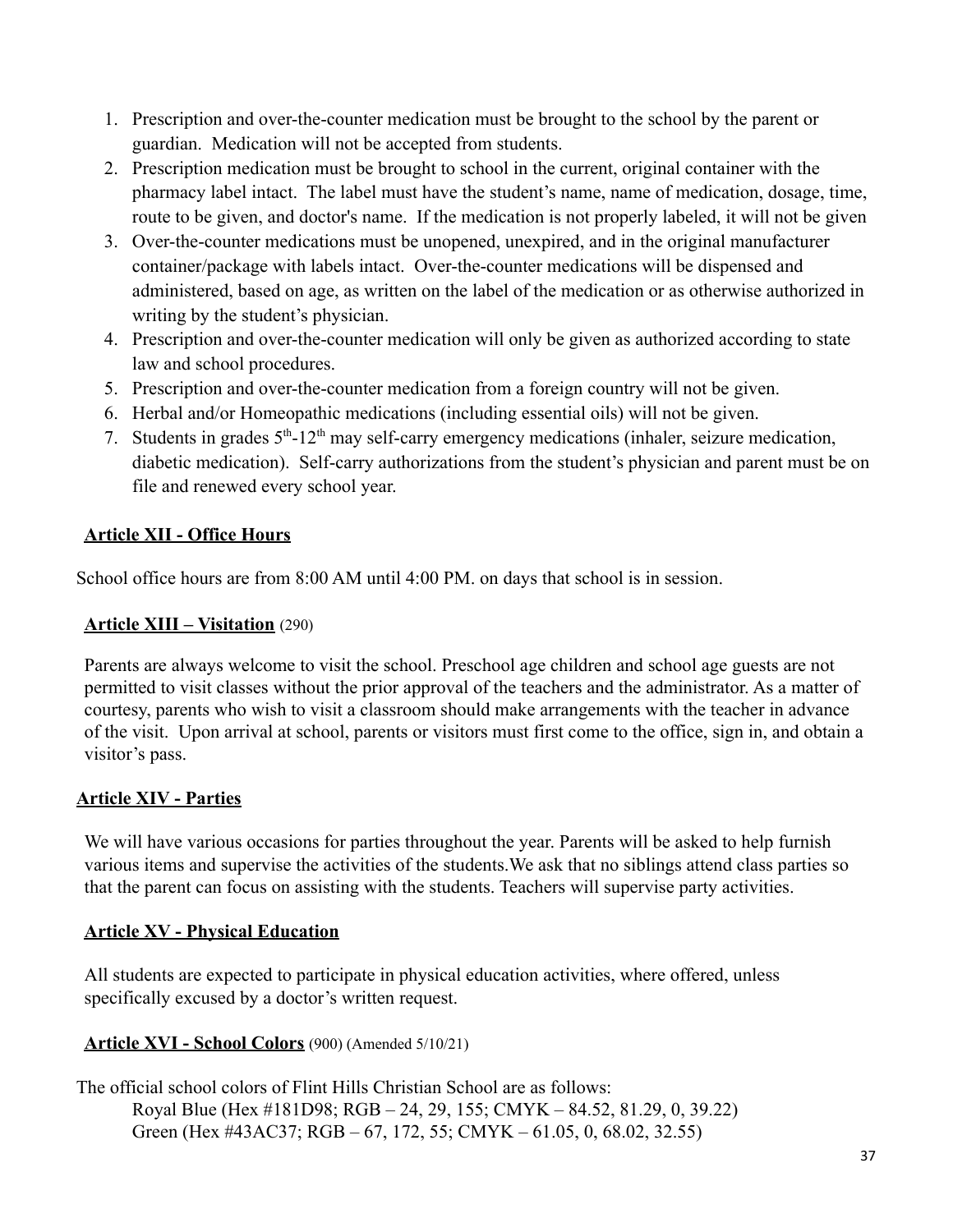## Gray (Hex #DCD7D4; RGB – 220, 215, 212; CMYK – 0, 2.27, 3.64, 13.73)

## **Article XVII - School Hours** (902) (356)

School hours will be 8:20 AM - 3:30 PM. Students in grades K-6 remaining after school who are not involved in a teacher or coach sponsored activity will be assigned to PM Academy by approximately 3:40 p.m. Parents will pick their children up at PM Academy prior to 5:30 pm and will be billed accordingly.

- $\bullet$  3:45-4:15 = \$2.00
- $\bullet$  4:15-4:45 = \$4.00
- $\bullet$  4:45-5:30 = \$6.00

Supervision will be provided for students 30 minutes before school starts and 10 minutes after dismissal. FHCS will not be responsible for students prior to or after these times. The exceptions are elementary students who are in PM Academy or students who are involved in a school supervised activity. K-6th grade students remaining on campus and who are not involved in a teacher/coach supervised activity will be assigned to PM Academy. The administrator will also develop rules and guidelines for unsupervised secondary students who remain on campus more than 10 minutes after dismissal. There is NO after school care for PreK students.

### **Article XVIII - Student Injury** (810)

The staff of Flint Hills Christian School will attempt to exercise reasonable judgment for the care of students in the case of physical injury. In those cases, where an injury appears to be serious, we will immediately notify the parents. We retain the right to seek professional help, including ambulance, doctor, and emergency room service. Parents will be responsible to pay for the services obtained on the child's behalf.

### <span id="page-37-0"></span>**Article XIX - Transportation (See additional information in board policy handbook)**

Flint Hills Christian School does not provide transportation to and from school. Assistance will be given to help establish carpools. Any cooperative effort of the parents to facilitate transportation of students will be welcome.

Parent drivers are occasionally used for field trips, sport activities etc. It is expected that all individuals providing transportation for school functions will abide by all traffic laws including insurance, speed limit, and child restraint.

### <span id="page-37-1"></span>**Article XX - Telephone Calls, Messages, Student Electronic Devices (350)**

All telephone calls and messages to students or teachers should be directed to the school office. No student or teacher will be called out of class except in emergencies. Students may use the telephone by the front door with permission.

Teachers value the opportunity to communicate with parents. The following are ways in which you may contact teachers: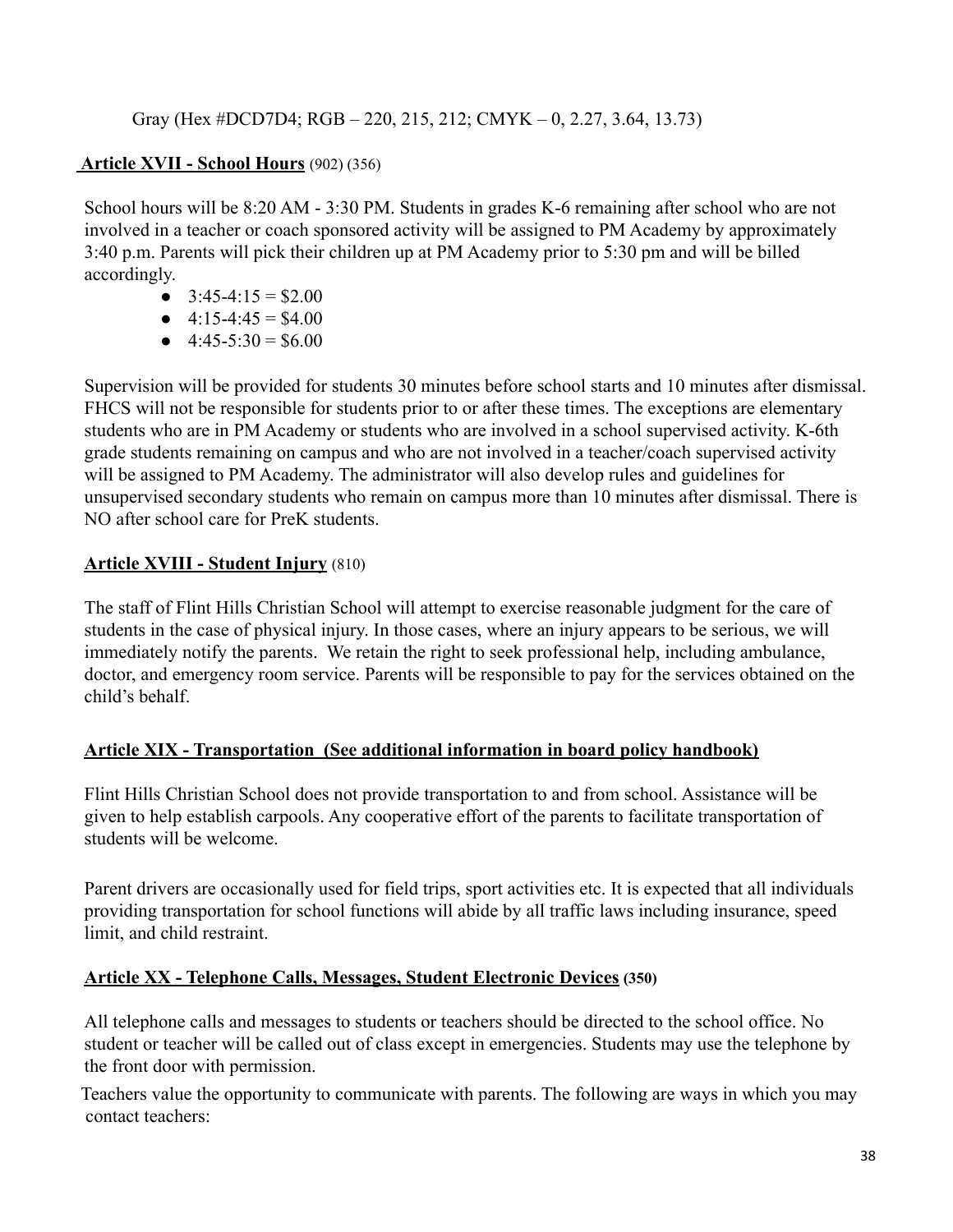- email teacher using school email address (on the school website)
- call and leave a message with the school office (785-776-2223)
- talk with the teacher after dismissal  $(3:45pm)$

### **Electronics Policy (350)** (Amended 12/11/2017)

#### **Student Use of Cell Phones and Other Personal Devices**

Elementary students are not to bring electronic toys, communication devices, cameras, etc. to school without express approval from his/her teacher for use in the classroom. Electronics are not to be used during recess periods or before or after school on campus.

At the secondary level, student use of cell phones and other personal devices (including but not limited to Smart watches, earbuds, etc.) during school time should be limited to passing period, break, lunch, and before or after school. Use during these times, must be appropriate and not violate any other policies related to school conduct/appropriate use. Cell phones and other personal devices may not be used for taking pictures or videos during school.

Usage at any other times during the school day will require teacher permission. Secondary students are encouraged to keep phones in their lockers or backpacks. Phones/communication devices that are out or on during class without permission or being used during class without permission will be confiscated and given to the office for pick up after school. The office will email or call the parent to let them know that their child's phone was taken.

Personal laptops and tablet devices should only be used for appropriate non-educational( ie games/music, etc) purposes during break, lunch, or before/after school. School computers/devices, may only be used for educational purposes. Students may not play games, listen to music, instant message or otherwise use school devices for non-educational purposes.

Bringing electronic devices on campus is a privilege and not a right. Consistent abuse of devices during school time may result in requiring the student to leave his/her device at home, in their car or at the school office during the school day. Repeat infractions will be considered rebellious and insubordinate behavior and be subject to the appropriate discipline as outlined in our handbook.

\*As much as possible, parents should contact the office when needing to get an urgent message to their child.

Additional information and expectations related to technology, devices, and appropriate use/accountability are outlined in the board policy handbook.

### **Teacher Use of Cell Phones and Other Personal or School Issued Devices**

Teacher use of cell phones, school computers and personal devices when having students under their supervision should follow the same guidelines as students.

## <span id="page-38-0"></span>**Article XXI - Band**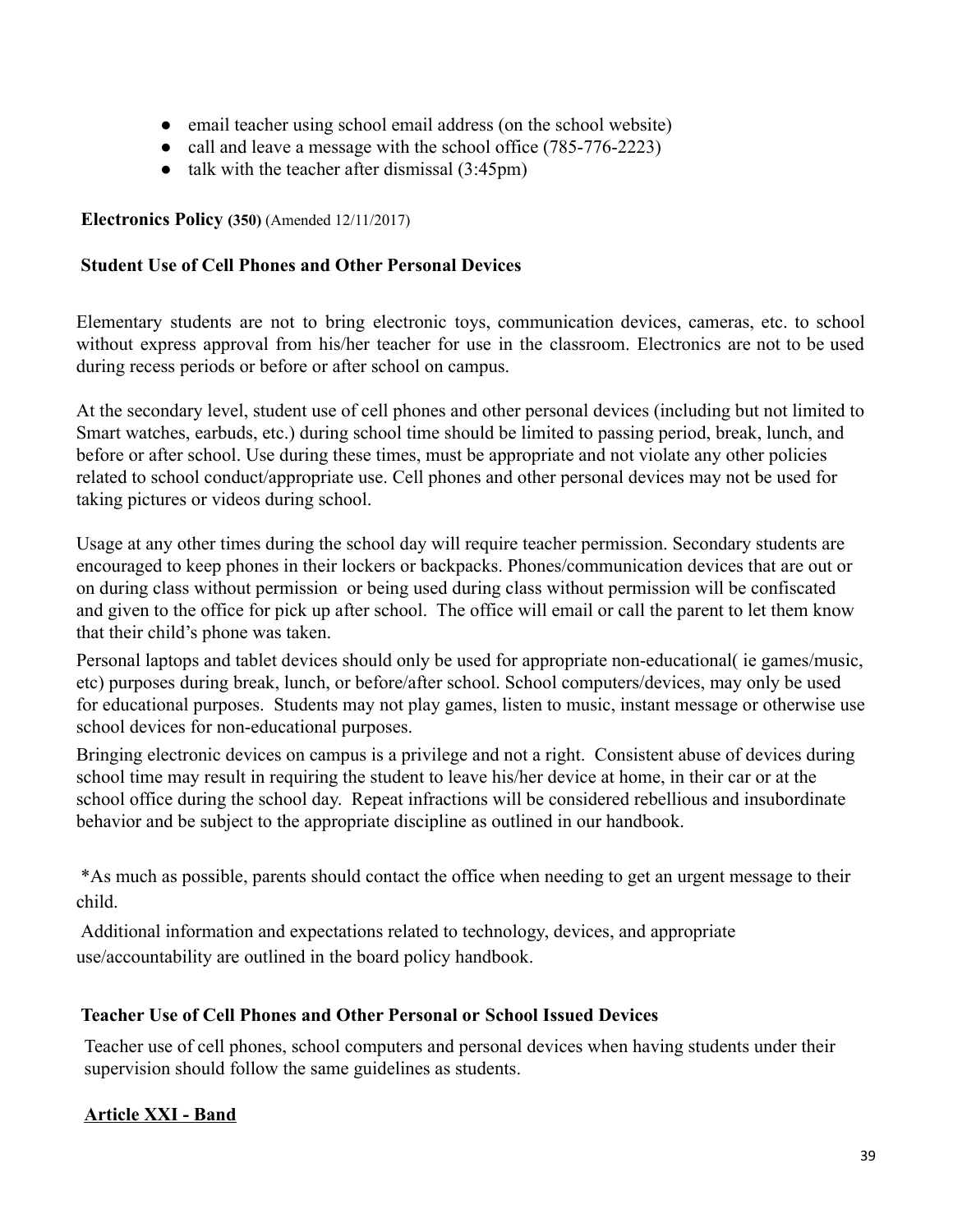A school band program is available for grades 5-12. Students and parents are encouraged to contact the band instructor for information. Band is a mandatory class for all  $5<sup>th</sup>$  grade and 6th grade students.

## **Article XXII – Drop-Off and Pick-Up**

Between 7:50-8:05am elementary children should report to the gym and sit in designated areas. Weather permitting, children will then be allowed on the playground from 8:05-8:20am.

At the end of the day, parents should form two lines of cars in front of the school, stay in the car, and wait for their children to be dismissed. DO NOT LEAVE YOUR CAR UNATTENDED. If it is necessary for you to come into the building, please park in a designated parking spot.

## **Article XXIII – Elementary Recess** (284)

Elementary recesses will normally be held outdoors unless it is precipitating or the real or wind chill temperatures are below 20 degrees. PreK-3rd grade students will need to wear a coat , jacket, or sweatshirt unless the temperature is above 55 degrees. Please dress your child appropriately as there are no extra coats or jackets available.

# **SECTION V - ATHLETIC PROGRAM** (500s)

Flint Hills Christian School offers a full range of competitive athletics for grades 7-12. Some participation in competitive sports is permitted by 5th and/or 6th grade based on numbers. Decisions will be made prior to the start of the season by the administrator and/or AD.

### <span id="page-39-0"></span>**Article I – Admission**

A family season pass may be purchased for home games. Prices for individual events are established by the Athletic Director or by the league in which the students are participating.

All FHCS athletic practices will be closed. Open communication between coaches, parents, and athletes is essential so that questions or concerns may be addressed. The coach will hold a parent/athlete meeting at the beginning of the season to clarify responsibilities and expectations.

## <span id="page-39-1"></span>**Article II - Policies**

### All **sports**

- 1. Only team members, managers, and spirit squads will be excused from school during school hours to attend a game. (Limited exceptions will be made for the children of team coaches and sponsors).
- 2. Students who are under the supervision of a coach or faculty may not wander off or separate from the team at away games without permission.
- 3. Players are required to ride with their team both to and from a game. A student may ride home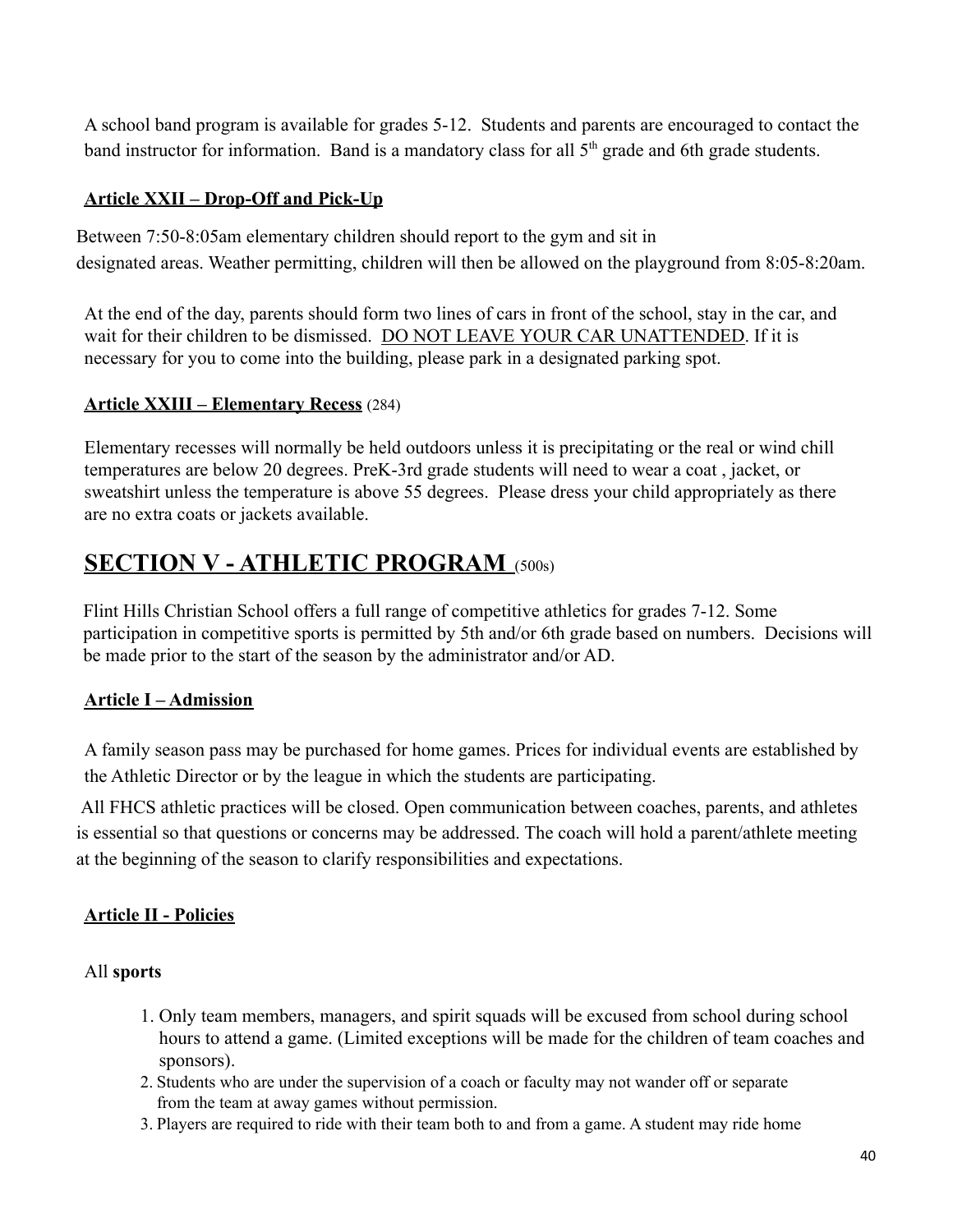with his/her parents if permission is received from the coach or athletic director.

- 4. Players are not allowed to drive to or from an away game under any circumstances.
- 5. Athletes may drive themselves to practices or meets held in Manhattan with written permission from a parent and approval by the coach and administrator/AD.
- 6. Non-team members are allowed to ride with the team only if there is room.
- 7. If the school has responsibility for the transportation of a student, the school will assume full responsibility for the student's conduct until the student is released to his/her parents.
- 8.The athletic director and coaches will determine room assignments for away games involving an overnight stay.
- 9. Team members will room with team members and team sponsors.
- 10. Lodging expenses for sponsors will be paid for by the school's athletic department.
- 11. Every attempt will be made to set the schedule of games and tournaments prior to the beginning of each sport season.
- 12. Athletic events at home will begin with public prayer.
- 13. Parents of athletes and Spirit Squad members are expected to support the team by helping with transportation, concessions, gate, etc.
- 14. Junior high students will not participate in games or activities that require an overnight stay.
- 15. Music at practices and sporting events are subject to the approval of the athletic director and/or Administrator.
- 16. Travel distance will be limited to assure that students are back to school as early as possible on school nights.
- 17. No back-to-back Friday/Saturday games will be played except in a tournament.

#### **Volleyball (520)**

- 1. Junior high volleyball will have a maximum of **12** days of play during the season.
- 2. High school volleyball will have a maximum of 15 days of play during the season plus tournaments.

## **Soccer (521)**

1. High school soccer will have a maximum of 16 games including those games played in tournaments.

#### **Basketball (522)**

- 1. Junior high basketball will have a maximum of 15 games per season plus tournaments.
- 2. High school basketball may have a maximum of 22 games per season plus tournaments. No player shall participate in more than 6 quarters per day (not including tournaments). Overtime is considered as part of the  $4<sup>th</sup>$  quarter. Each player will be limited to 25 days of play per season plus end of the season tournaments.
- 3. Teams are allowed **3** scheduled tournaments during the regular season plus end of the season tournaments.
- 4. If more than 13 girls or 13 boys go out for basketball, there will be varsity and junior varsity teams formed.

### **Cross Country (523)**

1. Junior high Cross Country will have a maximum of 8 meets per season.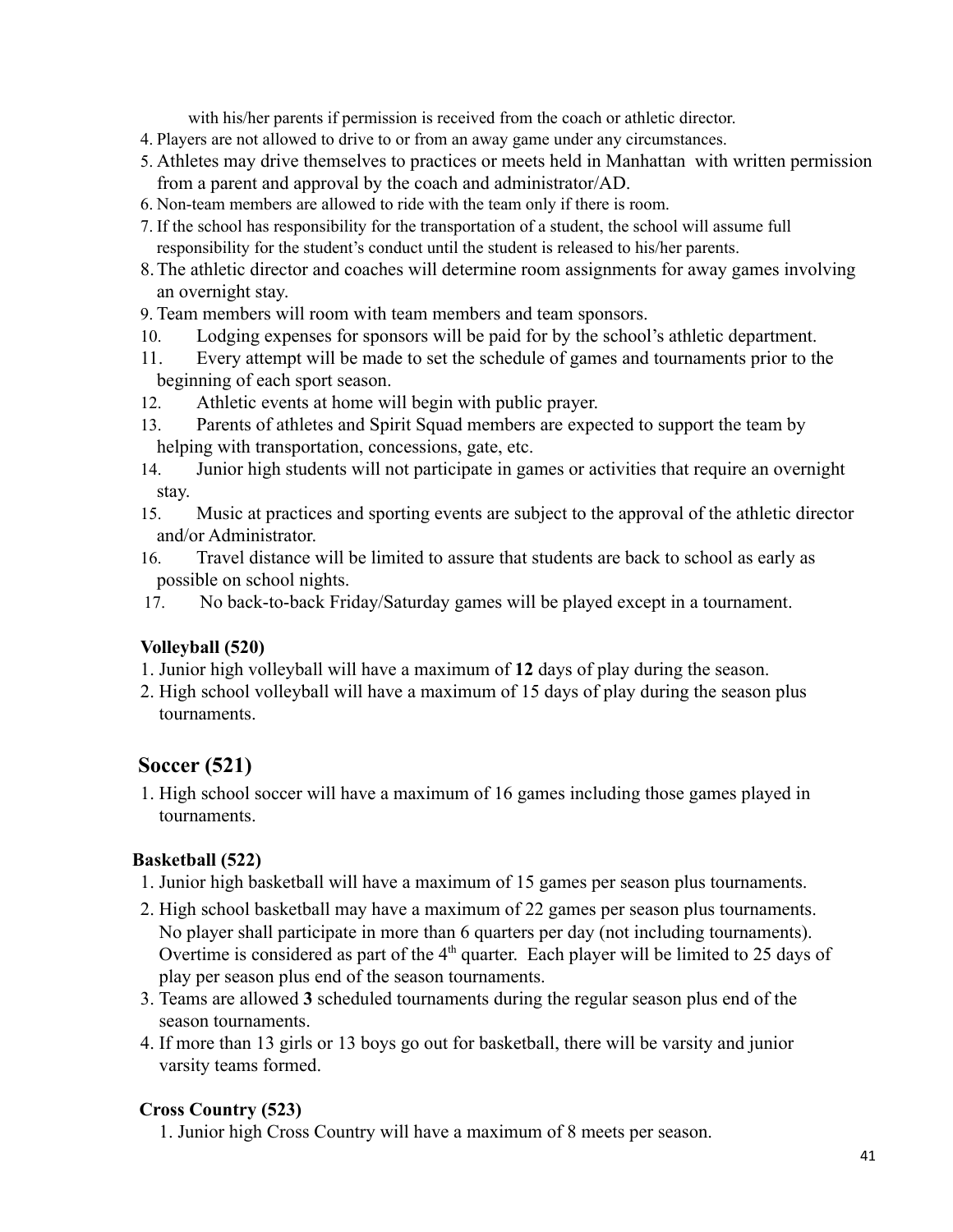2. High school Cross Country may have a maximum of 10 meets per season.

## **Track (524)**

- 1. Junior high track will have a maximum of 8 meets per season.
- 2. High school track may have a maximum of 10 meets per season.

## **Golf (525)**

1. High school Golf may have a maximum of 9 tournaments per season.

## <span id="page-41-0"></span>**Article III - Eligibility** (501-502)

Student involvement in athletics is based on eligibility. Eligibility is based on academics, attendance at school and practices, and meeting standards set by the school board, coaches, and athletic director. This policy applies to all students in grades 5-12 who are enrolled in Flint Hills Christian School or who are home-school students participating in extra-curricular activities at FHCS.

## **Criteria:** (Amended 2/8/21)

- **1.** The student/athlete will exhibit Godly behavior at all times. Ungodly conduct or violation of school policy will result in the student being declared ineligible for a period of time.
- **2.** The student must attend all classes the day of a scheduled practice or contest in order to participate in any extracurricular activity that day The exceptions are as follows:
	- Approved medical or dental appointment
	- School sponsored field-trip or academic related event
	- Family related emergency, with administrator approval

If the student goes home due to an illness, they will not participate in any extracurricular practice or contest that day. If an event is held on Saturday, eligibility will be determined based on Friday's attendance. Students are also expected to attend school the day following an extracurricular event. Failure to maintain these guidelines can result in ineligibility and will be addressed with the student and their parents.

- **3.** The student/athlete will dress in accordance with standards set by the school (athletic director/coach) on days of events.
- **4.** Student athletes must follow the dress code at practices, including the length of shorts as outlined in the Flint Hills Christian School dress code.

### **Student Academic Eligibility: (501)**

We believe that extracurricular activities are a vital and important part of the Flint Hills Christian School experience. Spiritual growth and academics are the primary reason for students to attend Flint Hills Christian School. However, extracurricular participation and school activities are also extremely important in supporting the development of a well-rounded student.

Flint Hills Christian School will use the following criteria for determining eligibility. "Eligible" is defined as being in good standing academically and behaviorally. "Ineligible" is defined as having lost the opportunity to participate in activities of which a student is a member. It also includes the loss of opportunity to attend school events that extend beyond the school day and extracurricular activities such as athletics, dramas, scholar's bowl, etc.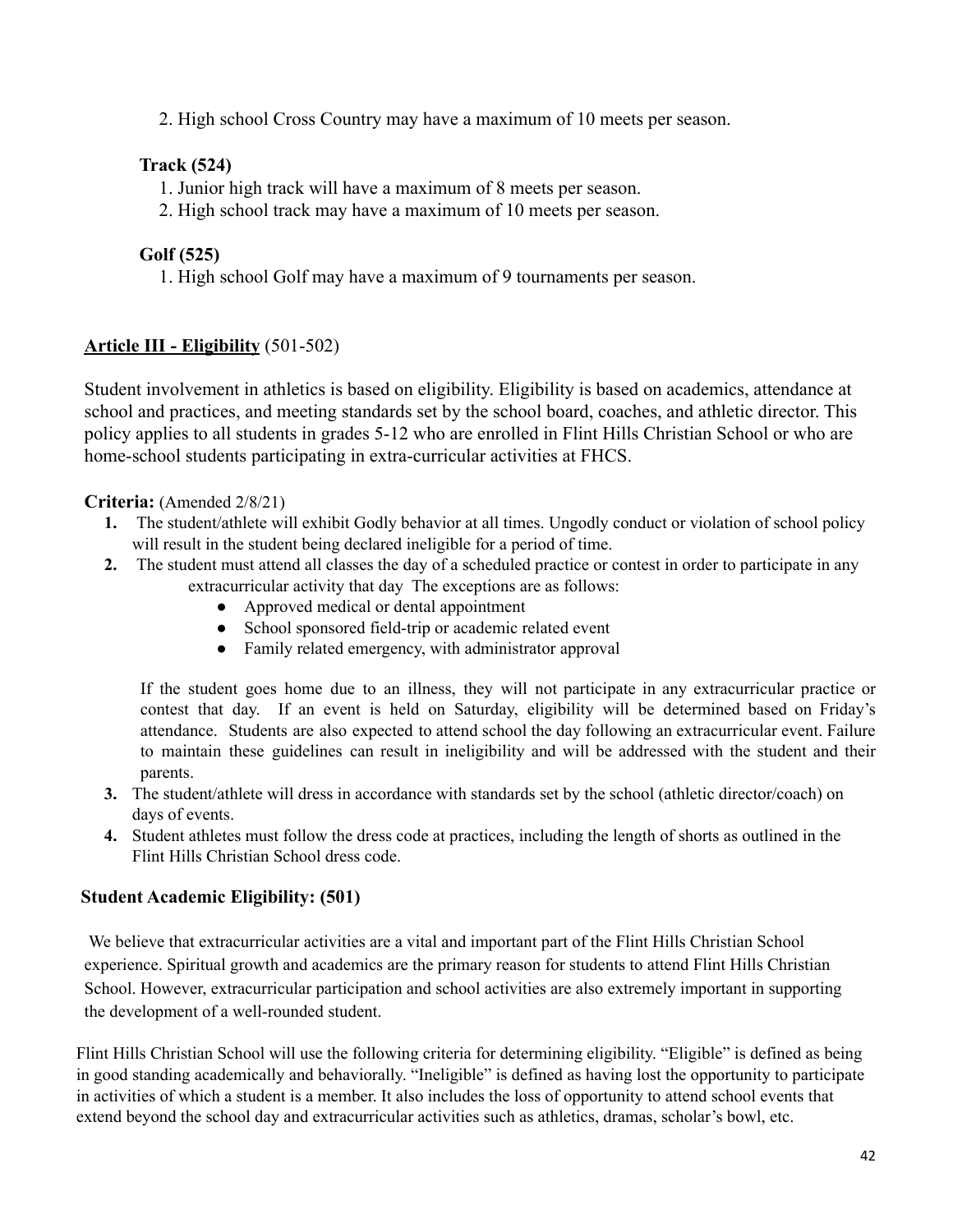- Each instructor will update grades a minimum of once each week. Students will have at least two full weeks at the beginning of each semester to establish grades before the first required grade report is run by the office.
- Grade reports will be printed on Friday morning or the last day of the school week. These grade reports will be used to determine eligibility/ineligibility. Eligibility will run from Sunday through the following Saturday.
- Students failing one or more classes or having a D in two or more classes will be considered ineligible. This means they are not permitted to participate in games/matches/meets during the week of ineligibility as well as performances or school events that extend beyond the school day. Students and athletes should continue to attend practice.
- The administrator and/or athletic director will determine eligibility and inform the student, parents, coaches, and teachers if a student is ineligible.
- Teachers will not give extra-credit assignments to assist students in attaining eligibility.
- Students will remain ineligible for the entire week.
- If students are on the ineligible list for consecutive weeks, participation in practice may be limited. This will be at the discretion of the coach in collaboration with the athletic director and/or teacher.
- After school study hall for make-up work or late work may be assigned and will take priority over attending practice.

#### **Medical Eligibility:** (502) (Amended 2/8/21)

- 1. All students must pass an athletic physical exam prior to the first practice of the season. No student will be allowed at practices or games until a completed physical is on file.
- 2. In order for a student to receive extended excused absences from practices and games, a note from a physician will be required. If a physician has restricted a student's participation, a note from the physician must be received to allow participation to resume.
- 3. A student who leaves school due to illness may not participate in an extracurricular practice or contest on that day.

### **Disciplinary Ineligibility:**

If a student/athlete receives an in-school or out-of-school suspension, he/she will not be able to participate in one game for each day of the suspension.

### <span id="page-42-0"></span>**Article IV – Fees** (515)

- 1. Sports Fees for any sport must be paid prior to the first practice of the season for that sport. Sports fees may vary from year to year. Please check with the office regarding the fee for full time FHCS students, home school students and /part time FHCS students. Parents of athletes participating in sports at Flint Hills Christian School are expected to volunteer time working concessions, gate, scorer's table or driving to and from games.
- 2. A gasoline fee will be collected for each away game.

### **Article V - Strong Heart Award** (530)

The Strong Heart Award is to be given annually to one sophomore, junior or senior boy and one sophomore, junior or senior girl from the high school that best exemplify, on the court or field, the Christian leadership, values, attitude, team spirit, ability and other character traits promoted by FHCS.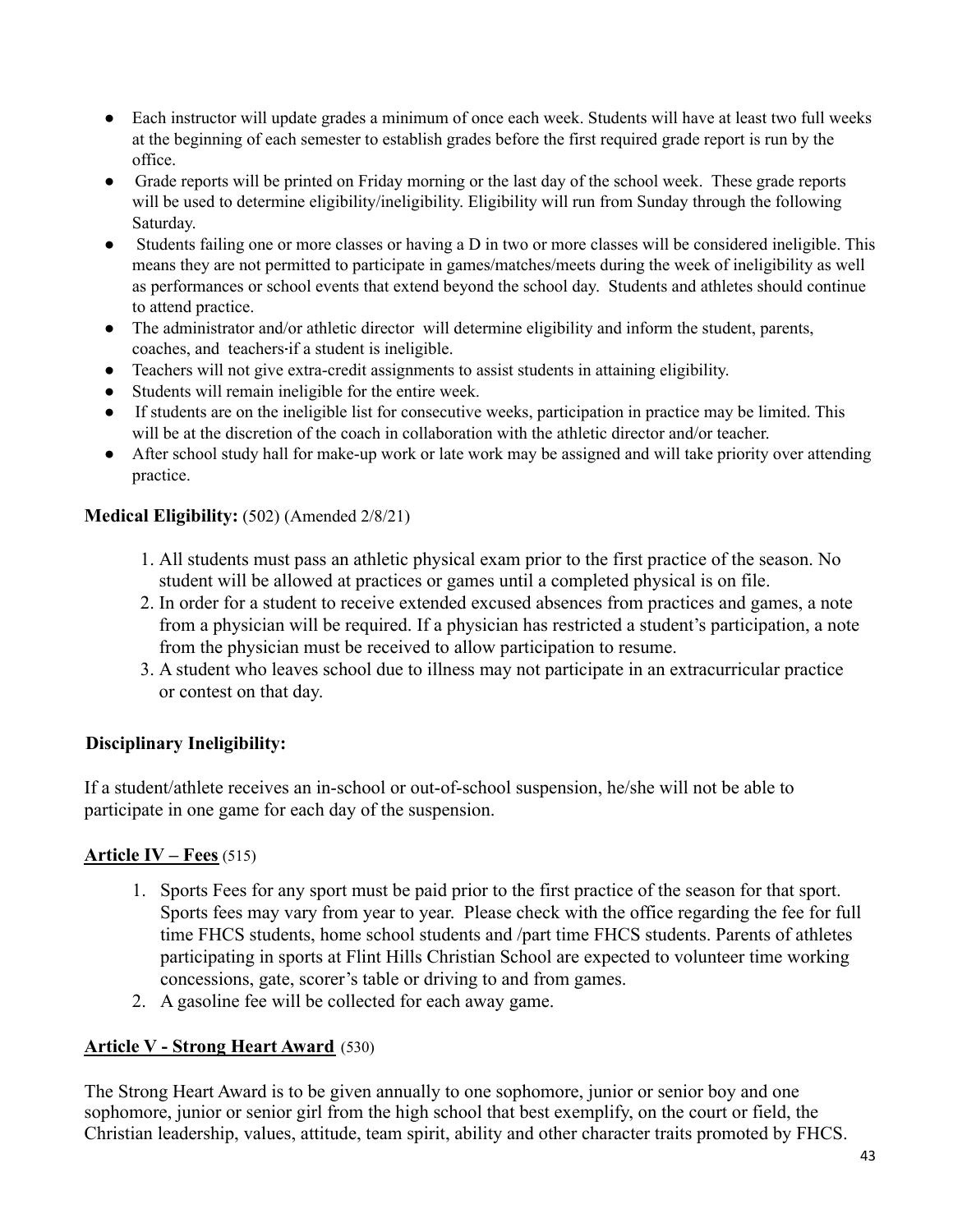One sophomore, junior or senior boy and one sophomore, junior or senior girl will also be elected to receive a runner-up award in the high school. A Junior Strong Heart Award will be awarded to one  $7<sup>th</sup>$  or  $8<sup>th</sup>$  grade boy and one 7<sup>th</sup> or  $8<sup>th</sup>$  girl that also exemplify these same Christian character traits in their sports endeavors. Eligible students must participate in at least one sport during the school year. Selection Process:

- 1.Coaches, the Athletic Director, and the Administrator will nominate student athletes for the award. To be eligible, a student must have participated in at least one sport during the year and have maintained a 3.0 cumulative GPA.
- 2. Junior and senior high students will vote for the nominees from their respective school levels.

The awards will be presented to the athletes at the annual Honors Program in the spring.

# **SECTION VI - ENDING REMARKS**

#### **Article I - End-of-Year Survey** (910)

There will be an annual End-of-the-Year Survey at the end of each school year. Parents and teachers are encouraged to give input—negative or positive. They are also welcome to attend any of the regular Board meetings during the year.

### **Article II - Right of Access to Records** (915)

Parents have the right to view their children's educational records. The Buckley Amendment (FERPA, 1974) affords the right for challenging the accuracy of recorded information. A parent may challenge the content of the records by making a written statement of his position. That statement shall be inserted in the records.

### <span id="page-43-0"></span>**Article III - Our Responsibility**

Many institutions take the position that their responsibility to the student does not go beyond work or school hours. We at Flint Hills Christian School do not take such a position. We believe that it is our responsibility to set standards for our students, and we will take a firm stand in doing so. Each student and his/her parents make the decision to attend Flint Hills Christian School. Those who decide to do so thereby agree to accept the standards, principles, and requirements as set forth in this handbook. For us to pursue any other course would be to abandon the responsibility of a Christian school. We appreciate the confidence shown in placing your child(ren) in our care to guide and reach the student socially, academically, and spiritually.

*"My son, if you will receive my sayings and treasure my commandments within you, make your ear*